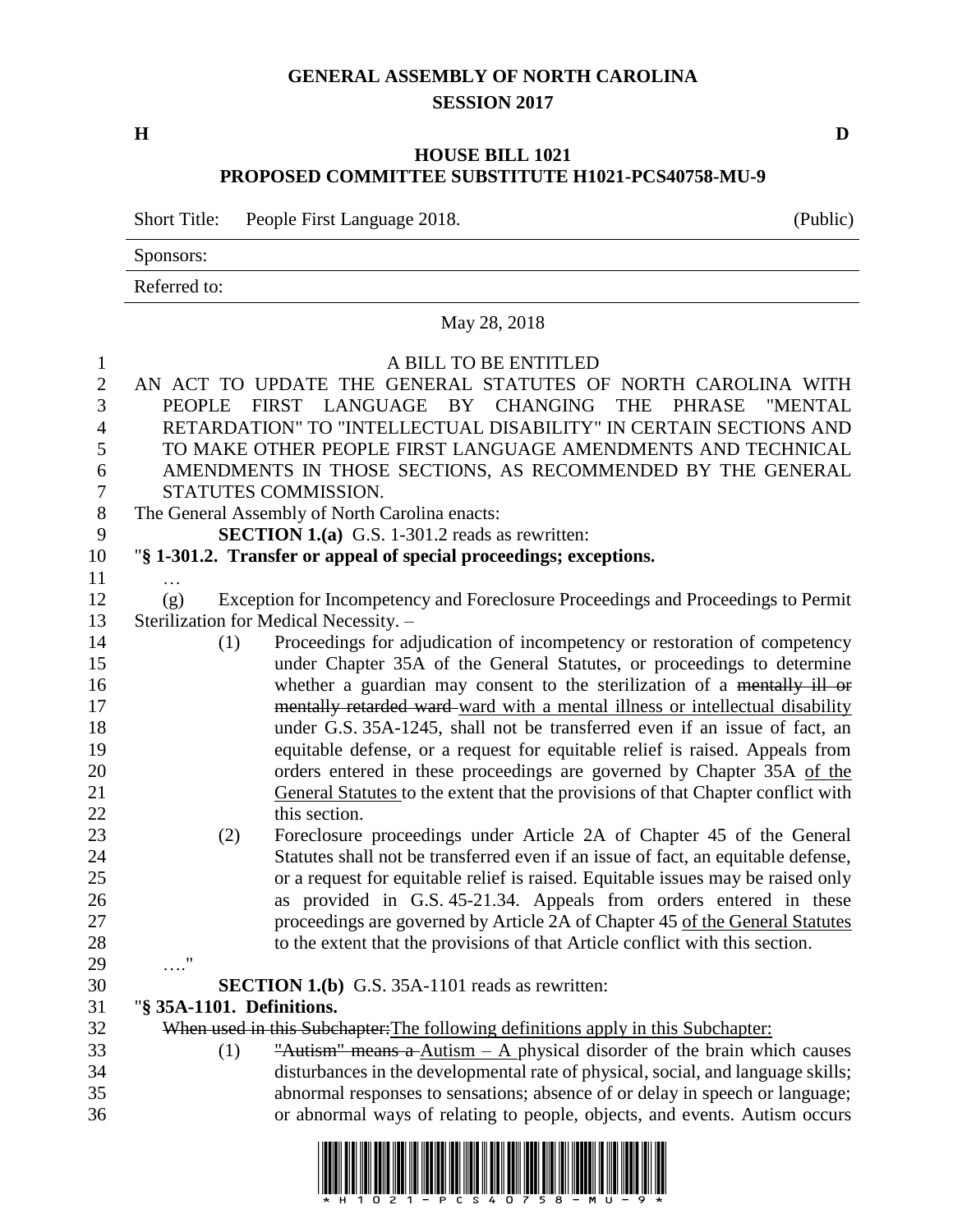|       | <b>General Assembly Of North Carolina</b>                                       | <b>Session 2017</b> |       |
|-------|---------------------------------------------------------------------------------|---------------------|-------|
|       | sometimes<br>by itself<br>sometimes in conjunction with<br>and                  |                     | other |
|       | brain-functioning disorders.                                                    |                     |       |
| (2)   | "Cerebral palsy" means a Cerebral palsy. $-$ A muscle dysfunction,              |                     |       |
|       | characterized by impairment of movement, often combined with speech             |                     |       |
|       | impairment, and caused by abnormality of or damage to the brain.                |                     |       |
| (3)   | "Clerk" means the Clerk. – The clerk of superior court.                         |                     |       |
| (4)   | "Designated agency" means the Designated agency. - The State or local           |                     |       |
|       | human services agency designated by the clerk in the clerk's order to prepare,  |                     |       |
|       | cause to be prepared, or assemble a multidisciplinary evaluation and to         |                     |       |
|       | perform other functions as the clerk may order. A designated agency includes,   |                     |       |
|       | without limitation, State, local, regional, or area mental health, mental       |                     |       |
|       | retardation, intellectual disability, vocational rehabilitation, public health, |                     |       |
|       | social service, and developmental disabilities agencies, and diagnostic         |                     |       |
|       | evaluation centers.                                                             |                     |       |
| (5)   | "Epilepsy" means a Epilepsy. $-$ A group of neurological conditions             |                     |       |
|       | characterized by abnormal electrical-chemical discharge in the brain. This      |                     |       |
|       | discharge is manifested in various forms of physical activity called seizures,  |                     |       |
|       | which range from momentary lapses of consciousness to convulsive                |                     |       |
|       | movements.                                                                      |                     |       |
| (6)   | "Guardian ad litem" means a Guardian ad litem. $-$ A guardian appointed         |                     |       |
|       | pursuant to G.S. 1A-1, Rule 17, Rules of Civil Procedure.                       |                     |       |
| (7)   | "Incompetent adult" means an Incompetent adult. $-$ An adult or emancipated     |                     |       |
|       | minor who lacks sufficient capacity to manage the adult's own affairs or to     |                     |       |
|       | make or communicate important decisions concerning the adult's person,          |                     |       |
|       | family, or property whether the lack of capacity is due to mental illness,      |                     |       |
|       | mental retardation, intellectual disability, epilepsy, cerebral palsy, autism,  |                     |       |
|       | inebriety, senility, disease, injury, or similar cause or condition.            |                     |       |
| (8)   | "Incompetent child" means a Incompetent child. $- A$ minor who is at least 17   |                     |       |
|       | 1/2 years of age and who, other than by reason of minority, lacks sufficient    |                     |       |
|       | capacity to make or communicate important decisions concerning the child's      |                     |       |
|       | person, family, or property whether the lack of capacity is due to mental       |                     |       |
|       | illness, mental retardation, intellectual disability, epilepsy, cerebral palsy, |                     |       |
|       | autism, inebriety, disease, injury, or similar cause or condition.              |                     |       |
| (9)   | "Indigent" means unable Indigent. - Unable to pay for legal representation      |                     |       |
|       | and other necessary expenses of a proceeding brought under this Subchapter.     |                     |       |
| (10)  | "Inebriety" means the Inebriety. - The habitual use of alcohol or drugs         |                     |       |
|       | rendering a person incompetent to transact ordinary business concerning the     |                     |       |
|       | person's estate, dangerous to person or property, cruel and intolerable to      |                     |       |
|       | family, or unable to provide for family.                                        |                     |       |
| (10a) | Intellectual disability. – Significantly subaverage general intellectual        |                     |       |
|       | functioning existing concurrently with deficits in adaptive behavior and        |                     |       |
|       | manifested before age 22.                                                       |                     |       |
| (11)  | "Interim guardian" means a Interim guardian. $-$ A guardian, appointed prior    |                     |       |
|       | to adjudication of incompetence and for a temporary period, for a person who    |                     |       |
|       | requires immediate intervention to address conditions that constitute           |                     |       |
|       | imminent or foreseeable risk of harm to the person's physical well-being or to  |                     |       |
|       | the person's estate.                                                            |                     |       |
| (12)  | "Mental illness" means an Mental illness. $-$ An illness that so lessens the    |                     |       |
|       | capacity of a person to use self-control, judgment, and discretion in the       |                     |       |
|       | conduct of the person's affairs and social relations as to make it necessary or |                     |       |
|       | advisable for the person to be under treatment, care, supervision, guidance, or |                     |       |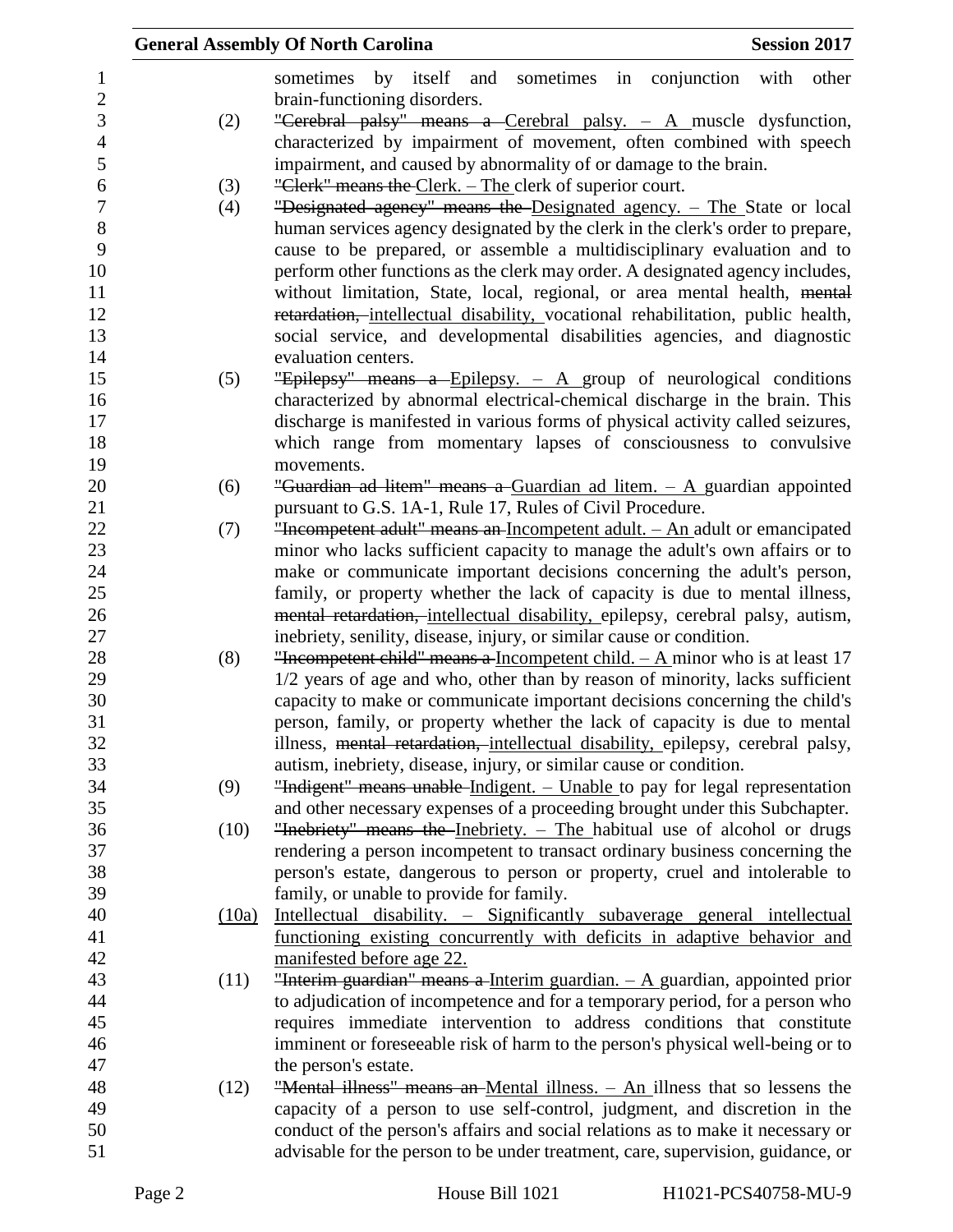|                           | <b>General Assembly Of North Carolina</b>                                                   | <b>Session 2017</b> |
|---------------------------|---------------------------------------------------------------------------------------------|---------------------|
|                           | control. The term "mental illness" encompasses "mental disease", "mental                    |                     |
|                           | disorder", "lunacy", "unsoundness of mind", and "insanity".                                 |                     |
| (13)                      | "Mental retardation" means significantly subaverage general intellectual                    |                     |
|                           | functioning existing concurrently with deficits in adaptive behavior and                    |                     |
|                           | manifested before age 22.                                                                   |                     |
| (14)                      | "Multidisciplinary evaluation" means an Multidisciplinary evaluation. $-$ An                |                     |
|                           | evaluation that contains current medical, psychological, and social work                    |                     |
|                           | evaluations as directed by the clerk and that may include current evaluations               |                     |
|                           | by professionals in other disciplines, including without limitation education,              |                     |
|                           | vocational rehabilitation, occupational therapy, vocational therapy,                        |                     |
|                           | psychiatry, speech-and-hearing, and communications disorders.                               | The                 |
|                           | evaluation is current if made not more than one year from the date on which                 |                     |
|                           | it is presented to or considered by the court. The evaluation shall set forth the           |                     |
|                           | nature and extent of the disability and recommend a guardianship plan and                   |                     |
|                           |                                                                                             |                     |
| (15)                      | program.<br>"Respondent" means a Respondent. $-$ A person who is alleged to be              |                     |
|                           | incompetent in a proceeding under this Subchapter.                                          |                     |
| (16)                      | "Treatment facility" has the Treatment facility. - Has the same meaning as                  |                     |
|                           | "facility" in G.S. 122C-3(14), and includes group homes, halfway houses, and                |                     |
|                           | other community-based residential facilities.                                               |                     |
| (17)                      | "Ward" means a Ward. $- A$ person who has been adjudicated incompetent or                   |                     |
|                           | an adult or minor for whom a guardian has been appointed by a court of                      |                     |
|                           | competent jurisdiction."                                                                    |                     |
|                           | <b>SECTION 1.(c)</b> G.S. 35A-1202 reads as rewritten:                                      |                     |
| "§ 35A-1202. Definitions. |                                                                                             |                     |
|                           | When used in this Subchapter, unless a contrary intent is indicated or the context requires |                     |
|                           | otherwise: The following definitions apply in this Subchapter:                              |                     |
| (1)                       | "Accounting" means the Accounting. - The financial or status reports filed                  |                     |
|                           | with the clerk, designated agency, respondent, or other person or party with                |                     |
|                           | whom such the reports are required to be filed.                                             |                     |
| (2)                       | "Clerk" means the Clerk. – The clerk of superior court.                                     |                     |
| (3)                       | "Designated agency" means the Designated agency. - The State or local                       |                     |
|                           | human services agency designated by the clerk in an order to prepare, cause                 |                     |
|                           | to be prepared, or assemble a multidisciplinary evaluation and to perform                   |                     |
|                           | other functions as the clerk may order. A designated agency includes, without               |                     |
|                           | limitation, State, local, regional-regional, or area mental health, mental                  |                     |
|                           | retardation, intellectual disability, vocational rehabilitation, public health,             |                     |
|                           | social service, and developmental disabilities agencies, and diagnostic                     |                     |
|                           | evaluation centers.                                                                         |                     |
| (4)                       | "Disinterested public agent" means the Disinterested public agent. - The                    |                     |
|                           | director or assistant directors of a county department of social services. Except           |                     |
|                           | as provided in G.S. 35A-1213(f), the fact that a disinterested public agent                 |                     |
|                           | provides financial assistance, services, or treatment to a ward does not                    |                     |
|                           | disqualify that person from being appointed as guardian.                                    |                     |
| (5)                       | "Estate" means any Estate. - Any interest in real property, choses in action,               |                     |
|                           | intangible personal property, and tangible personal property, and includes any              |                     |
|                           | interest in joint accounts or jointly held property.                                        |                     |
| (6)                       | "Financial report" means the Financial report. - The report filed by the                    |                     |
|                           | guardian concerning all financial transactions, including receipts and                      |                     |
|                           | expenditures of the ward's money, sale of the ward's property, or other                     |                     |
|                           | transactions involving the ward's property.                                                 |                     |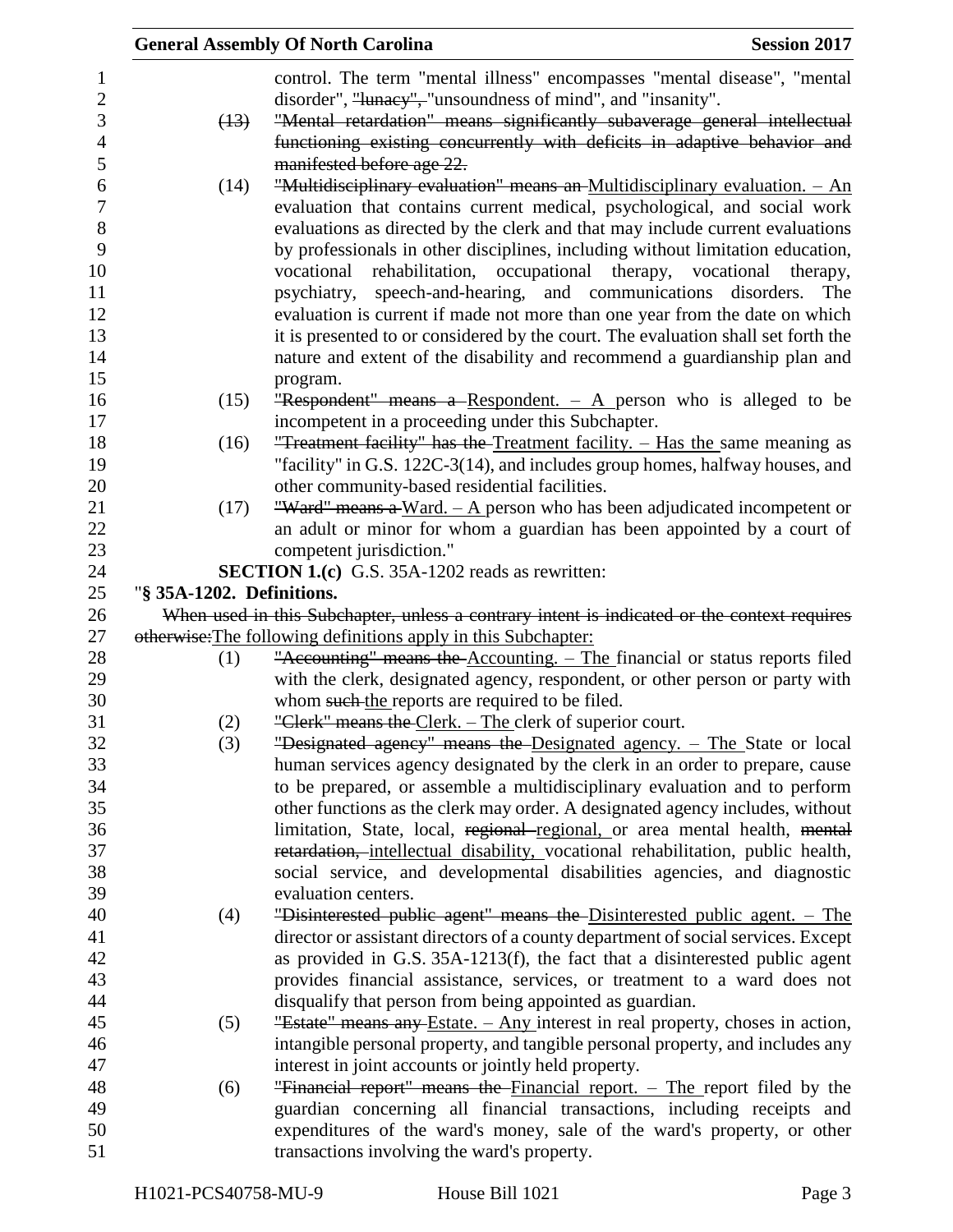|         |      | <b>General Assembly Of North Carolina</b>                                                    | <b>Session 2017</b> |
|---------|------|----------------------------------------------------------------------------------------------|---------------------|
|         | (7)  | "General guardian" means a General guardian. $-A$ guardian of both the estate                |                     |
|         |      | and the person.                                                                              |                     |
|         | (8)  | "Guardian ad litem" means a Guardian ad litem. - A guardian appointed                        |                     |
|         |      | pursuant to G.S. 1A-1, Rule 17, Rules of Civil Procedure.                                    |                     |
|         | (9)  | "Guardian of the estate" means a Guardian of the estate. $-$ A guardian                      |                     |
|         |      | appointed solely for the purpose of managing the property, estate, and                       |                     |
|         |      | business affairs of a ward.                                                                  |                     |
|         | (10) | "Guardian of the person" means a Guardian of the person. $-$ A guardian                      |                     |
|         |      | appointed solely for the purpose of performing duties relating to the care,                  |                     |
|         |      | custody, and control of a ward.                                                              |                     |
|         | (11) | "Incompetent person" means a Incompetent person. $- A$ person who has been                   |                     |
|         |      | adjudicated to be an "incompetent adult" or "incompetent child" as defined in                |                     |
|         |      | G.S. $35A-1101(7)$ or $(8)$ .                                                                |                     |
|         | (12) | "Minor" means a Minor. $- A$ person who is under the age of 18, is not married,              |                     |
|         |      | and has not been legally emancipated.                                                        |                     |
|         | (13) | "Multidisciplinary evaluation" means an Multidisciplinary evaluation. - An                   |                     |
|         |      | evaluation that contains current medical, psychological, and social work                     |                     |
|         |      | evaluations as directed by the clerk and that may contain current evaluations                |                     |
|         |      | by professionals in other disciplines, including without limitation education,               |                     |
|         |      | vocational rehabilitation, occupational therapy, vocational therapy,                         |                     |
|         |      | psychiatry, speech-and-hearing, and communications disorders.                                | The                 |
|         |      | evaluation is current if made not more than one year from the date on which                  |                     |
|         |      | it is presented to or considered by the court. The evaluation shall set forth the            |                     |
|         |      | nature and extent of the disability and recommend a guardianship plan and                    |                     |
|         |      | program.                                                                                     |                     |
|         | (14) | "Status report" means the Status report. - The report required by                            |                     |
|         |      | G.S. 35A-1242 to be filed by the general guardian or guardian of the person.                 |                     |
|         | (15) | "Ward" means a Ward. $-$ A person who has been adjudicated incompetent or                    |                     |
|         |      | an adult or minor for whom a guardian has been appointed by a court of                       |                     |
|         |      | competent jurisdiction."                                                                     |                     |
|         |      | <b>SECTION 1.(d)</b> G.S. 35A-1241 reads as rewritten:                                       |                     |
|         |      | "§ 35A-1241. Powers and duties of guardian of the person.                                    |                     |
| (a)     |      | To the extent that it is not inconsistent with the terms of any order of the clerk or any    |                     |
|         |      | other court of competent jurisdiction, a guardian of the person has the following powers and |                     |
| duties: |      |                                                                                              |                     |
|         | (1)  | The guardian of the person is entitled to custody of the person of the guardian's            |                     |
|         |      | ward and shall make provision for the ward's care, comfort, and maintenance,                 |                     |
|         |      | and shall, as appropriate to the ward's needs, arrange for the ward's training,              |                     |
|         |      | education, employment, rehabilitation-rehabilitation, or habilitation. The                   |                     |
|         |      | guardian of the person shall take reasonable care of the ward's clothing,                    |                     |
|         |      | furniture, vehicles, and other personal effects that are with the ward.                      |                     |
|         | (2)  | The guardian of the person may establish the ward's place of abode within or                 |                     |
|         |      | without inside or outside this State. In arranging for a place of abode, the                 |                     |
|         |      | guardian of the person shall give preference to places within inside this State              |                     |
|         |      | over places not in outside this State if in-State and out-of-State places are                |                     |
|         |      | substantially equivalent. The guardian also shall give preference to places that             |                     |
|         |      | are not treatment facilities. If the only available and appropriate places of                |                     |
|         |      | domicile are treatment facilities, the guardian shall give preference to                     |                     |
|         |      | community-based treatment facilities, such as group homes or nursing homes,                  |                     |
|         |      |                                                                                              |                     |
|         |      | over treatment facilities that are not community-based.                                      |                     |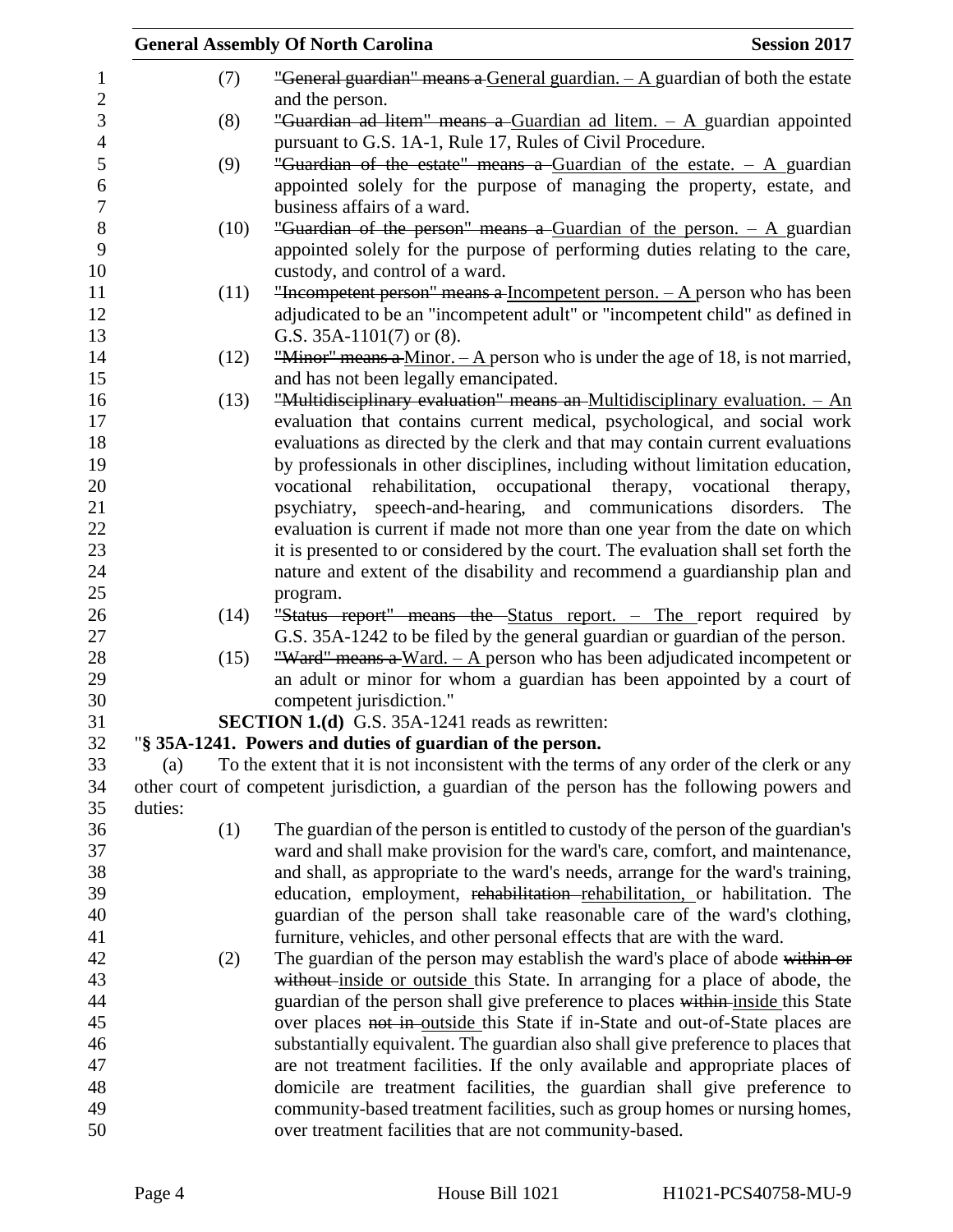|     | <b>General Assembly Of North Carolina</b>                                                                                                                                                                                                                                                                                       | <b>Session 2017</b> |
|-----|---------------------------------------------------------------------------------------------------------------------------------------------------------------------------------------------------------------------------------------------------------------------------------------------------------------------------------|---------------------|
| (3) | The guardian of the person may give any consent or approval that may be<br>necessary to enable the ward to receive medical, legal, psychological, or other<br>professional care, counsel, treatment, or service; provided that, if service. If<br>the patient has a health care agent appointed pursuant to a valid health care |                     |
|     | power of attorney, the health care agent shall have the right to exercise the<br>authority granted in the health care power of attorney unless the Clerk has                                                                                                                                                                    |                     |
|     | suspended the authority of that health care agent in accordance with                                                                                                                                                                                                                                                            |                     |
|     | G.S. 35A-1208. The guardian shall not, however, consent to the sterilization                                                                                                                                                                                                                                                    |                     |
|     | of a mentally ill or mentally retarded ward-ward with a mental illness or                                                                                                                                                                                                                                                       |                     |
|     | intellectual disability unless the guardian obtains an order from the clerk in<br>accordance with G.S. 35A-1245. The guardian of the person may give any                                                                                                                                                                        |                     |
|     | other consent or approval on the ward's behalf that may be required or in the                                                                                                                                                                                                                                                   |                     |
|     | ward's best interest. The guardian may petition the clerk for the clerk's<br>concurrence in the consent or approval.                                                                                                                                                                                                            |                     |
| (b) | A guardian of the person is entitled to be reimbursed out of the ward's estate for                                                                                                                                                                                                                                              |                     |
|     | reasonable and proper expenditures incurred in the performance of his the guardian's duties as                                                                                                                                                                                                                                  |                     |
|     | guardian of the ward's person.                                                                                                                                                                                                                                                                                                  |                     |
| (c) | A guardian of the person, if he person who has acted within the limits imposed on<br>him-by this Article or the order of appointment or both, shall not be both is not liable for damages                                                                                                                                       |                     |
|     | to the ward or the ward's estate, merely by reason of the guardian's:                                                                                                                                                                                                                                                           |                     |
| (1) | Authorizing or giving any consent or approval necessary to enable the ward                                                                                                                                                                                                                                                      |                     |
|     | to receive legal, psychological, or other professional care, counsel, treatment,                                                                                                                                                                                                                                                |                     |
|     | or service, in a situation where the damages result from the negligence or other                                                                                                                                                                                                                                                |                     |
|     | acts of a third person; or                                                                                                                                                                                                                                                                                                      |                     |
| (2) | Authorizing medical treatment or surgery for his the ward, if the guardian                                                                                                                                                                                                                                                      |                     |
|     | acted in good faith and was not negligent."                                                                                                                                                                                                                                                                                     |                     |
|     | <b>SECTION 1.(e)</b> G.S. 35A-1245 reads as rewritten:                                                                                                                                                                                                                                                                          |                     |
|     | "§ 35A-1245. Procedure to permit the sterilization of a mentally ill or a mentally retarded                                                                                                                                                                                                                                     |                     |
|     | ward-ward with a mental illness or intellectual disability in the case of medical                                                                                                                                                                                                                                               |                     |
| (a) | necessity.<br>A guardian of the person shall not consent to the sterilization of a mentally ill or                                                                                                                                                                                                                              |                     |
|     | mentally retarded ward-ward with a mental illness or intellectual disability unless an order from                                                                                                                                                                                                                               |                     |
|     | the clerk has been obtained in accordance with this section.                                                                                                                                                                                                                                                                    |                     |
| (b) | If a mentally ill or mentally retarded ward-ward with a mental illness or intellectual                                                                                                                                                                                                                                          |                     |
|     | disability needs to undergo a medical procedure that would result in sterilization, the ward's                                                                                                                                                                                                                                  |                     |
|     | guardian shall petition the clerk for an order to permit the guardian to consent to the procedure.                                                                                                                                                                                                                              |                     |
|     | The petition shall contain all of the following:                                                                                                                                                                                                                                                                                |                     |
| (1) | A sworn statement from a physician licensed in this State who has examined                                                                                                                                                                                                                                                      |                     |
|     | the ward that the proposed procedure is medically necessary and not for the                                                                                                                                                                                                                                                     |                     |
|     | sole purpose of sterilization or for the purpose of hygiene or convenience.                                                                                                                                                                                                                                                     |                     |
| (2) | The name and address of the physician who will perform the procedure.                                                                                                                                                                                                                                                           |                     |
| (3) | A sworn statement from a psychiatrist or psychologist licensed in this State                                                                                                                                                                                                                                                    |                     |
|     | who has examined the ward as to whether the mentally ill or mentally retarded                                                                                                                                                                                                                                                   |                     |
|     | ward ward with a mental illness or intellectual disability is able to comprehend<br>the nature of the proposed procedure and its consequences and provide an                                                                                                                                                                    |                     |
|     | informed consent to the procedure.                                                                                                                                                                                                                                                                                              |                     |
| (4) | If the ward is able to comprehend the nature of the proposed procedure and its                                                                                                                                                                                                                                                  |                     |
|     | consequences, the sworn consent of the ward to the procedure.                                                                                                                                                                                                                                                                   |                     |
| (c) | A copy of the petition shall be served on the ward personally. If the ward is unable to                                                                                                                                                                                                                                         |                     |
|     | be nature of the nuevered nuevedume and its consequences and is unable to nuevide                                                                                                                                                                                                                                               |                     |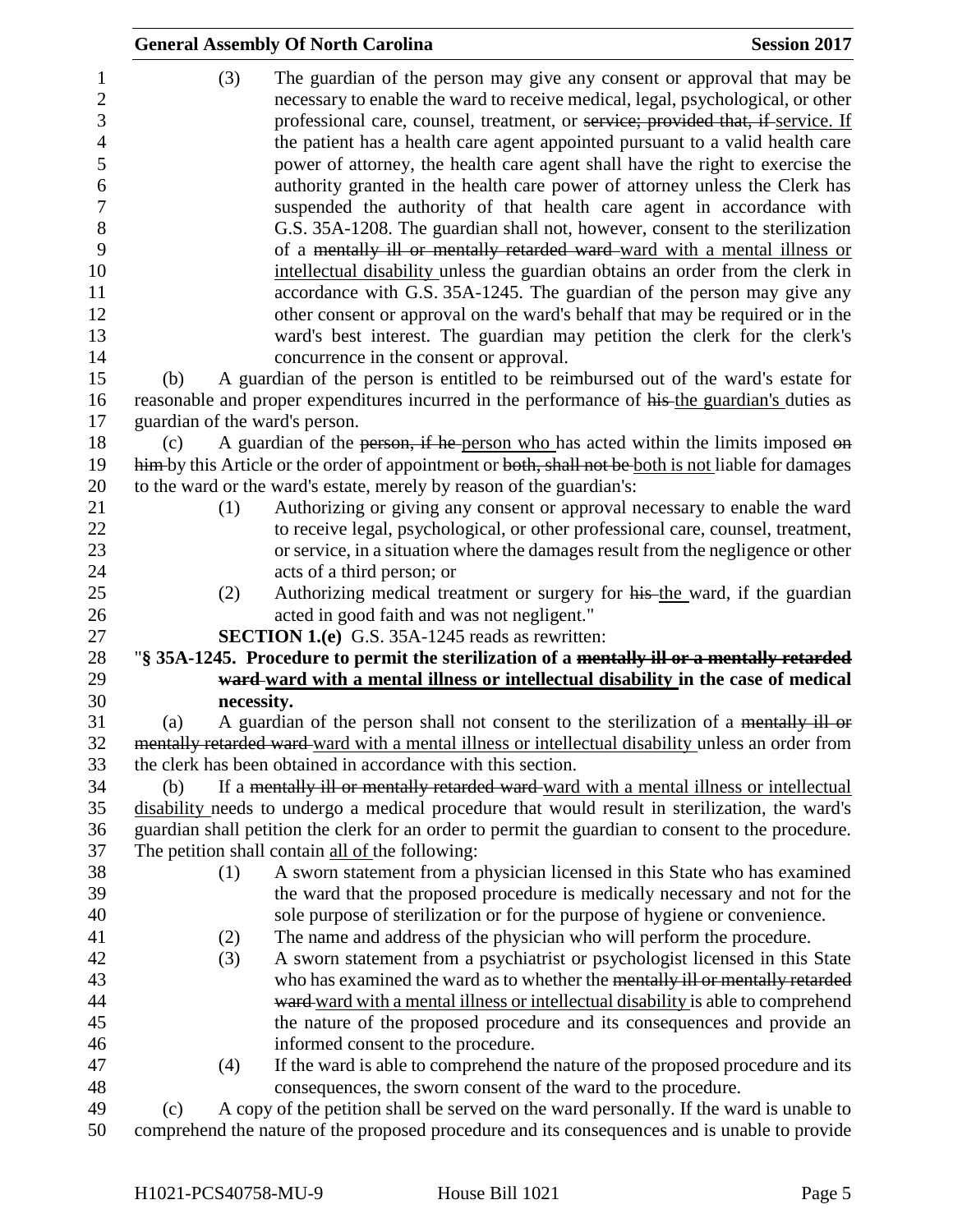|                |            | <b>General Assembly Of North Carolina</b>                                                                                                                  | <b>Session 2017</b> |
|----------------|------------|------------------------------------------------------------------------------------------------------------------------------------------------------------|---------------------|
| $\mathbf{1}$   |            | an informed consent, the clerk shall appoint an attorney to represent the ward in accordance with                                                          |                     |
| $\mathbf{2}$   |            | rules adopted by the Office of Indigent Defense Services.                                                                                                  |                     |
| $\mathfrak{Z}$ | (d)        | Should the ward or the ward's attorney request a hearing, a hearing shall be held.                                                                         |                     |
| $\overline{4}$ |            | Otherwise, the clerk may enter an order without the appearance of witnesses. If a hearing is held,                                                         |                     |
| 5              |            | the guardian and the ward may present evidence.                                                                                                            |                     |
| 6              | (e)        | If the clerk finds all of the following, the clerk shall enter an order permitting the                                                                     |                     |
| $\tau$         |            | guardian to consent to the proposed procedure:                                                                                                             |                     |
| 8              | (1)        | The ward is capable of comprehending the procedure and its consequences                                                                                    |                     |
| 9              |            | and has consented to the procedure, or the ward is unable to comprehend the                                                                                |                     |
| 10             |            | procedure and its consequences.                                                                                                                            |                     |
| 11             | (2)        | The procedure is medically necessary and is not solely for the purpose of                                                                                  |                     |
| 12             |            | sterilization or for hygiene or convenience.                                                                                                               |                     |
| 13             | (f)        | The guardian or the ward, the ward's attorney, or any other interested party may                                                                           |                     |
| 14             |            | appeal the clerk's order to the superior court in accordance with G.S. 1-301.2(e)."                                                                        |                     |
| 15             |            | <b>SECTION 1.(f)</b> G.S. 90-275 reads as rewritten:                                                                                                       |                     |
| 16             |            | "§ 90-275. Article does not affect duty of guardian to obtain order permitting guardian to                                                                 |                     |
| 17             |            | consent to sterilization of a mentally ill or mentally retarded ward-ward with a                                                                           |                     |
| 18             |            | mental illness or intellectual disability.                                                                                                                 |                     |
| 19             |            | Nothing in this Article shall be deemed to affect affects the provisions of G.S. 35A-1245."                                                                |                     |
| 20             |            | <b>SECTION 2.</b> G.S. 7B-1111 reads as rewritten:                                                                                                         |                     |
| 21             |            | "§ 7B-1111. Grounds for terminating parental rights.                                                                                                       |                     |
| 22             | (a)        | The court may terminate the parental rights upon a finding of one or more of the                                                                           |                     |
| 23             | following: |                                                                                                                                                            |                     |
| 24             | (1)        | The parent has abused or neglected the juvenile. The juvenile shall be deemed                                                                              |                     |
| 25             |            | to be abused or neglected if the court finds the juvenile to be an abused                                                                                  |                     |
| 26             |            | juvenile within the meaning of G.S. 7B-101 or a neglected juvenile within the                                                                              |                     |
| 27             |            | meaning of G.S. 7B-101.                                                                                                                                    |                     |
| 28             | (2)        | The parent has willfully left the juvenile in foster care or placement outside                                                                             |                     |
| 29<br>30       |            | the home for more than 12 months without showing to the satisfaction of the                                                                                |                     |
| 31             |            | court that reasonable progress under the circumstances has been made in<br>correcting those conditions which led to the removal of the juvenile. Provided, |                     |
| 32             |            | however, that no parental rights No parental rights, however, shall be                                                                                     |                     |
| 33             |            | terminated for the sole reason that the parents are unable to care for the                                                                                 |                     |
| 34             |            | juvenile on account of their poverty.                                                                                                                      |                     |
| 35             | (3)        | The juvenile has been placed in the custody of a county department of social                                                                               |                     |
| 36             |            | services, a licensed child-placing agency, a child-caring institution, or a foster                                                                         |                     |
| 37             |            | home, and the parent, for a continuous period of six months next preceding                                                                                 |                     |
| 38             |            | the filing of the petition or motion, parent has for a continuous period of six                                                                            |                     |
| 39             |            | months immediately preceding the filing of the petition or motion willfully                                                                                |                     |
| 40             |            | failed for such period to pay a reasonable portion of the cost of care for the                                                                             |                     |
| 41             |            | juvenile although physically and financially able to do so.                                                                                                |                     |
| 42             | (4)        | One parent has been awarded custody of the juvenile by judicial decree or has                                                                              |                     |
| 43             |            | custody by agreement of the parents, and the other parent whose parental                                                                                   |                     |
| 44             |            | rights are sought to be terminated has for a period of one year or more next                                                                               |                     |
| 45             |            | preceding the filing of the petition or motion willfully failed without                                                                                    |                     |
| 46             |            | justification to pay for the care, support, and education of the juvenile, as                                                                              |                     |
| 47             |            | required by said-the decree or custody agreement.                                                                                                          |                     |
| 48             | (5)        | The father of a juvenile born out of wedlock has not, prior to the filing of a                                                                             |                     |
| 49             |            | petition or motion to terminate parental rights, done any of the following:                                                                                |                     |
| 50             |            | Filed an affidavit of paternity in a central registry maintained by the<br>a.                                                                              |                     |
| 51             |            | Department of Health and Human Services; provided, the Services.                                                                                           |                     |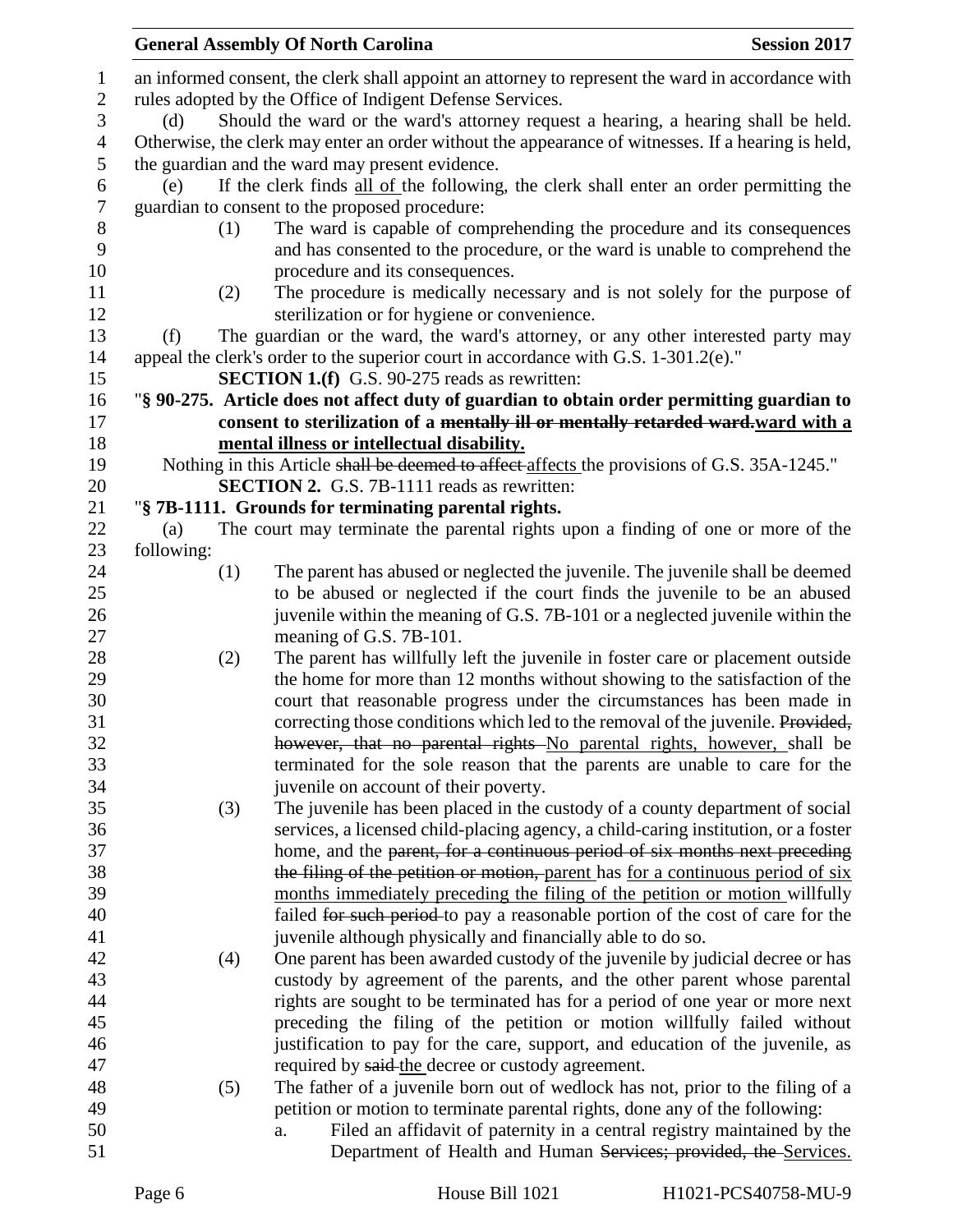|                   | <b>General Assembly Of North Carolina</b>                                                                                                                                                                                                                                                                                                                                                                                                                                                                                                                                                                                                                                                                                                                                                                                                                                                                                                                                                                                                                                                                                     | <b>Session 2017</b> |
|-------------------|-------------------------------------------------------------------------------------------------------------------------------------------------------------------------------------------------------------------------------------------------------------------------------------------------------------------------------------------------------------------------------------------------------------------------------------------------------------------------------------------------------------------------------------------------------------------------------------------------------------------------------------------------------------------------------------------------------------------------------------------------------------------------------------------------------------------------------------------------------------------------------------------------------------------------------------------------------------------------------------------------------------------------------------------------------------------------------------------------------------------------------|---------------------|
|                   | The petitioner or movant shall inquire of the Department of Health and<br>Human Services as to whether such an affidavit has been so filed and<br>the Department's certified reply shall be submitted to and considered<br>by the court.<br>Legitimated the juvenile pursuant to provisions of G.S. 49-10,<br>$\mathbf b$ .<br>G.S. 49-12.1, or filed a petition for this specific purpose.<br>Legitimated the juvenile by marriage to the mother of the juvenile.<br>c.<br>Provided substantial financial support or consistent care with respect<br>d.<br>to the juvenile and mother.<br>Established paternity through G.S. 49-14, 110-132, 130A-101,<br>e.<br>130A-118, or other judicial proceeding.<br>That the parent is incapable of providing for the proper care and supervision<br>(6)<br>of the juvenile, such that the juvenile is a dependent juvenile within the<br>meaning of G.S. 7B-101, and that there is a reasonable probability that such<br>the incapability will continue for the foreseeable future. Incapability under<br>this subdivision may be the result of substance abuse, mental retardation, |                     |
|                   | intellectual disability, mental illness, organic brain syndrome, or any other                                                                                                                                                                                                                                                                                                                                                                                                                                                                                                                                                                                                                                                                                                                                                                                                                                                                                                                                                                                                                                                 |                     |
|                   | cause or condition that renders the parent unable or unavailable to parent the                                                                                                                                                                                                                                                                                                                                                                                                                                                                                                                                                                                                                                                                                                                                                                                                                                                                                                                                                                                                                                                |                     |
|                   | juvenile and the parent lacks an appropriate alternative child care                                                                                                                                                                                                                                                                                                                                                                                                                                                                                                                                                                                                                                                                                                                                                                                                                                                                                                                                                                                                                                                           |                     |
|                   | arrangement.                                                                                                                                                                                                                                                                                                                                                                                                                                                                                                                                                                                                                                                                                                                                                                                                                                                                                                                                                                                                                                                                                                                  |                     |
|                   |                                                                                                                                                                                                                                                                                                                                                                                                                                                                                                                                                                                                                                                                                                                                                                                                                                                                                                                                                                                                                                                                                                                               |                     |
| (b)               | The burden in such these proceedings shall be upon is on the petitioner or movant to                                                                                                                                                                                                                                                                                                                                                                                                                                                                                                                                                                                                                                                                                                                                                                                                                                                                                                                                                                                                                                          |                     |
|                   | prove the facts justifying such the termination by clear and convincing evidence."                                                                                                                                                                                                                                                                                                                                                                                                                                                                                                                                                                                                                                                                                                                                                                                                                                                                                                                                                                                                                                            |                     |
|                   | <b>SECTION 3.(a)</b> G.S. 8C-1, Rule 616, reads as rewritten:                                                                                                                                                                                                                                                                                                                                                                                                                                                                                                                                                                                                                                                                                                                                                                                                                                                                                                                                                                                                                                                                 |                     |
|                   | "Rule 616. Alternative testimony of witnesses with developmental disabilities or mental                                                                                                                                                                                                                                                                                                                                                                                                                                                                                                                                                                                                                                                                                                                                                                                                                                                                                                                                                                                                                                       |                     |
|                   | retardation an intellectual or developmental disability in civil cases and special                                                                                                                                                                                                                                                                                                                                                                                                                                                                                                                                                                                                                                                                                                                                                                                                                                                                                                                                                                                                                                            |                     |
|                   | proceedings.                                                                                                                                                                                                                                                                                                                                                                                                                                                                                                                                                                                                                                                                                                                                                                                                                                                                                                                                                                                                                                                                                                                  |                     |
| (a)               | Definitions. – The following definitions apply to this section:<br>The definitions set out in G.S. 122C-3.<br>(1)                                                                                                                                                                                                                                                                                                                                                                                                                                                                                                                                                                                                                                                                                                                                                                                                                                                                                                                                                                                                             |                     |
|                   | "Remote testimony" means a Remote testimony. $-$ A method by which a<br>(2)                                                                                                                                                                                                                                                                                                                                                                                                                                                                                                                                                                                                                                                                                                                                                                                                                                                                                                                                                                                                                                                   |                     |
|                   | witness testifies outside of an open forum and outside of the physical presence<br>of a party or parties.                                                                                                                                                                                                                                                                                                                                                                                                                                                                                                                                                                                                                                                                                                                                                                                                                                                                                                                                                                                                                     |                     |
| (b)               | Remote Testimony Authorized. $-$ A person with a developmental disability or a                                                                                                                                                                                                                                                                                                                                                                                                                                                                                                                                                                                                                                                                                                                                                                                                                                                                                                                                                                                                                                                |                     |
|                   | person with mental retardation An individual with an intellectual or developmental disability                                                                                                                                                                                                                                                                                                                                                                                                                                                                                                                                                                                                                                                                                                                                                                                                                                                                                                                                                                                                                                 |                     |
|                   | who is competent to testify may testify by remote testimony in a civil proceeding or special                                                                                                                                                                                                                                                                                                                                                                                                                                                                                                                                                                                                                                                                                                                                                                                                                                                                                                                                                                                                                                  |                     |
|                   | proceeding if the court determines by clear and convincing evidence that the witness would suffer                                                                                                                                                                                                                                                                                                                                                                                                                                                                                                                                                                                                                                                                                                                                                                                                                                                                                                                                                                                                                             |                     |
|                   | serious emotional distress from testifying in the presence of a named party or parties or from                                                                                                                                                                                                                                                                                                                                                                                                                                                                                                                                                                                                                                                                                                                                                                                                                                                                                                                                                                                                                                |                     |
|                   | testifying in an open forum and that the ability of the witness to communicate with the trier of                                                                                                                                                                                                                                                                                                                                                                                                                                                                                                                                                                                                                                                                                                                                                                                                                                                                                                                                                                                                                              |                     |
|                   | fact would be impaired by testifying in the presence of a named party or parties or from testifying                                                                                                                                                                                                                                                                                                                                                                                                                                                                                                                                                                                                                                                                                                                                                                                                                                                                                                                                                                                                                           |                     |
| in an open forum. |                                                                                                                                                                                                                                                                                                                                                                                                                                                                                                                                                                                                                                                                                                                                                                                                                                                                                                                                                                                                                                                                                                                               |                     |
| .                 |                                                                                                                                                                                                                                                                                                                                                                                                                                                                                                                                                                                                                                                                                                                                                                                                                                                                                                                                                                                                                                                                                                                               |                     |
| (f)               | Nonexclusive Procedure and Standard. $-$ Nothing in this section shall prohibit                                                                                                                                                                                                                                                                                                                                                                                                                                                                                                                                                                                                                                                                                                                                                                                                                                                                                                                                                                                                                                               |                     |
|                   | prohibits the use or application of any other method or procedure authorized or required by law                                                                                                                                                                                                                                                                                                                                                                                                                                                                                                                                                                                                                                                                                                                                                                                                                                                                                                                                                                                                                               |                     |
|                   | for the introduction into evidence of statements or testimony of a person with a developmental                                                                                                                                                                                                                                                                                                                                                                                                                                                                                                                                                                                                                                                                                                                                                                                                                                                                                                                                                                                                                                |                     |
|                   | disability or a person with mental retardation. an individual with an intellectual or developmental                                                                                                                                                                                                                                                                                                                                                                                                                                                                                                                                                                                                                                                                                                                                                                                                                                                                                                                                                                                                                           |                     |
| disability."      |                                                                                                                                                                                                                                                                                                                                                                                                                                                                                                                                                                                                                                                                                                                                                                                                                                                                                                                                                                                                                                                                                                                               |                     |
|                   | <b>SECTION 3.(b)</b> G.S. 15A-1225.2 reads as rewritten:                                                                                                                                                                                                                                                                                                                                                                                                                                                                                                                                                                                                                                                                                                                                                                                                                                                                                                                                                                                                                                                                      |                     |
| "§ $15A-1225.2$ . | Witnesses with developmental disabilities or mental retardation; an                                                                                                                                                                                                                                                                                                                                                                                                                                                                                                                                                                                                                                                                                                                                                                                                                                                                                                                                                                                                                                                           |                     |
| (a)               | intellectual or developmental disability; remote testimony.<br>Definitions. - The following definitions apply to this section:                                                                                                                                                                                                                                                                                                                                                                                                                                                                                                                                                                                                                                                                                                                                                                                                                                                                                                                                                                                                |                     |
|                   | The definitions set out in G.S. 122C-3.<br>(1)                                                                                                                                                                                                                                                                                                                                                                                                                                                                                                                                                                                                                                                                                                                                                                                                                                                                                                                                                                                                                                                                                |                     |
|                   |                                                                                                                                                                                                                                                                                                                                                                                                                                                                                                                                                                                                                                                                                                                                                                                                                                                                                                                                                                                                                                                                                                                               |                     |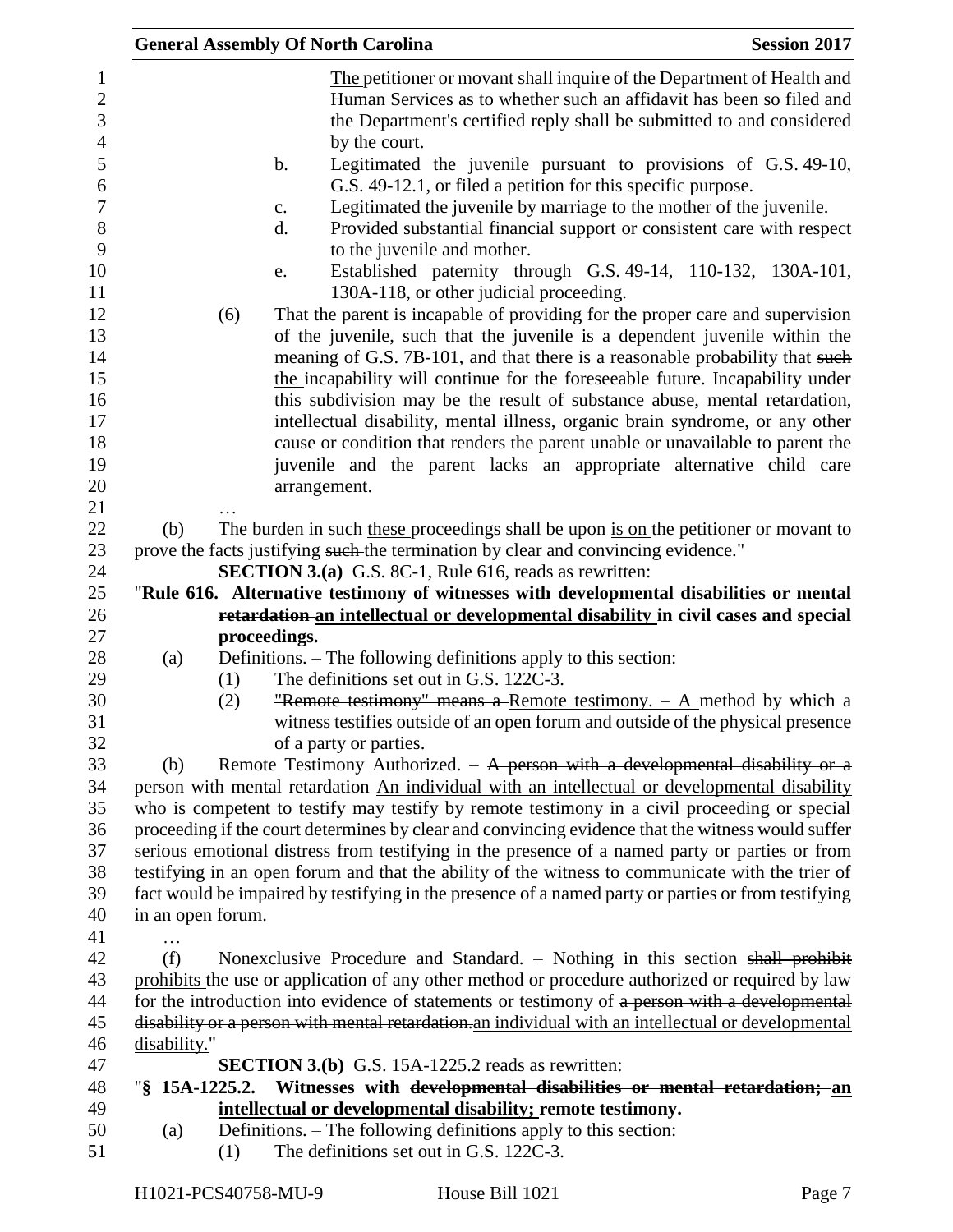|                          |                              | <b>General Assembly Of North Carolina</b>                                                                                                                                         | <b>Session 2017</b> |
|--------------------------|------------------------------|-----------------------------------------------------------------------------------------------------------------------------------------------------------------------------------|---------------------|
| 1<br>$\overline{c}$<br>3 | (2)                          | "Remote testimony" means a Remote testimony. $-$ A method by which a<br>witness testifies outside of an open forum and outside of the physical presence<br>of a party or parties. |                     |
| $\overline{4}$           | (b)                          | Remote Testimony Authorized. $-$ A person with a developmental disability or a                                                                                                    |                     |
| 5                        |                              | person with mental retardation An individual with an intellectual or developmental disability                                                                                     |                     |
| 6                        |                              | who is competent to testify may testify by remote testimony in a prosecution of a person charged                                                                                  |                     |
| 7                        |                              | with violating a criminal law of this State and in any hearing or proceeding conducted under                                                                                      |                     |
| 8                        |                              | Subchapter II of Chapter 7B of the General Statutes where a juvenile is alleged to have committed                                                                                 |                     |
| 9                        |                              | an offense that would be a criminal offense if committed by an adult if the court determines by                                                                                   |                     |
| 10                       |                              | clear and convincing evidence that the witness would suffer serious emotional distress from                                                                                       |                     |
| 11                       |                              | testifying in the presence of the defendant and that the ability of the witness to communicate with                                                                               |                     |
| 12                       |                              | the trier of fact would be impaired by testifying in the presence of the defendant.                                                                                               |                     |
| 13                       |                              |                                                                                                                                                                                   |                     |
| 14                       | (e)                          | Testimony. – The method of remote testimony shall allow the trier of fact and all                                                                                                 |                     |
| 15                       |                              | parties to observe the demeanor of the witness as the witness testifies in a similar manner as if                                                                                 |                     |
| 16                       |                              | the witness were testifying in the open forum. The court shall ensure that the counsel for all                                                                                    |                     |
| 17                       |                              | parties, except a pro se defendant, is physically present where the witness testifies and has a full                                                                              |                     |
| 18                       |                              | and fair opportunity for examination and cross-examination of the witness. The court shall ensure                                                                                 |                     |
| 19                       |                              | that the defendant or juvenile respondent has the ability to communicate privately with defense                                                                                   |                     |
| 20                       |                              | counsel during the remote testimony. A party may waive the right to have counsel physically                                                                                       |                     |
| 21                       |                              | present where the witness testifies. Nothing in this section shall be construed to limit-limits the                                                                               |                     |
| 22                       | provisions of G.S. 15A-1225. |                                                                                                                                                                                   |                     |
| 23                       | (f)                          | Nonexclusive Procedure and Standard. - Nothing in this section shall prohibit                                                                                                     |                     |
| 24                       |                              | prohibits the use or application of any other method or procedure authorized or required by law                                                                                   |                     |
| 25                       |                              | for the introduction into evidence of statements or testimony of a person with a developmental                                                                                    |                     |
| 26                       |                              | disability or a person with mental retardation. an individual with an intellectual or developmental                                                                               |                     |
| 27                       | disability."                 |                                                                                                                                                                                   |                     |
| 28                       |                              | <b>SECTION 4.(a)</b> G.S. 14-27.20 reads as rewritten:                                                                                                                            |                     |
| 29                       | "§ 14-27.20. Definitions.    |                                                                                                                                                                                   |                     |
| 30                       |                              | As used in this Article, unless the context requires otherwise: The following definitions apply                                                                                   |                     |
| 31                       | in this Article:             |                                                                                                                                                                                   |                     |
| 32                       | $\leftrightarrow$            | "Mentally disabled" means (i) a victim who suffers from mental retardation,                                                                                                       |                     |
| 33                       |                              | or (ii) a victim who suffers from a mental disorder, either of which temporarily                                                                                                  |                     |
| 34                       |                              | or permanently renders the victim substantially incapable of appraising the                                                                                                       |                     |
| 35                       |                              | nature of his or her conduct, or of resisting the act of vaginal intercourse or a                                                                                                 |                     |
| 36                       |                              | sexual act, or of communicating unwillingness to submit to the act of vaginal                                                                                                     |                     |
| 37                       |                              | intercourse or a sexual act.                                                                                                                                                      |                     |
| 38                       | (2)                          | "Mentally incapacitated" means a Mentally incapacitated. $-A$ victim who due                                                                                                      |                     |
| 39                       |                              | to any act committed upon the victim is rendered substantially incapable of                                                                                                       |                     |
| 40                       |                              | either appraising the nature of his or her conduct, or resisting the act of vaginal                                                                                               |                     |
| 41                       |                              | intercourse or a sexual act.                                                                                                                                                      |                     |
| 42                       | (2a)                         | <u>Person who has a mental disability. <math>-</math> A victim who has an intellectual</u>                                                                                        |                     |
| 43                       |                              | disability or a mental disorder that temporarily or permanently renders the                                                                                                       |                     |
| 44                       |                              | victim substantially incapable of appraising the nature of his or her conduct,                                                                                                    |                     |
| 45                       |                              | or of resisting the act of vaginal intercourse or a sexual act, or of                                                                                                             |                     |
| 46                       |                              | communicating unwillingness to submit to the act of vaginal intercourse or a                                                                                                      |                     |
| 47                       |                              | sexual act.                                                                                                                                                                       |                     |
| 48                       | (3)                          | "Physically helpless" means (i) a victim who is unconscious; or (ii) a                                                                                                            |                     |
| 49                       |                              | Physically helpless. - Any of the following:                                                                                                                                      |                     |
| 50                       |                              | A victim who is unconscious.<br><u>a.</u>                                                                                                                                         |                     |
|                          |                              |                                                                                                                                                                                   |                     |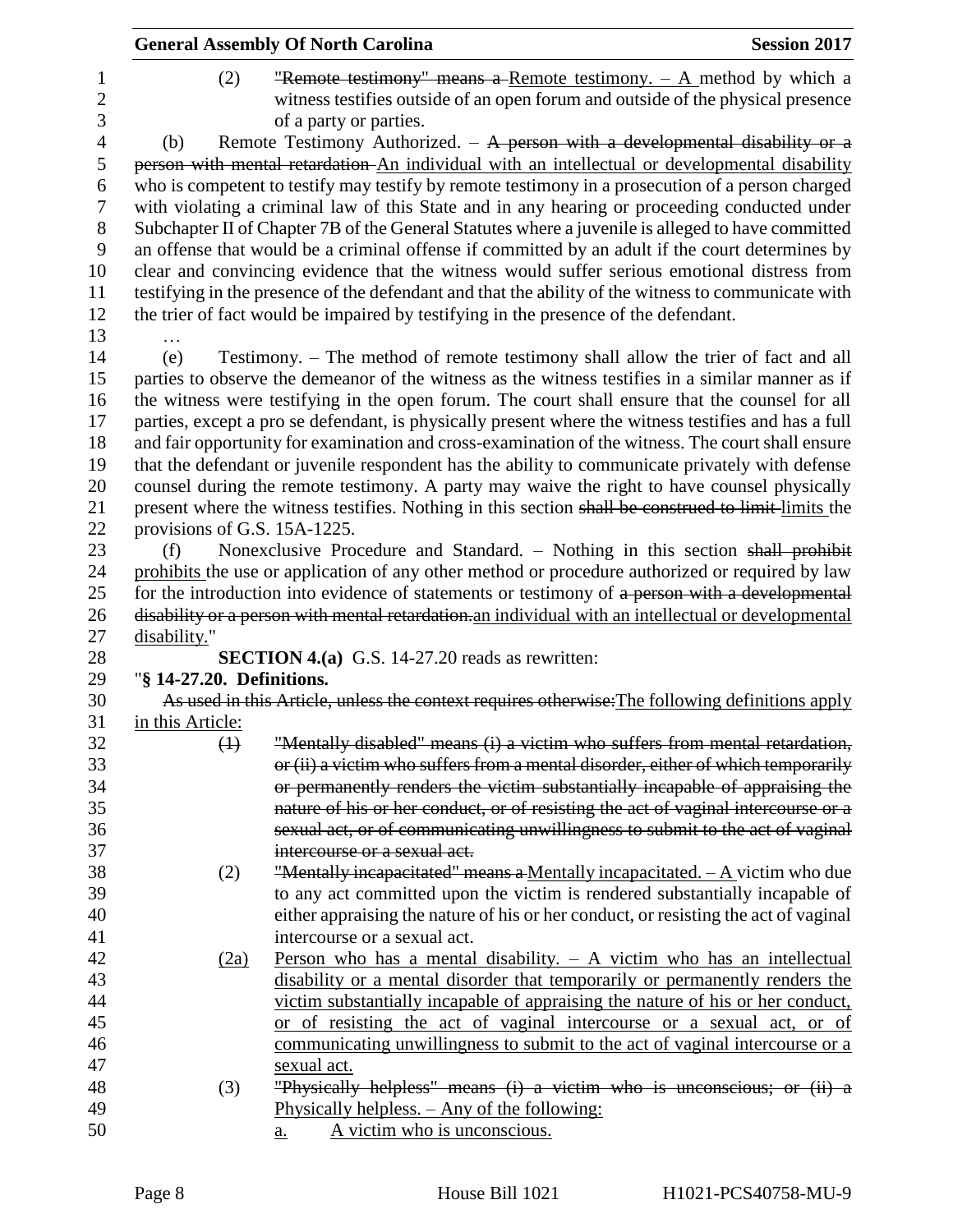|                                     |                 |     | <b>General Assembly Of North Carolina</b>                                                                                                                                                                                                      | <b>Session 2017</b> |
|-------------------------------------|-----------------|-----|------------------------------------------------------------------------------------------------------------------------------------------------------------------------------------------------------------------------------------------------|---------------------|
| $\mathbf{1}$<br>$\overline{2}$<br>3 |                 |     | A victim who is physically unable to resist an act of vaginal<br><u>b.</u><br>intercourse or a sexual act or communicate unwillingness to submit to<br>an act of vaginal intercourse or a sexual act.                                          |                     |
| 4                                   |                 | (4) | "Sexual act" means cunnilingus, Sexual act. - Cunnilingus, fellatio, analingus,                                                                                                                                                                |                     |
| 5<br>6<br>$\boldsymbol{7}$          |                 |     | or anal intercourse, but does not include vaginal intercourse. Sexual act also<br>means the penetration, however slight, by any object into the genital or anal<br>opening of another person's body: provided, that it shall be body. It is an |                     |
| 8<br>9<br>10                        |                 | (5) | affirmative defense that the penetration was for accepted medical purposes.<br>"Sexual contact" means(i) touching Sexual contact. - Any of the following:<br>Touching the sexual organ, anus, breast, groin, or buttocks of any<br>a.          |                     |
| 11                                  |                 |     | person, (ii) a person.                                                                                                                                                                                                                         |                     |
| 12                                  |                 |     | $\Delta$ person touching another person with their own sexual organ, anus,<br><u>b.</u>                                                                                                                                                        |                     |
| 13                                  |                 |     | breast, groin, or buttocks, or (iii) a buttocks.                                                                                                                                                                                               |                     |
| 14<br>15                            |                 |     | A person ejaculating, emitting, or placing semen, urine, or feces upon<br>$\underline{c}$ .<br>any part of another person.                                                                                                                     |                     |
| 16                                  |                 | (6) | "Touching" as Touching. $-$ As used in subdivision (5) of this section, means                                                                                                                                                                  |                     |
| 17                                  |                 |     | physical contact with another person, whether accomplished directly, through                                                                                                                                                                   |                     |
|                                     |                 |     | the clothing of the person committing the offense, or through the clothing of                                                                                                                                                                  |                     |
|                                     |                 |     | the victim."                                                                                                                                                                                                                                   |                     |
|                                     |                 |     | <b>SECTION 4.(b)</b> G.S. 14-27.22 reads as rewritten:                                                                                                                                                                                         |                     |
|                                     |                 |     | "§ 14-27.22. Second-degree forcible rape.                                                                                                                                                                                                      |                     |
|                                     | (a)             |     | A person is guilty of second-degree forcible rape if the person engages in vaginal                                                                                                                                                             |                     |
|                                     |                 |     | intercourse with another person:                                                                                                                                                                                                               |                     |
|                                     |                 | (1) | By force and against the will of the other person; or                                                                                                                                                                                          |                     |
|                                     |                 | (2) | Who is mentally disabled, mentally incapacitated, Who has a mental disability                                                                                                                                                                  |                     |
|                                     |                 |     | or who is mentally incapacitated or physically helpless, and the person                                                                                                                                                                        |                     |
|                                     |                 |     | performing the act knows or should reasonably know the other person is                                                                                                                                                                         |                     |
|                                     |                 |     | mentally disabled, mentally incapacitated, has a mental disability or is                                                                                                                                                                       |                     |
|                                     |                 |     | mentally incapacitated or physically helpless.                                                                                                                                                                                                 |                     |
|                                     | (b)             |     | Any person who commits the offense defined in this section is guilty of a Class C                                                                                                                                                              |                     |
|                                     | felony.         |     |                                                                                                                                                                                                                                                |                     |
|                                     | (c)             |     | Upon conviction, a person convicted under this section has no rights to custody of or                                                                                                                                                          |                     |
|                                     |                 |     | rights of inheritance from any child conceived during the commission of the rape, nor shall does                                                                                                                                               |                     |
|                                     |                 |     | the person have any rights related to the child under Chapter 48 of the General Statutes or                                                                                                                                                    |                     |
|                                     |                 |     | Subchapter + L of Chapter 7B of the General Statutes."                                                                                                                                                                                         |                     |
|                                     |                 |     | <b>SECTION 4.(c)</b> G.S. 14-27.27 reads as rewritten:                                                                                                                                                                                         |                     |
|                                     |                 |     | "§ 14-27.27. Second-degree forcible sexual offense.                                                                                                                                                                                            |                     |
|                                     | (a)             |     | A person is guilty of second degree forcible sexual offense if the person engages in a                                                                                                                                                         |                     |
|                                     |                 |     | sexual act with another person:                                                                                                                                                                                                                |                     |
|                                     |                 | (1) | By force and against the will of the other person; or                                                                                                                                                                                          |                     |
|                                     |                 | (2) | Who is mentally disabled, mentally incapacitated, Who has a mental disability                                                                                                                                                                  |                     |
|                                     |                 |     | or who is mentally incapacitated or physically helpless, and the person                                                                                                                                                                        |                     |
|                                     |                 |     | performing the act knows or should reasonably know that the other person is                                                                                                                                                                    |                     |
|                                     |                 |     | mentally disabled, mentally incapacitated, has a mental disability or is                                                                                                                                                                       |                     |
|                                     |                 |     | mentally incapacitated or physically helpless.                                                                                                                                                                                                 |                     |
|                                     | (b)<br>felony." |     | Any person who commits the offense defined in this section is guilty of a Class C                                                                                                                                                              |                     |
|                                     |                 |     | <b>SECTION 4.(d)</b> G.S. 14-27.33 reads as rewritten:                                                                                                                                                                                         |                     |
|                                     |                 |     | "§ 14-27.33. Sexual battery.                                                                                                                                                                                                                   |                     |
|                                     | (a)             |     | A person is guilty of sexual battery if the person, for the purpose of sexual arousal,                                                                                                                                                         |                     |
|                                     |                 |     | sexual gratification, or sexual abuse, engages in sexual contact with another person:                                                                                                                                                          |                     |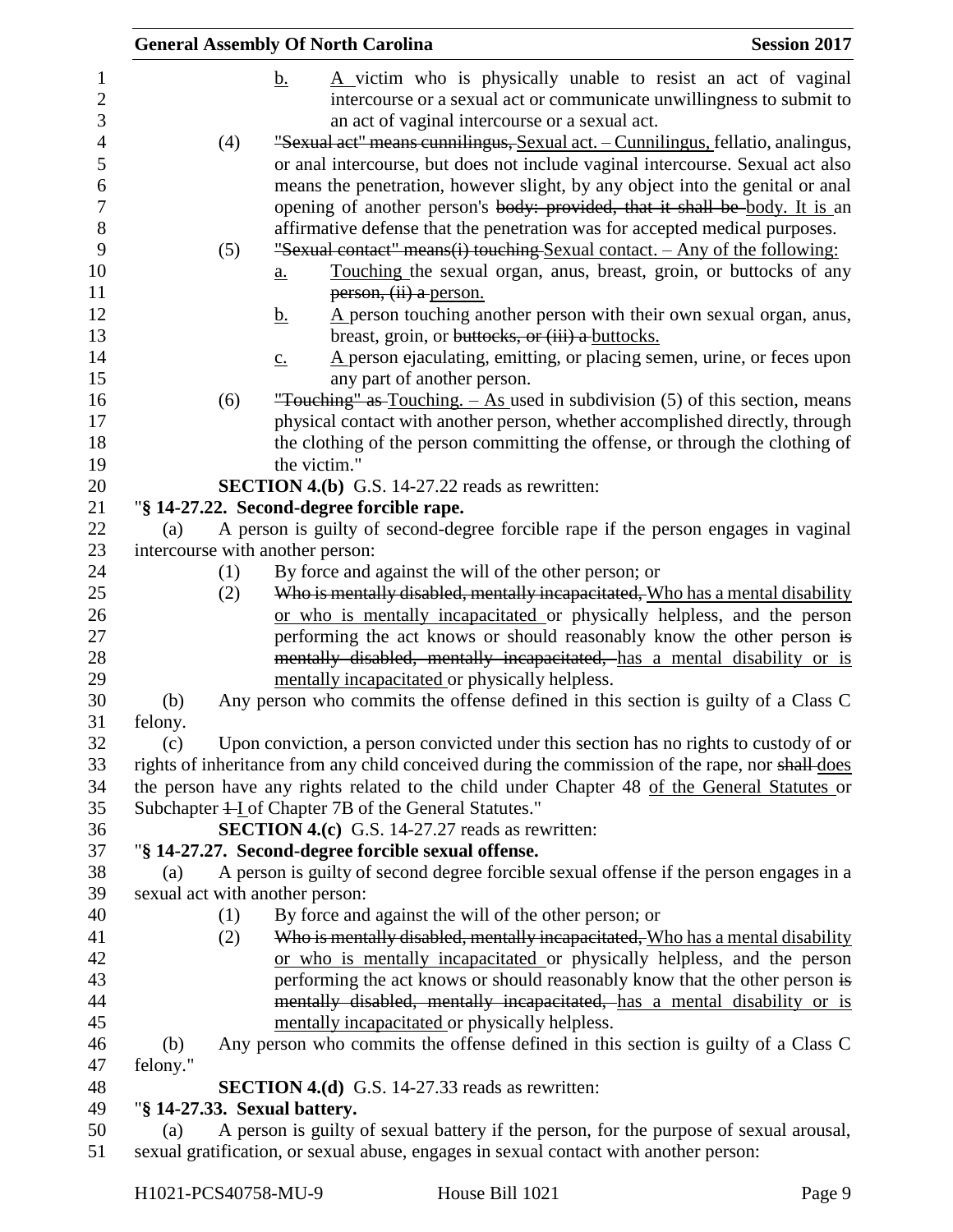|                                                      | <b>General Assembly Of North Carolina</b>                                                                                                                                                                                                                                                                      | <b>Session 2017</b> |
|------------------------------------------------------|----------------------------------------------------------------------------------------------------------------------------------------------------------------------------------------------------------------------------------------------------------------------------------------------------------------|---------------------|
| $\mathbf 1$<br>$\overline{c}$<br>3<br>$\overline{4}$ | (1)<br>By force and against the will of the other person; or<br>Who is mentally disabled, mentally incapacitated, Who has a mental disability<br>(2)<br>or who is mentally incapacitated or physically helpless, and the person<br>performing the act knows or should reasonably know that the other person is |                     |
| 5<br>6                                               | mentally disabled, mentally incapacitated, has a mental disability or is<br>mentally incapacitated or physically helpless.                                                                                                                                                                                     |                     |
| $\boldsymbol{7}$                                     | Any person who commits the offense defined in this section is guilty of a Class A1<br>(b)                                                                                                                                                                                                                      |                     |
| $\,8\,$                                              | misdemeanor."                                                                                                                                                                                                                                                                                                  |                     |
| 9                                                    | <b>SECTION 4.(e)</b> G.S. 14-205.1 reads as rewritten:                                                                                                                                                                                                                                                         |                     |
| 10                                                   | "§ 14-205.1. Solicitation of prostitution.                                                                                                                                                                                                                                                                     |                     |
| 11                                                   | Except as otherwise provided in this section, any person who solicits another for the<br>(a)                                                                                                                                                                                                                   |                     |
| 12                                                   | purpose of prostitution is guilty of a Class 1 misdemeanor for a first offense and a Class H felony                                                                                                                                                                                                            |                     |
| 13<br>14                                             | for a second or subsequent offense. Any person 18 years of age or older who willfully solicits a<br>minor for the purpose of prostitution is guilty of a Class G felony. Any person who willfully                                                                                                              |                     |
| 15                                                   | solicits a person who is severely or profoundly mentally disabled has a severe or profound mental                                                                                                                                                                                                              |                     |
| 16                                                   | disability for the purpose of prostitution is guilty of a Class E felony. Punishment under this                                                                                                                                                                                                                |                     |
| 17                                                   | section may include participation in a program devised for the education and prevention of sexual                                                                                                                                                                                                              |                     |
| 18                                                   | exploitation (i.e. "John School"), where available. A person who violates this subsection shall                                                                                                                                                                                                                |                     |
| 19                                                   | not be is not eligible for a disposition of prayer for judgment continued under any circumstances.                                                                                                                                                                                                             |                     |
| 20                                                   | Immunity From Prosecution for Minors. - Notwithstanding any other provision of<br>(b)                                                                                                                                                                                                                          |                     |
| 21                                                   | this section, if it is determined, after a reasonable detention for investigative purposes, that a                                                                                                                                                                                                             |                     |
| 22                                                   | person suspected of or charged with a violation of this section is a minor who is soliciting as a                                                                                                                                                                                                              |                     |
| 23                                                   | prostitute, that person shall be immune from prosecution under this section and instead shall be                                                                                                                                                                                                               |                     |
| 24                                                   | taken into temporary protective custody as an undisciplined juvenile pursuant to Article 19 of                                                                                                                                                                                                                 |                     |
| 25                                                   | Chapter 7B of the General Statutes. Pursuant to the provisions of G.S. 7B-301, a law enforcement                                                                                                                                                                                                               |                     |
| 26                                                   | officer who takes a minor into custody under this section shall immediately report an allegation                                                                                                                                                                                                               |                     |
| 27                                                   | of a violation of G.S. 14-43.11 and G.S. 14-43.13 to the director of the department of social                                                                                                                                                                                                                  |                     |
| 28                                                   | services in the county where the minor resides or is found, as appropriate, which shall commence                                                                                                                                                                                                               |                     |
| 29                                                   | an initial investigation into child abuse or child neglect within 24 hours pursuant to G.S. 7B-301                                                                                                                                                                                                             |                     |
| 30                                                   | and G.S. 7B-302."                                                                                                                                                                                                                                                                                              |                     |
| 31                                                   | <b>SECTION 4.(f)</b> G.S. 14-205.2 reads as rewritten:                                                                                                                                                                                                                                                         |                     |
| 32                                                   | "§ 14-205.2. Patronizing a prostitute.                                                                                                                                                                                                                                                                         |                     |
| 33                                                   | Any person who willfully performs any of the following acts with a person not his or<br>(a)                                                                                                                                                                                                                    |                     |
| 34                                                   | her spouse commits the offense of patronizing a prostitute:                                                                                                                                                                                                                                                    |                     |
| 35                                                   | Engages in vaginal intercourse, any sexual act as defined in G.S. 14-27.20, or<br>(1)                                                                                                                                                                                                                          |                     |
| 36<br>37                                             | any sexual contact as defined in G.S. 14-27.20, for the purpose of sexual<br>arousal or gratification with a prostitute.                                                                                                                                                                                       |                     |
| 38                                                   | Enters or remains in a place of prostitution with intent to engage in vaginal<br>(2)                                                                                                                                                                                                                           |                     |
| 39                                                   | intercourse, any sexual act as defined in G.S. 14-27.20, or any sexual contact                                                                                                                                                                                                                                 |                     |
| 40                                                   | as defined in G.S. 14-27.20, for the purpose of sexual arousal or gratification.                                                                                                                                                                                                                               |                     |
| 41                                                   | Except as provided in subsections (c) and (d) of this section, a first violation of this<br>(b)                                                                                                                                                                                                                |                     |
| 42                                                   | section is a Class A1 misdemeanor. Unless a higher penalty applies, a second or subsequent                                                                                                                                                                                                                     |                     |
| 43                                                   | violation of this section is a Class G felony.                                                                                                                                                                                                                                                                 |                     |
| 44                                                   | A violation of this section is a Class F felony if the defendant is 18 years of age or<br>(c)                                                                                                                                                                                                                  |                     |
| 45                                                   | older and the prostitute is a minor.                                                                                                                                                                                                                                                                           |                     |
| 46                                                   | A violation of this section is a Class D felony if the prostitute is a severely or<br>(d)                                                                                                                                                                                                                      |                     |
| 47                                                   | profoundly mentally disabled person.has a severe or profound mental disability."                                                                                                                                                                                                                               |                     |
| 48                                                   | <b>SECTION 4.(g)</b> G.S. 14-205.3 reads as rewritten:                                                                                                                                                                                                                                                         |                     |
| 49                                                   | "§ 14-205.3. Promoting prostitution.                                                                                                                                                                                                                                                                           |                     |
| 50                                                   |                                                                                                                                                                                                                                                                                                                |                     |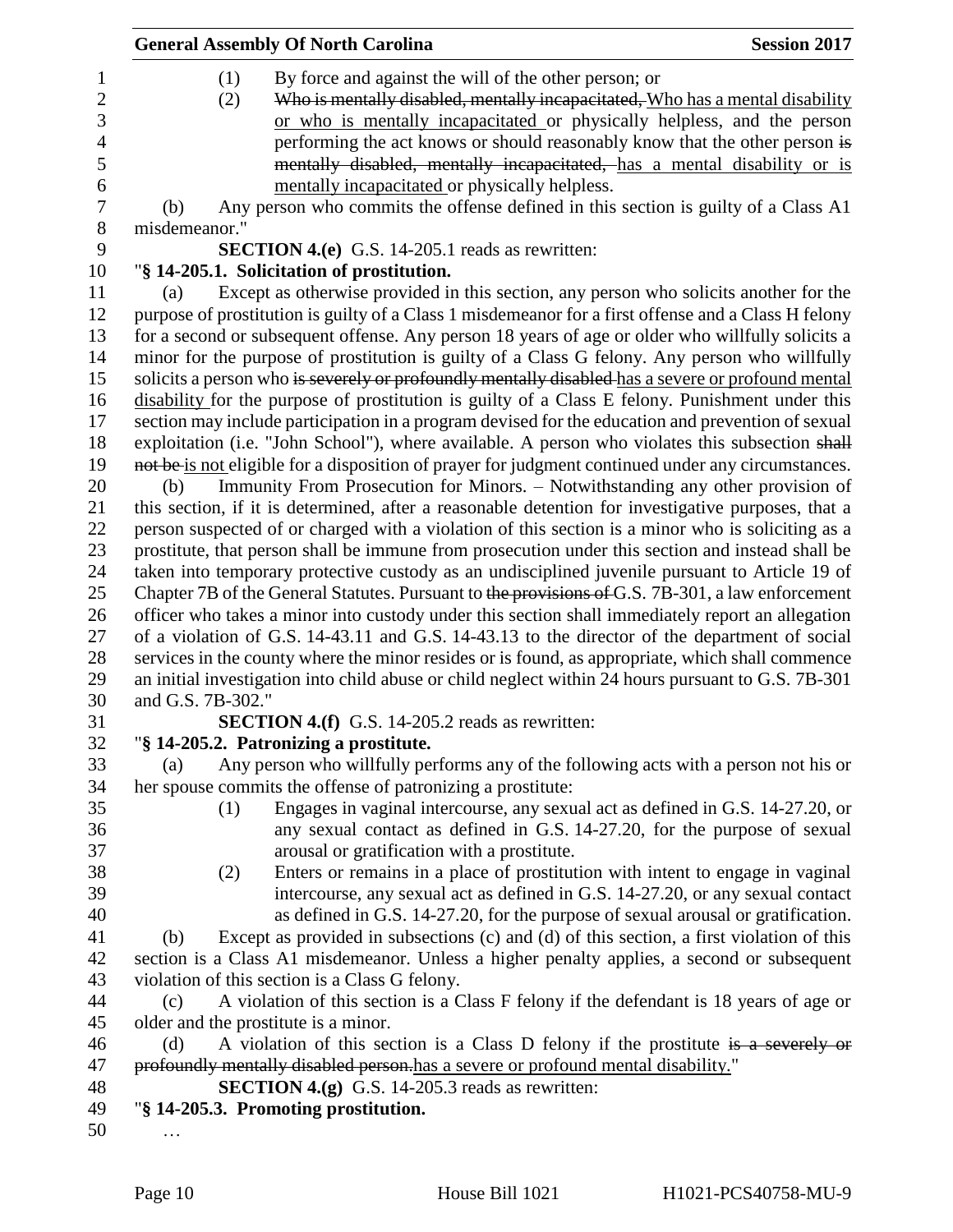|                           | <b>General Assembly Of North Carolina</b>                                                                                       | <b>Session 2017</b> |
|---------------------------|---------------------------------------------------------------------------------------------------------------------------------|---------------------|
| (b)                       | Any person who willfully performs any of the following acts commits the offense of                                              |                     |
|                           | promoting prostitution of a minor or mentally disabled person-person who has a mental disability:                               |                     |
| (1)                       | Advances prostitution as defined in G.S. 14-203, where a minor or severely                                                      |                     |
|                           | or profoundly mentally disabled person-person who has a severe or profound                                                      |                     |
|                           | mental disability engaged in prostitution, or any person engaged in                                                             |                     |
|                           | prostitution in the place of prostitution is a minor or is severely or profoundly                                               |                     |
|                           | mentally disabled has a severe or profound mental disability at the time of the                                                 |                     |
|                           | offense.                                                                                                                        |                     |
|                           |                                                                                                                                 |                     |
| (2)                       | Profits from prostitution by any means where the prostitute is a minor or is                                                    |                     |
|                           | severely or profoundly mentally disabled has a severe or profound mental                                                        |                     |
|                           | disability at the time of the offense.                                                                                          |                     |
| (3)                       | Confines a minor or a severely or profoundly mentally disabled person-person                                                    |                     |
|                           | who has a severe or profound mental disability against the person's will by the                                                 |                     |
|                           | infliction or threat of imminent infliction of great bodily harm, permanent                                                     |                     |
|                           | disability, or disfigurement or by administering to the minor or severely or                                                    |                     |
|                           | profoundly mentally disabled person, person who has a severe or profound                                                        |                     |
|                           | mental disability, without the person's consent or by threat or deception and                                                   |                     |
|                           | for other than medical purposes, any alcoholic intoxicant or a drug as defined                                                  |                     |
|                           | in Article 5 of Chapter 90 of the General Statutes (North Carolina Controlled<br>Substances Act) and does any of the following: |                     |
|                           | Compels the minor or severely or profoundly mentally disabled person<br>a.                                                      |                     |
|                           | person who has a severe or profound mental disability to engage in                                                              |                     |
|                           | prostitution.                                                                                                                   |                     |
|                           | Arranges a situation in which the minor or severely or profoundly<br>$\mathbf b$ .                                              |                     |
|                           | mentally disabled person-person who has a severe or profound mental                                                             |                     |
|                           | disability may practice prostitution.                                                                                           |                     |
|                           | Profits from prostitution by the minor or severely or profoundly<br>c.                                                          |                     |
|                           | mentally disabled person.person who has a severe or profound mental                                                             |                     |
|                           | disability.                                                                                                                     |                     |
|                           | For purposes of this subsection, administering drugs or an alcoholic intoxicant to a minor or                                   |                     |
|                           | a severely or profoundly mentally disabled person, person who has a severe or profound mental                                   |                     |
|                           | disability, as described in subdivision (3) of this subsection, shall be deemed to be without                                   |                     |
|                           | consent if the administering is done without the consent of the parents or legal guardian or if the                             |                     |
|                           | administering is performed or permitted by the parents or legal guardian for other than medical                                 |                     |
|                           | purposes. Mistake of age is not a defense to a prosecution under this subsection.                                               |                     |
| $\ldots$ "                |                                                                                                                                 |                     |
|                           | <b>SECTION 4.(h)</b> G.S. 14-208.6 reads as rewritten:                                                                          |                     |
| "§ 14-208.6. Definitions. |                                                                                                                                 |                     |
|                           | The following definitions apply in this Article:                                                                                |                     |
| (1a)                      | "Aggravated offense" means any Aggravated offense. - Any criminal offense                                                       |                     |
|                           | that includes either of the following: (i) engaging in a sexual act involving                                                   |                     |
|                           | vaginal, anal, or oral penetration with a victim of any age through the use of                                                  |                     |
|                           | force or the threat of serious violence; or (ii) engaging in a sexual act involving                                             |                     |
|                           | vaginal, anal, or oral penetration with a victim who is less than 12 years old.                                                 |                     |
| (1b)                      | "County registry" means the County registry. – The information compiled by                                                      |                     |
|                           | the sheriff of a county in compliance with this Article.                                                                        |                     |
| (1c)                      | "Department" means the Department. - The Department of Public Safety.                                                           |                     |
| (1d)                      | "Electronic mail" means the Electronic mail. - The transmission of                                                              |                     |
|                           | information or communication by the use of the Internet, a computer, a                                                          |                     |
|                           | facsimile machine, a pager, a cellular telephone, a video recorder, or other                                                    |                     |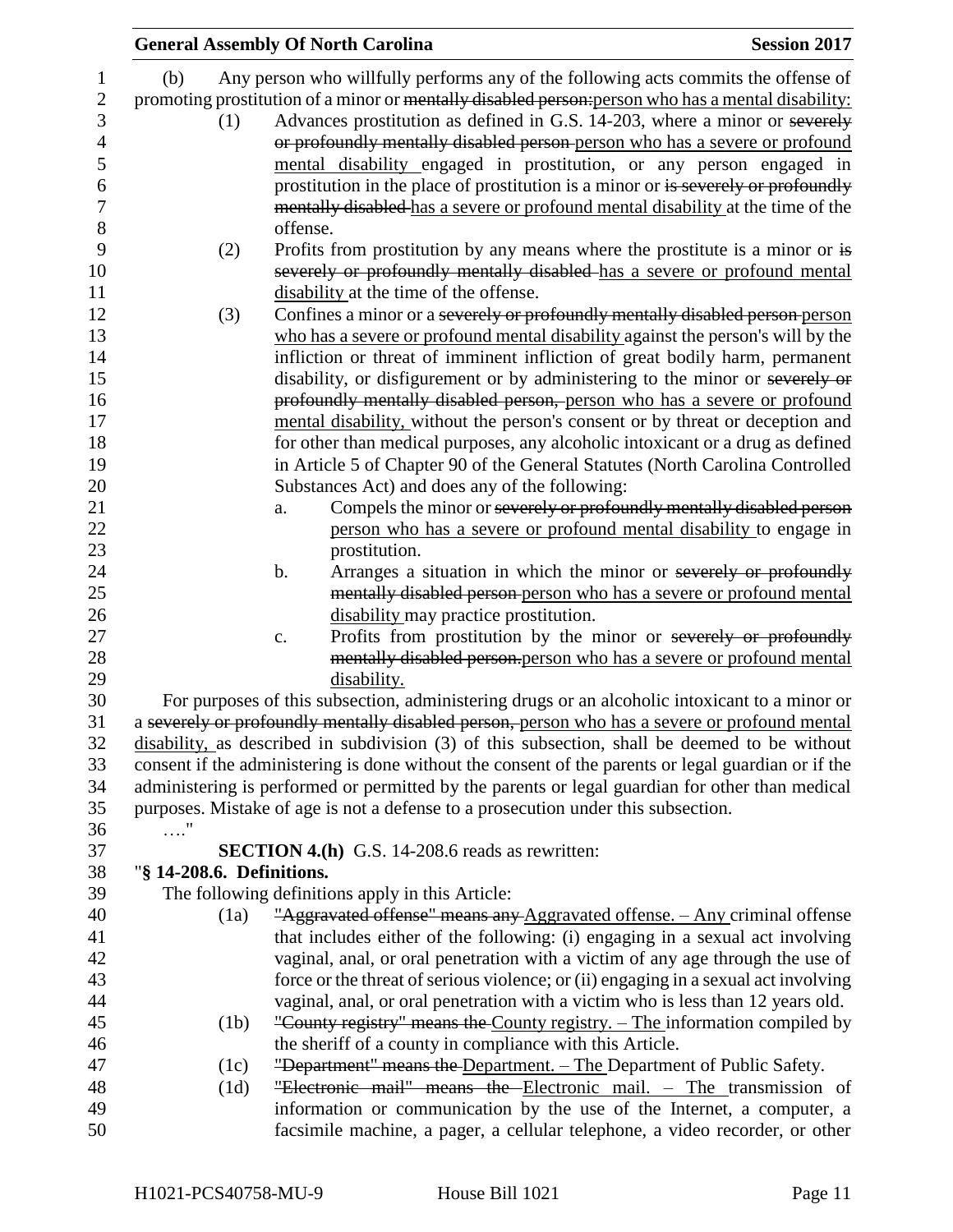|      | <b>Session 2017</b><br><b>General Assembly Of North Carolina</b>                                                       |
|------|------------------------------------------------------------------------------------------------------------------------|
|      | electronic means sent to a person identified by a unique address or address                                            |
|      | number and received by that person.                                                                                    |
| (1e) | "Employed" includes Employed. - Includes employment that is full-time or                                               |
|      | part-time for a period of time exceeding 14 days or for an aggregate period of                                         |
|      | time exceeding 30 days during any calendar year, whether financially                                                   |
|      | compensated, volunteered, or for the purpose of government or educational                                              |
|      | benefit.                                                                                                               |
| (1f) | "Entity" means a Entity. $- A$ business or organization that provides Internet                                         |
|      | service, electronic communications service, remote computing service, online                                           |
|      | service, electronic mail service, or electronic instant message or chat services                                       |
|      | whether the business or organization is within inside or outside the State.                                            |
| (1g) | "Instant Message" means a Instant message. $-$ A form of real-time text                                                |
|      | communication between two or more people. The communication is conveyed                                                |
|      | via computers connected over a network such as the Internet.                                                           |
| (1h) | "Institution of higher education" means any Institution of higher education. -                                         |
|      | Any postsecondary public or private educational institution, including any                                             |
|      | trade or professional institution, college, or university.                                                             |
| (1i) | "Internet" means the Internet. - The global information system that is logically                                       |
|      | linked together by a globally unique address space based on the Internet                                               |
|      | Protocol or its subsequent extensions; that is able to support communications                                          |
|      | using the Transmission Control Protocol/Internet Protocol suite, its                                                   |
|      | subsequent extensions, or other Internet Protocol compatible protocols; and                                            |
|      | that provides, uses, or makes accessible, either publicly or privately,                                                |
|      | high-level services layered on the communications and related infrastructure                                           |
|      | described in this subdivision.                                                                                         |
| (i)  | "Mental abnormality" means a Mental abnormality. $- A$ congenital or                                                   |
|      | acquired condition of a person that affects the emotional or volitional capacity                                       |
|      | of the person in a manner that predisposes that person to the commission of                                            |
|      | criminal sexual acts to a degree that makes the person a menace to the health                                          |
|      | and safety of others.                                                                                                  |
| (1k) | "Nonresident student" means a Nonresident student. $- A$ person who is not a                                           |
|      | resident of North Carolina but who is enrolled in any type of school in the                                            |
| (1l) | State on a part-time or full-time basis.<br>"Nonresident worker" means a Nonresident worker. $- A$ person who is not a |
|      | resident of North Carolina but who has employment or carries on a vocation                                             |
|      | in the State, on a part-time or full-time basis, with or without compensation or                                       |
|      | government or educational benefit, for more than 14 days, or for an aggregate                                          |
|      | period exceeding 30 days in a calendar year.                                                                           |
| (1m) | "Offense against a minor" means any Offense against a minor. - Any of the                                              |
|      | following offenses if the offense is committed against a minor, and the person                                         |
|      | committing the offense is not the minor's parent: G.S. 14-39 (kidnapping),                                             |
|      | G.S. 14-41 (abduction of children), and G.S. 14-43.3 (felonious restraint). The                                        |
|      | term also includes the following if the person convicted of the following is not                                       |
|      | the minor's parent: a solicitation or conspiracy to commit any of these                                                |
|      | offenses; aiding and abetting any of these offenses.                                                                   |
| (1n) | "Online identifier" means electronic Online identifier. - Electronic mail                                              |
|      | address, instant message screen name, user ID, chat or other Internet                                                  |
|      | communication name, but it does not mean social security number, date of                                               |
|      | birth, or pin number.                                                                                                  |
| (2)  | "Penal institution" means: Penal institution. - Any of the following:                                                  |
|      |                                                                                                                        |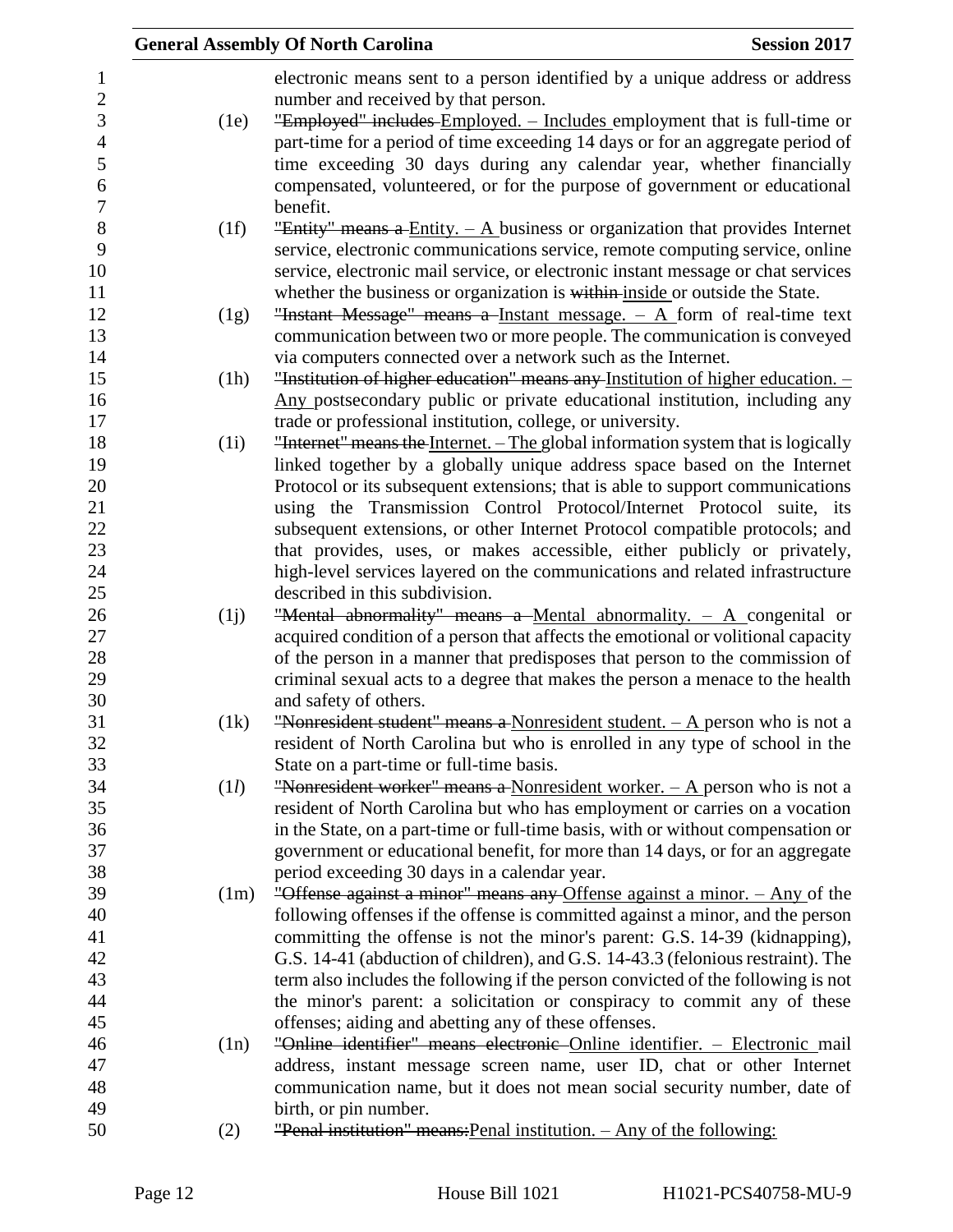|      | <b>General Assembly Of North Carolina</b><br><b>Session 2017</b>                       |
|------|----------------------------------------------------------------------------------------|
|      | A detention facility operated under the jurisdiction of the Section of<br>a.           |
|      | Prisons of the Division of Adult Correction and Juvenile Justice of the                |
|      | Department of Public Safety; Safety.                                                   |
|      | A detention facility operated under the jurisdiction of another state or<br>b.         |
|      | the federal government; orgovernment.                                                  |
|      | A detention facility operated by a local government in this State or<br>c.             |
|      | another state.                                                                         |
| (2a) | "Personality disorder" means an Personality disorder. - An enduring pattern            |
|      | of inner experience and behavior that deviates markedly from the expectations          |
|      | of the individual's culture, is pervasive and inflexible, has an onset in              |
|      | adolescence or early adulthood, is stable over time, and leads to distress or          |
|      | impairment.                                                                            |
| (2b) | "Recidivist" means a Recidivist. $- A$ person who has a prior conviction for an        |
|      | offense that is described in G.S. 14-208.6(4).                                         |
| (3)  | "Release" means discharged Release. - Discharged or paroled.                           |
| (4)  | "Reportable conviction" means: Reportable conviction. - Any of the                     |
|      | following:                                                                             |
|      | A final conviction for an offense against a minor, a sexually violent<br>a.            |
|      | offense, or an attempt to commit any of those offenses unless the                      |
|      | conviction is for aiding and abetting. A final conviction for aiding and               |
|      | abetting is a reportable conviction only if the court sentencing the                   |
|      | individual finds that the registration of that individual under this                   |
|      | Article furthers the purposes of this Article as stated in G.S. 14-208.5.              |
|      | $\mathbf b$ .<br>A final conviction in another state of an offense, which if committed |
|      | in this State, is substantially similar to an offense against a minor or a             |
|      | sexually violent offense as defined by this section, or a final conviction             |
|      | in another state of an offense that requires registration under the sex                |
|      | offender registration statutes of that state.                                          |
|      | A final conviction in a federal jurisdiction (including a court martial)<br>c.         |
|      | of an offense, which is substantially similar to an offense against a                  |
|      | minor or a sexually violent offense as defined by this section.                        |
|      | d.<br>A final conviction for a violation of G.S. 14-202(d), (e), (f), (g), or (h),     |
|      | or a second or subsequent conviction for a violation of G.S. 14-202(a),                |
|      | $(a1)$ , or $(c)$ , only if the court sentencing the individual issues an order        |
|      | pursuant to G.S. 14-202(l) requiring the individual to register.                       |
|      | A final conviction for a violation of G.S. 14-43.14, only if the court<br>e.           |
|      | sentencing the individual issues an order pursuant to G.S. $14-43.14(e)$               |
|      | requiring the individual to register.                                                  |
| (5)  | "Sexually violent offense" means a Sexually violent offense. $- A$ violation of        |
|      | former G.S. 14-27.6 (attempted rape or sexual offense), G.S. 14-27.21                  |
|      | (first-degree forcible rape), G.S. 14-27.22 (second-degree forcible rape),             |
|      | G.S. 14-27.23 (statutory rape of a child by an adult), G.S. 14-27.24                   |
|      | (first-degree statutory rape), G.S. 14-27.25(a) (statutory rape of a person who        |
|      | is 15 years of age or younger and where the defendant is at least six years            |
|      | older), G.S. 14-27.26 (first-degree forcible sexual offense), G.S. 14-27.27            |
|      | (second-degree forcible sexual offense), G.S. 14-27.28 (statutory sexual               |
|      | offense with a child by an adult), G.S. 14-27.29 (first-degree statutory sexual        |
|      | offense), G.S. 14-27.30(a) (statutory sexual offense with a person who is 15           |
|      | years of age or younger and where the defendant is at least six years older),          |
|      | G.S. 14-27.31 (sexual activity by a substitute parent or custodian),                   |
|      | G.S. 14-27.32 (sexual activity with a student), G.S. 14-27.33 (sexual battery),        |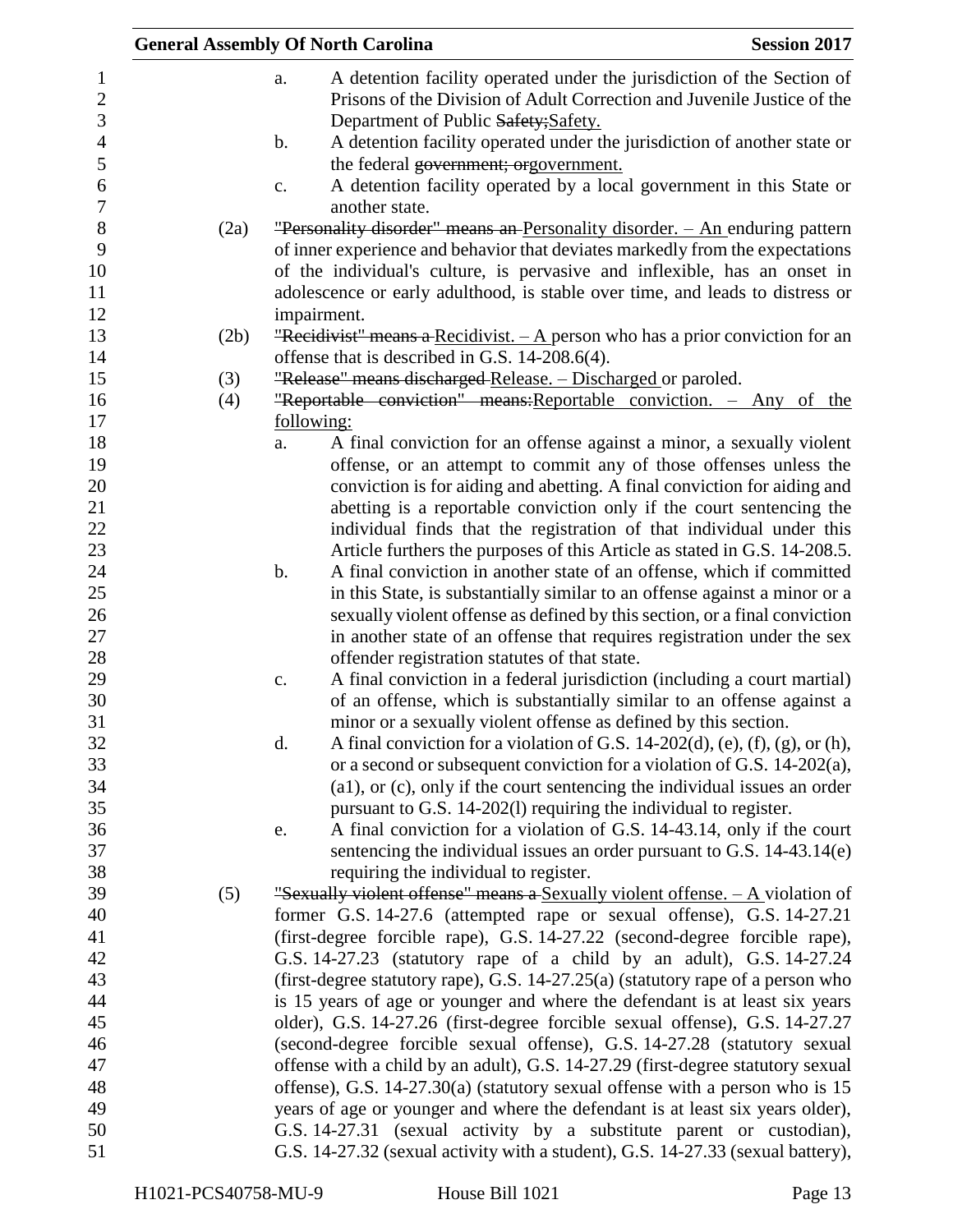|           | <b>General Assembly Of North Carolina</b>                                                                                                                                                                                                                                                                                                                                                                                                                                                                                                                                                                                                                                                                                           | <b>Session 2017</b> |
|-----------|-------------------------------------------------------------------------------------------------------------------------------------------------------------------------------------------------------------------------------------------------------------------------------------------------------------------------------------------------------------------------------------------------------------------------------------------------------------------------------------------------------------------------------------------------------------------------------------------------------------------------------------------------------------------------------------------------------------------------------------|---------------------|
|           | G.S. 14-43.11 (human trafficking) if (i) the offense is committed against a<br>minor who is less than 18 years of age or (ii) the offense is committed against<br>any person with the intent that they be held in sexual servitude, G.S. 14-43.13<br>(subjecting or maintaining a person for sexual servitude), G.S. 14-178 (incest<br>between near relatives), G.S. 14-190.6 (employing or permitting minor to<br>assist in offenses against public morality and decency), G.S. $14-190.9(a1)$<br>(felonious indecent exposure), G.S. 14-190.16 (first degree sexual<br>exploitation of a minor), G.S. 14-190.17 (second degree sexual exploitation<br>of a minor), G.S. 14-190.17A (third degree sexual exploitation of a minor), |                     |
|           | G.S. 14-202.1 (taking indecent liberties with children), G.S. 14-202.3<br>(Solicitation of child by computer or certain other electronic devices to                                                                                                                                                                                                                                                                                                                                                                                                                                                                                                                                                                                 |                     |
|           | commit an unlawful sex act), G.S. 14-202.4(a) (taking indecent liberties with                                                                                                                                                                                                                                                                                                                                                                                                                                                                                                                                                                                                                                                       |                     |
|           | a student), G.S. 14-205.2(c) or (d) (patronizing a prostitute who is a minor or                                                                                                                                                                                                                                                                                                                                                                                                                                                                                                                                                                                                                                                     |                     |
|           | a mentally disabled person), has a mental disability), G.S. 14-205.3(b)                                                                                                                                                                                                                                                                                                                                                                                                                                                                                                                                                                                                                                                             |                     |
|           | (promoting prostitution of a minor or a mentally disabled person), person who<br>has a mental disability), G.S. 14-318.4(a1) (parent or caretaker commit or                                                                                                                                                                                                                                                                                                                                                                                                                                                                                                                                                                         |                     |
|           | permit act of prostitution with or by a juvenile), or G.S. 14-318.4(a2)                                                                                                                                                                                                                                                                                                                                                                                                                                                                                                                                                                                                                                                             |                     |
|           | (commission or allowing of sexual act upon a juvenile by parent or guardian).                                                                                                                                                                                                                                                                                                                                                                                                                                                                                                                                                                                                                                                       |                     |
|           | The term also includes the following: a solicitation or conspiracy to commit                                                                                                                                                                                                                                                                                                                                                                                                                                                                                                                                                                                                                                                        |                     |
|           | any of these offenses; aiding and abetting any of these offenses.                                                                                                                                                                                                                                                                                                                                                                                                                                                                                                                                                                                                                                                                   |                     |
| (6)       | "Sexually violent predator" means a Sexually violent predator. $-$ A person                                                                                                                                                                                                                                                                                                                                                                                                                                                                                                                                                                                                                                                         |                     |
|           | who has been convicted of a sexually violent offense and who suffers from a                                                                                                                                                                                                                                                                                                                                                                                                                                                                                                                                                                                                                                                         |                     |
|           | mental abnormality or personality disorder that makes the person likely to                                                                                                                                                                                                                                                                                                                                                                                                                                                                                                                                                                                                                                                          |                     |
|           | engage in sexually violent offenses directed at strangers or at a person with                                                                                                                                                                                                                                                                                                                                                                                                                                                                                                                                                                                                                                                       |                     |
|           | whom a relationship has been established or promoted for the primary purpose                                                                                                                                                                                                                                                                                                                                                                                                                                                                                                                                                                                                                                                        |                     |
|           | of victimization.                                                                                                                                                                                                                                                                                                                                                                                                                                                                                                                                                                                                                                                                                                                   |                     |
| (7)       | "Sheriff" means the Sheriff. – The sheriff of a county in this State.                                                                                                                                                                                                                                                                                                                                                                                                                                                                                                                                                                                                                                                               |                     |
| (8)       | "Statewide registry" means the Statewide registry. - The central registry<br>compiled by the Department in accordance with G.S. 14-208.14.                                                                                                                                                                                                                                                                                                                                                                                                                                                                                                                                                                                          |                     |
| (9)       | "Student" means a Student. $-$ A person who is enrolled on a full-time or                                                                                                                                                                                                                                                                                                                                                                                                                                                                                                                                                                                                                                                           |                     |
|           | part-time basis, in any postsecondary public or private educational institution,                                                                                                                                                                                                                                                                                                                                                                                                                                                                                                                                                                                                                                                    |                     |
|           | including any trade or professional institution, or other institution of higher                                                                                                                                                                                                                                                                                                                                                                                                                                                                                                                                                                                                                                                     |                     |
|           | education."                                                                                                                                                                                                                                                                                                                                                                                                                                                                                                                                                                                                                                                                                                                         |                     |
|           | SECTION 4.(i) G.S. 15-144.1 reads as rewritten:                                                                                                                                                                                                                                                                                                                                                                                                                                                                                                                                                                                                                                                                                     |                     |
|           | "§ 15-144.1. Essentials of bill for rape.                                                                                                                                                                                                                                                                                                                                                                                                                                                                                                                                                                                                                                                                                           |                     |
| (a)       | In indictments for rape it is not necessary to allege every matter required to be proved                                                                                                                                                                                                                                                                                                                                                                                                                                                                                                                                                                                                                                            |                     |
|           | on the trial; but in the body of the indictment, after naming the person accused, the date of the                                                                                                                                                                                                                                                                                                                                                                                                                                                                                                                                                                                                                                   |                     |
|           | offense, the county in which the offense of rape was allegedly committed, and the averment "with                                                                                                                                                                                                                                                                                                                                                                                                                                                                                                                                                                                                                                    |                     |
|           | force and arms," as is now usual, it is sufficient in describing rape to allege that the accused                                                                                                                                                                                                                                                                                                                                                                                                                                                                                                                                                                                                                                    |                     |
|           | person unlawfully, willfully, and feloniously did ravish and carnally know the victim, naming                                                                                                                                                                                                                                                                                                                                                                                                                                                                                                                                                                                                                                       |                     |
|           | her, by force and against her will and concluding as is now required by law. Any bill of indictment<br>containing the averments and allegations herein-named shall be in this section is good and                                                                                                                                                                                                                                                                                                                                                                                                                                                                                                                                   |                     |
|           | sufficient in law as an indictment for rape in the first degree and will support a verdict of guilty                                                                                                                                                                                                                                                                                                                                                                                                                                                                                                                                                                                                                                |                     |
|           | of rape in the first degree, rape in the second degree, attempted rape-rape, or assault on a female.                                                                                                                                                                                                                                                                                                                                                                                                                                                                                                                                                                                                                                |                     |
| (b)       | If the victim is a female child under the age of 13 years years, it is sufficient to allege                                                                                                                                                                                                                                                                                                                                                                                                                                                                                                                                                                                                                                         |                     |
|           | that the accused unlawfully, willfully, and feloniously did carnally know and abuse a child under                                                                                                                                                                                                                                                                                                                                                                                                                                                                                                                                                                                                                                   |                     |
|           | 13, naming her, and concluding as aforesaid. required by law. Any bill of indictment containing                                                                                                                                                                                                                                                                                                                                                                                                                                                                                                                                                                                                                                     |                     |
|           | the averments and allegations herein-named shall be in this section is good and sufficient in law                                                                                                                                                                                                                                                                                                                                                                                                                                                                                                                                                                                                                                   |                     |
| offenses. | as an indictment for the rape of a female child under the age of 13 years and all lesser included                                                                                                                                                                                                                                                                                                                                                                                                                                                                                                                                                                                                                                   |                     |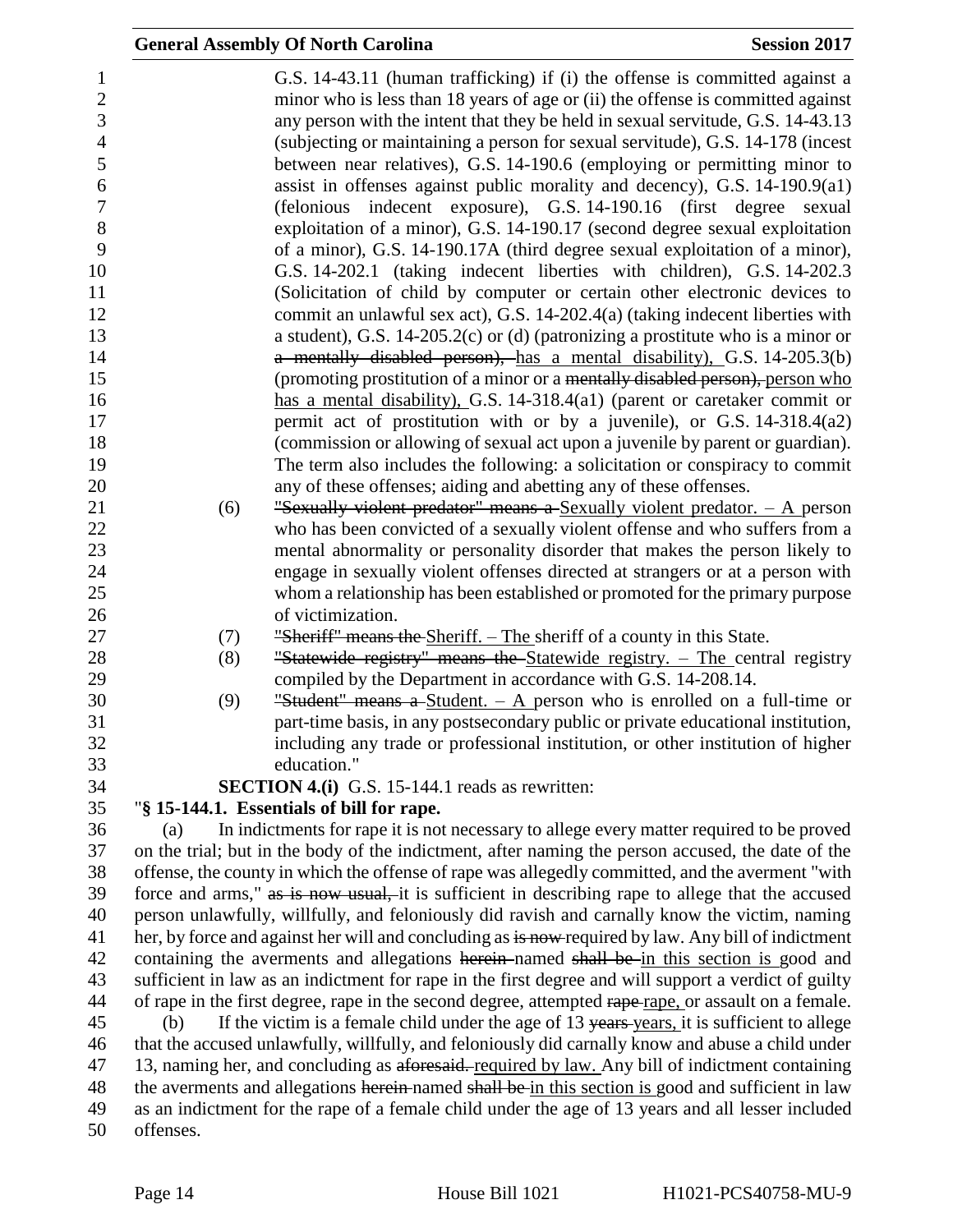(c) If the victim is a person who is mentally disabled, mentally incapacitated, has a mental 2 disability or who is mentally incapacitated or physically helpless helpless, it is sufficient to allege that the defendant unlawfully, willfully, and feloniously did carnally know and abuse a person who was mentally disabled, had a mental disability or who was mentally incapacitated or 5 physically helpless, naming such the victim, and concluding as aforesaid. required by law. Any bill of indictment containing the averments and allegations herein named shall be in this section is good and sufficient in law for the rape of a mentally disabled, mentally incapacitated or physically helpless person person who has a mental disability or who is mentally incapacitated or physically helpless and all lesser included offenses."

#### **SECTION 4.(j)** G.S. 15-144.2 reads as rewritten: "**§ 15-144.2. Essentials of bill for sex offense.**

 (a) In indictments for sex offense it is not necessary to allege every matter required to be proved on the trial; but in the body of the indictment, after naming the person accused, the date of the offense, the county in which the sex offense was allegedly committed, and the averment "with force and arms," as is now usual, it is sufficient in describing a sex offense to allege that the accused person unlawfully, willfully, and feloniously did engage in a sex offense with the 17 victim, naming the victim, by force and against the will of such the victim and concluding as is 18 now-required by law. Any bill of indictment containing the averments and allegations herein 19 named shall be in this section is good and sufficient in law as an indictment for a first degree sex offense and will support a verdict of guilty of a sex offense in the first degree, a sex offense in 21 the second degree, an attempt to commit a sex offense offense, or an assault.

 (b) If the victim is a person under the age of 13 years, it is sufficient to allege that the defendant unlawfully, willfully, and feloniously did engage in a sex offense with a child under the age of 13 years, naming the child, and concluding as aforesaid. required by law. Any bill of 25 indictment containing the averments and allegations herein named shall be in this section is good and sufficient in law as an indictment for a sex offense against a child under the age of 13 years and all lesser included offenses.

28 (c) If the victim is a person who is mentally disabled, mentally incapacitated, has a mental 29 disability or who is mentally incapacitated or physically helpless-helpless, it is sufficient to allege that the defendant unlawfully, willfully, and feloniously did engage in a sex offense with a person who was mentally disabled, had a mental disability or who was mentally incapacitated or physically helpless, naming such the victim, and concluding as aforesaid. required by law. Any 33 bill of indictment containing the averments and allegations herein-named shall be in this section is good and sufficient in law for a sex offense against a mentally disabled, mentally incapacitated or physically helpless person person who has a mental disability or who is mentally incapacitated or physically helpless and all lesser included offenses."

**SECTION 4.(k)** G.S. 15A-290 reads as rewritten:

"**§ 15A-290. Offenses for which orders for electronic surveillance may be granted.**

 (a) Orders authorizing or approving the interception of wire, oral, or electronic communications may be granted, subject to the provisions of this Article and Chapter 119 of Title 18 of the United States Code, when the interception:interception does any of the following:

- (1) May provide or has provided evidence of the commission of, or any conspiracy to commit:commit, any of the following:
- 
- 44 a. Any of the drug-trafficking violations listed in G.S. 90-95(h); orG.S. 90-95(h).
- 
- b. A continuing criminal enterprise in violation of G.S. 90-95.1.
- (2) May expedite the apprehension of persons indicted for the commission of, or any conspiracy to commit, an offense listed in subdivision (1) of this subsection.

 (b) Orders authorizing or approving the interception of wire, oral, or electronic communications may be granted, subject to the provisions of this Article and Chapter 119 of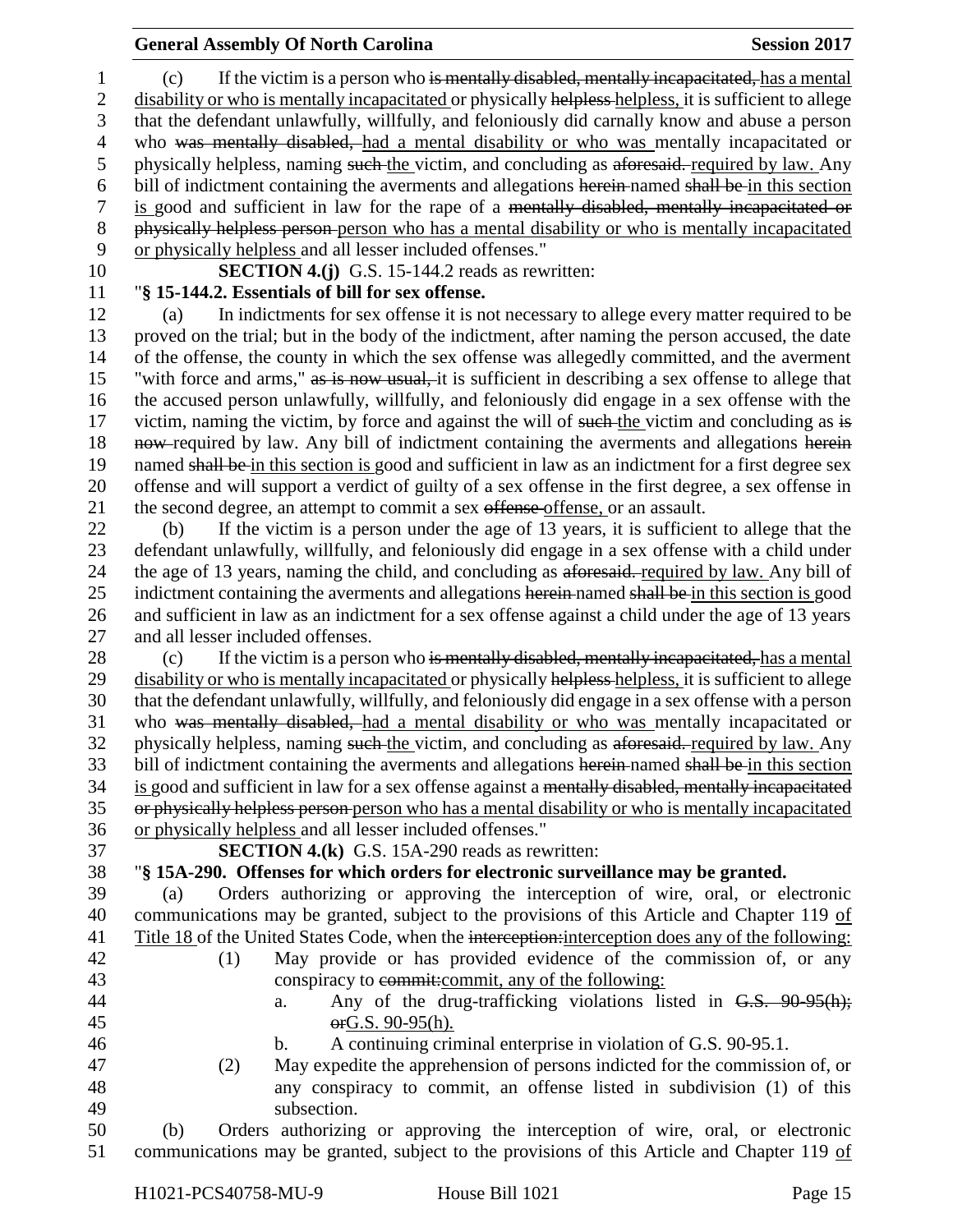|                  | <b>General Assembly Of North Carolina</b><br><b>Session 2017</b>                                                           |
|------------------|----------------------------------------------------------------------------------------------------------------------------|
| $\mathbf{1}$     | Title 18 of the United States Code, when the interception may provide, or has provided, evidence                           |
| $\boldsymbol{2}$ | of any offense that involves the commission of, or any conspiracy to commit, murder,                                       |
| 3                | kidnapping, hostage taking, robbery, extortion, bribery, rape, or any sexual offense, or when the                          |
| $\overline{4}$   | interception may expedite the apprehension of persons indicted for the commission of these                                 |
| 5                | offenses.                                                                                                                  |
| $\boldsymbol{6}$ | Orders authorizing or approving the interception of wire, oral, or electronic<br>(c)                                       |
| $\boldsymbol{7}$ | communications may be granted, subject to the provisions of this Article and Chapter 119 of                                |
| $8\,$            | Title 18 of the United States Code, when the interception may provide, or has provided, evidence                           |
| 9                | of any of the following offenses, or any conspiracy to commit these offenses, or when the                                  |
| 10               | interception may expedite the apprehension of persons indicted for the commission of these                                 |
| 11               | offenses:                                                                                                                  |
| 12               | Any felony offense against a minor, including any violation of G.S. 14-27.31<br>(1)                                        |
| 13               | (Sexual activity by a substitute parent or custodian), G.S. 14-27.32 (Sexual                                               |
| 14               | activity with a student), G.S. 14-41 (Abduction of children), G.S. 14-43.11                                                |
| 15               | (Human trafficking), G.S. 14-43.12 (Involuntary servitude), G.S. 14-43.13                                                  |
| 16               | (Sexual servitude), G.S. 14-190.16 (First degree sexual exploitation of a                                                  |
| 17               | minor), G.S. 14-190.17 (Second degree sexual exploitation of a minor),                                                     |
| 18               | G.S. 14-202.1 (Taking indecent liberties with children), G.S. 14-205.2(c) or                                               |
| 19               | $(d)$ (Patronizing a prostitute who is a minor or a mentally disabled person), has                                         |
| 20               | a mental disability), or G.S. 14-205.3(b) (Promoting prostitution of a minor or                                            |
| 21               | a mentally disabled person). person who has a mental disability).                                                          |
| 22               |                                                                                                                            |
| 23               | When an investigative or law enforcement officer, while engaged in intercepting wire,<br>(d)                               |
| 24               | oral, or electronic communications in the manner authorized, intercepts wire, electronic, or oral                          |
| 25               | communications relating to offenses other than those specified in the order of authorization or                            |
| 26               | approval, the contents thereof, and evidence derived therefrom, of the communications and                                  |
| 27               | evidence derived from the communications may be disclosed or used as provided in                                           |
| 28               | G.S. 15A-294(a) and (b). Such The contents of the communications and any evidence derived                                  |
| 29               | therefrom from the communications may be used in accordance with G.S. 15A-294(c) when                                      |
| 30               | authorized or approved by a judicial review panel where the panel finds, on subsequent                                     |
| 31               | application made as soon as practicable, that the contents were otherwise intercepted in                                   |
| 32               | accordance with this Article or Chapter 119 of Title 18 of the United States Code.                                         |
| 33               | No otherwise privileged wire, oral, or electronic communication intercepted in<br>(e)                                      |
| 34               | accordance with, or in violation of, the provisions of this Article or Chapter 119 of Title 18 of                          |
| 35               | the United States Code, shall lose its privileged character."<br><b>SECTION 4.(I)</b> G.S. 115C-270.35 reads as rewritten: |
| 36<br>37         | "§ 115C-270.35. License suspension and revocation.                                                                         |
| 38               | <u>Rules.</u> – The State Board shall adopt rules to establish the reasons and procedures for<br>(a)                       |
| 39               | the suspension and revocation of licenses, subject to the requirements of this section.                                    |
| 40               | Automatic Revocation With No Hearing. - The State Board shall automatically<br>(b)                                         |
| 41               | revoke the license of a professional educator without the right to a hearing upon receiving                                |
| 42               | verification of the identity of the professional educator together with a certified copy of a criminal                     |
| 43               | record showing that the professional educator has entered a plea of guilty or nolo contendere to                           |
| 44               | or has been finally convicted of any of the following crimes:                                                              |
| 45               |                                                                                                                            |
| 46               | (21)<br>Patronizing a prostitute who is a minor or a mentally disabled person, has a                                       |
| 47               | mental disability, G.S. 14-205.2(c) or (d).                                                                                |
| 48               | Promoting prostitution of a minor or a mentally disabled person, person who<br>(22)                                        |
| 49               | has a mental disability, G.S. $14-205.3(b)$ .                                                                              |
| 50               | Child abuse under G.S. 14-318.4.<br>(23)                                                                                   |
|                  |                                                                                                                            |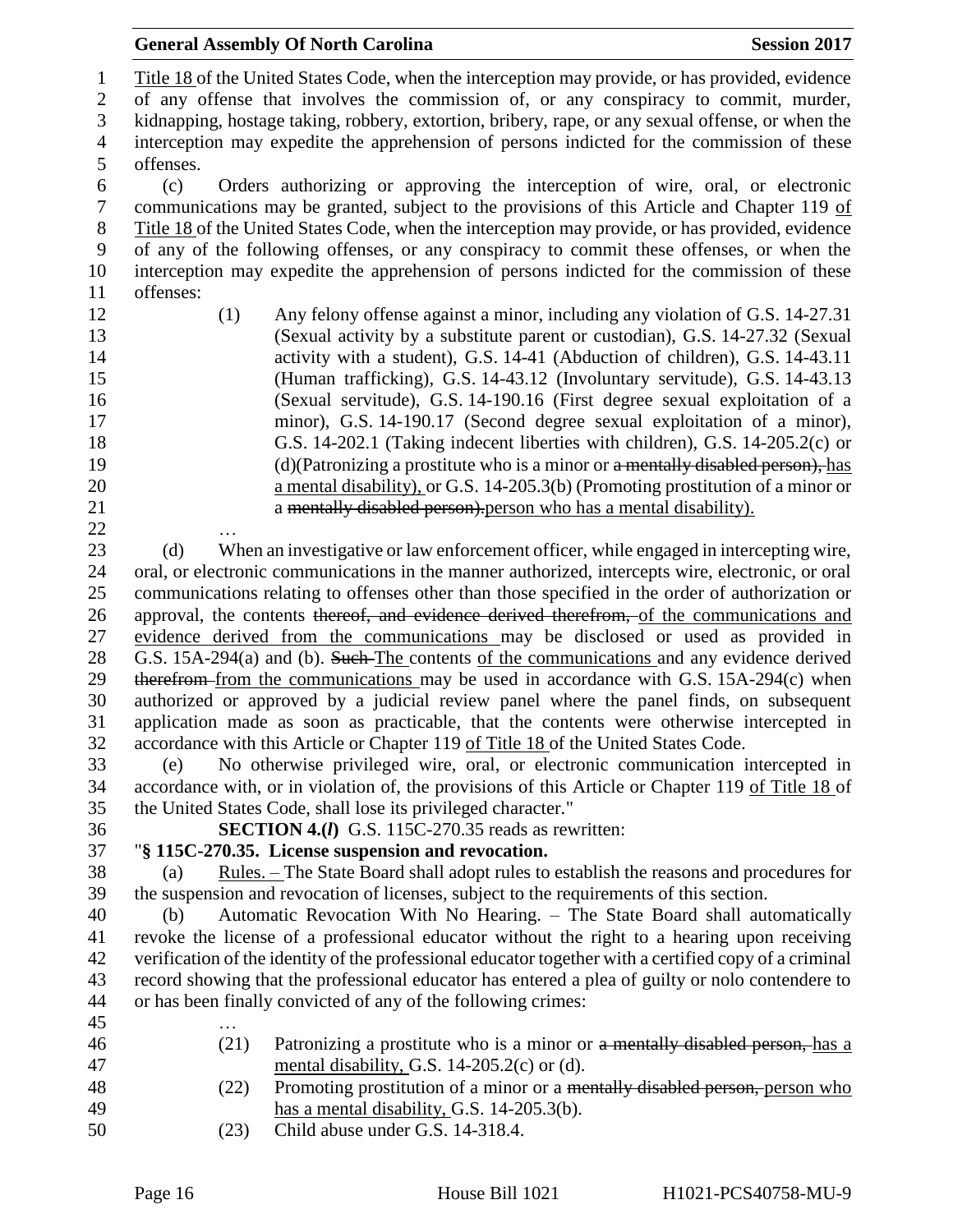|                                                     | <b>General Assembly Of North Carolina</b><br><b>Session 2017</b>                                                                                                                                                                                                                                                                                                                                                |  |
|-----------------------------------------------------|-----------------------------------------------------------------------------------------------------------------------------------------------------------------------------------------------------------------------------------------------------------------------------------------------------------------------------------------------------------------------------------------------------------------|--|
| $\mathbf{1}$<br>$\mathbf{2}$<br>3<br>$\overline{4}$ | The State Board shall mail notice of its intent to act pursuant to this subsection by certified<br>mail, return receipt requested, directed to the professional educator's last known address. The<br>notice shall inform the professional educator that it will revoke the person's license unless the<br>professional educator notifies the State Board in writing within 10 days after receipt of the notice |  |
| 5                                                   | that the defendant identified in the criminal record is not the same person as the professional                                                                                                                                                                                                                                                                                                                 |  |
| 6                                                   | educator. If the professional educator provides this written notice to the State Board, the State                                                                                                                                                                                                                                                                                                               |  |
| $\boldsymbol{7}$                                    | Board shall not revoke the license unless it can establish as a fact that the defendant and the                                                                                                                                                                                                                                                                                                                 |  |
| $8\,$                                               | professional educator are the same person.                                                                                                                                                                                                                                                                                                                                                                      |  |
| 9                                                   |                                                                                                                                                                                                                                                                                                                                                                                                                 |  |
| 10<br>11<br>12                                      | Subpoena Power. – The State Board may issue subpoenas for the purpose of obtaining<br>(e)<br>documents or the testimony of witnesses in connection with proceedings to suspend or revoke<br>licenses. In addition, the Board shall have the authority to may contract with individuals who are                                                                                                                  |  |
| 13<br>14                                            | qualified to conduct investigations in order to obtain all information needed to assist the Board<br>in the proper disposition of allegations of misconduct by licensed persons."                                                                                                                                                                                                                               |  |
| 15                                                  | <b>SECTION 4.(m)</b> G.S. 14-32.1 reads as rewritten:                                                                                                                                                                                                                                                                                                                                                           |  |
| 16                                                  | "§ 14-32.1. Assaults on handicapped persons; individuals with a disability; punishments.                                                                                                                                                                                                                                                                                                                        |  |
| 17                                                  | For purposes of this section, a "handicapped person" is a person-an "individual with<br>(a)                                                                                                                                                                                                                                                                                                                     |  |
| 18                                                  | a disability" is an individual who has has one or more of the following that would substantially                                                                                                                                                                                                                                                                                                                |  |
| 19                                                  | impair the ability to defend oneself:                                                                                                                                                                                                                                                                                                                                                                           |  |
| 20                                                  | A physical or mental disability, such as a decreased use of arms or legs,<br>(1)                                                                                                                                                                                                                                                                                                                                |  |
| 21                                                  | blindness, deafness, mental retardation intellectual disability, or mental                                                                                                                                                                                                                                                                                                                                      |  |
| 22                                                  | illness; orillness.                                                                                                                                                                                                                                                                                                                                                                                             |  |
| 23                                                  | Infirmity An infirmity.<br>(2)                                                                                                                                                                                                                                                                                                                                                                                  |  |
| 24                                                  | which would substantially impair that person's ability to defend himself.                                                                                                                                                                                                                                                                                                                                       |  |
| 25<br>26                                            | through (d) Repealed by Session Laws 1993 (Reg. Sess., 1994), c. 767, s. 31, effective<br>(b)<br>October 1, 1994.                                                                                                                                                                                                                                                                                               |  |
| 27                                                  | Unless his the conduct is covered under some other provision of law providing greater<br>(e)                                                                                                                                                                                                                                                                                                                    |  |
| 28                                                  | punishment, any person who commits any aggravated assault or assault and battery on a                                                                                                                                                                                                                                                                                                                           |  |
| 29                                                  | handicapped person an individual with a disability is guilty of a Class F felony. A person commits                                                                                                                                                                                                                                                                                                              |  |
| 30                                                  | an aggravated assault or assault and battery upon a handicapped person an individual with a                                                                                                                                                                                                                                                                                                                     |  |
| 31                                                  | disability if, in the course of the assault or assault and battery, that person: person does any of the                                                                                                                                                                                                                                                                                                         |  |
| 32                                                  | following:                                                                                                                                                                                                                                                                                                                                                                                                      |  |
| 33                                                  | Uses a deadly weapon or other means of force likely to inflict serious injury<br>(1)                                                                                                                                                                                                                                                                                                                            |  |
| 34                                                  | or serious damage to a handicapped person; or an individual with a disability.                                                                                                                                                                                                                                                                                                                                  |  |
| 35                                                  | Inflicts serious injury or serious damage to a handicapped person; oran<br>(2)                                                                                                                                                                                                                                                                                                                                  |  |
| 36                                                  | individual with a disability.                                                                                                                                                                                                                                                                                                                                                                                   |  |
| 37                                                  | Intends to kill a handicapped person an individual with a disability.<br>(3)                                                                                                                                                                                                                                                                                                                                    |  |
| 38                                                  | Any person who commits a simple assault or battery upon a handicapped person-an<br>(f)                                                                                                                                                                                                                                                                                                                          |  |
| 39                                                  | individual with a disability is guilty of a Class A1 misdemeanor."                                                                                                                                                                                                                                                                                                                                              |  |
| 40                                                  | <b>SECTION 4.(n)</b> G.S. 15A-266.3A reads as rewritten:                                                                                                                                                                                                                                                                                                                                                        |  |
| 41                                                  | "§ 15A-266.3A. DNA sample required for DNA analysis upon arrest for certain offenses.                                                                                                                                                                                                                                                                                                                           |  |
| 42<br>43                                            | Unless a DNA sample has previously been obtained by lawful process and the DNA<br>(a)<br>record stored in the State DNA Database, and that record and sample has not been expunged                                                                                                                                                                                                                              |  |
| 44                                                  | pursuant to any provision of law, a DNA sample for DNA analysis and testing shall be obtained                                                                                                                                                                                                                                                                                                                   |  |
| 45                                                  | from any person who is arrested for committing an offense described in subsection (f) or (g) of                                                                                                                                                                                                                                                                                                                 |  |
| 46                                                  | this section.                                                                                                                                                                                                                                                                                                                                                                                                   |  |
| 47                                                  | .                                                                                                                                                                                                                                                                                                                                                                                                               |  |
| 48                                                  | (f)<br>This section shall apply applies to a person arrested for violating any one of the                                                                                                                                                                                                                                                                                                                       |  |
| 49                                                  | following offenses in Chapter 14 of the General Statutes:                                                                                                                                                                                                                                                                                                                                                       |  |
| 50                                                  |                                                                                                                                                                                                                                                                                                                                                                                                                 |  |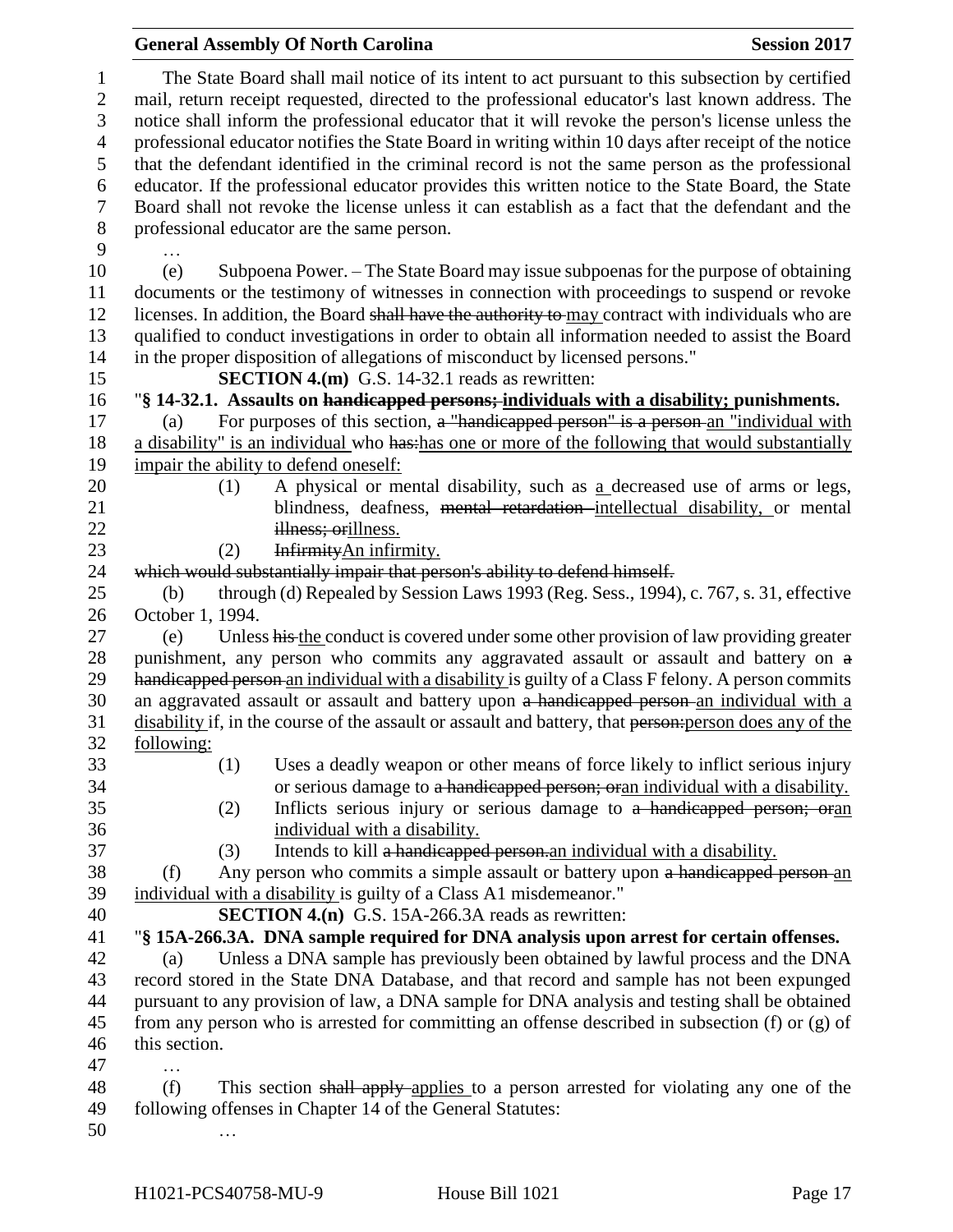|                          | <b>General Assembly Of North Carolina</b>                                                                                                                                                                                                                                                                                                                                                                                                                                                                                                                                                                               | <b>Session 2017</b> |
|--------------------------|-------------------------------------------------------------------------------------------------------------------------------------------------------------------------------------------------------------------------------------------------------------------------------------------------------------------------------------------------------------------------------------------------------------------------------------------------------------------------------------------------------------------------------------------------------------------------------------------------------------------------|---------------------|
| (4)                      | G.S. 14-28, Malicious castration; G.S. 14-29, Castration or other maiming<br>without malice aforethought; G.S. 14-30, Malicious maiming; G.S. 14-30.1,<br>Malicious throwing of corrosive acid or alkali; G.S. 14-31, Maliciously<br>assaulting in a secret manner; G.S. 14-32, Felonious assault with deadly<br>weapon with intent to kill or inflicting serious injury; G.S. 14-32.1(e),<br>Aggravated assault or assault and battery on handicapped person; an<br>individual with a disability; G.S. 14-32.2(a) when punishable pursuant to<br>G.S. $14-32.2(b)(1)$ , Patient abuse and neglect, intentional conduct |                     |
|                          | proximately causes death; G.S. 14-32.3(a), Domestic abuse of disabled or<br>elder adults resulting in injury; G.S. 14-32.4, Assault inflicting serious bodily<br>injury or injury by strangulation; G.S. 14-33.2, Habitual misdemeanor assault;<br>G.S. 14-34.1, Discharging certain barreled weapons or a firearm into occupied<br>property; G.S. 14-34.2, Assault with a firearm or other deadly weapon upon                                                                                                                                                                                                          |                     |
|                          | governmental officers or employees, company police officers, or campus                                                                                                                                                                                                                                                                                                                                                                                                                                                                                                                                                  |                     |
|                          | police officers; G.S. 14-34.4, Adulterated or misbranded food, drugs, etc.;                                                                                                                                                                                                                                                                                                                                                                                                                                                                                                                                             |                     |
|                          | intent to cause serious injury or death; intent to extort; G.S. 14-34.5, Assault<br>with a firearm on a law enforcement, probation, or parole officer or on a                                                                                                                                                                                                                                                                                                                                                                                                                                                           |                     |
|                          | person employed at a State or local detention facility; G.S. 14-34.6, Assault                                                                                                                                                                                                                                                                                                                                                                                                                                                                                                                                           |                     |
|                          | or affray on a firefighter, an emergency medical technician, medical                                                                                                                                                                                                                                                                                                                                                                                                                                                                                                                                                    |                     |
|                          | responder, emergency department nurse, or emergency department physician;                                                                                                                                                                                                                                                                                                                                                                                                                                                                                                                                               |                     |
|                          | G.S. 14-34.7, Assault inflicting serious injury on a law enforcement,                                                                                                                                                                                                                                                                                                                                                                                                                                                                                                                                                   |                     |
|                          | probation, or parole officer or on a person employed at a State or local                                                                                                                                                                                                                                                                                                                                                                                                                                                                                                                                                |                     |
|                          | detention facility; G.S. 14-34.9, Discharging a firearm from within an                                                                                                                                                                                                                                                                                                                                                                                                                                                                                                                                                  |                     |
|                          | enclosure; and G.S. 14-34.10, Discharge firearm within enclosure to incite                                                                                                                                                                                                                                                                                                                                                                                                                                                                                                                                              |                     |
|                          | fear.                                                                                                                                                                                                                                                                                                                                                                                                                                                                                                                                                                                                                   |                     |
| (g)                      | This section shall also apply also applies to a person arrested for attempting,                                                                                                                                                                                                                                                                                                                                                                                                                                                                                                                                         |                     |
|                          | solicitation of another to commit, conspiracy to commit, or aiding and abetting another to                                                                                                                                                                                                                                                                                                                                                                                                                                                                                                                              |                     |
|                          | commit, any of the violations included in subsection (f) of this section.                                                                                                                                                                                                                                                                                                                                                                                                                                                                                                                                               |                     |
| .<br>(i)                 | Prior to June 1, 2012, within 30 days of the receipt of the form required by subsection                                                                                                                                                                                                                                                                                                                                                                                                                                                                                                                                 |                     |
|                          | (i) of this section or the occurrence of one of the events in sub-subdivision a., b., or c. of                                                                                                                                                                                                                                                                                                                                                                                                                                                                                                                          |                     |
|                          | subdivision (1) of subsection (h) of this section; and on or after June 1, 2012, within 30 days of                                                                                                                                                                                                                                                                                                                                                                                                                                                                                                                      |                     |
|                          | the occurrence of one of the events in subdivision (1) of subsection (h) of this section, the                                                                                                                                                                                                                                                                                                                                                                                                                                                                                                                           |                     |
|                          | prosecuting district attorney shall determine if a DNA sample was taken pursuant to this section,                                                                                                                                                                                                                                                                                                                                                                                                                                                                                                                       |                     |
|                          | and if so, shall: shall do all of the following:                                                                                                                                                                                                                                                                                                                                                                                                                                                                                                                                                                        |                     |
| (1)                      | Verify and indicate the facts of the qualifying event on a verification form                                                                                                                                                                                                                                                                                                                                                                                                                                                                                                                                            |                     |
|                          | promulgated by the Administrative Office of the Courts.                                                                                                                                                                                                                                                                                                                                                                                                                                                                                                                                                                 |                     |
| (2)                      | Include the last known address of the defendant, as reflected in the court files,<br>on the verification form.                                                                                                                                                                                                                                                                                                                                                                                                                                                                                                          |                     |
| (3)                      | Sign the verification form or, if the defendant was acquitted or the charges                                                                                                                                                                                                                                                                                                                                                                                                                                                                                                                                            |                     |
|                          | were dismissed by the court, obtain the signature of a judge.                                                                                                                                                                                                                                                                                                                                                                                                                                                                                                                                                           |                     |
| (4)                      | Transmit the verification form to the Crime Laboratory.                                                                                                                                                                                                                                                                                                                                                                                                                                                                                                                                                                 |                     |
| (k)                      | Within 90 days of receipt of the verification form, the Crime Laboratory shall: shall                                                                                                                                                                                                                                                                                                                                                                                                                                                                                                                                   |                     |
| do all of the following: |                                                                                                                                                                                                                                                                                                                                                                                                                                                                                                                                                                                                                         |                     |
| (1)                      | Determine whether the requirement of subdivision (2) of subsection (h) of this                                                                                                                                                                                                                                                                                                                                                                                                                                                                                                                                          |                     |
|                          | section has been met.                                                                                                                                                                                                                                                                                                                                                                                                                                                                                                                                                                                                   |                     |
| (2)                      | If the requirement has been met, remove the defendant's DNA record and                                                                                                                                                                                                                                                                                                                                                                                                                                                                                                                                                  |                     |
|                          | samples as required by subsection (h) of this section.                                                                                                                                                                                                                                                                                                                                                                                                                                                                                                                                                                  |                     |
| (3)                      | Mail to the defendant, at the address specified in the verification form, a notice<br>doing either of the following:                                                                                                                                                                                                                                                                                                                                                                                                                                                                                                    |                     |
|                          |                                                                                                                                                                                                                                                                                                                                                                                                                                                                                                                                                                                                                         |                     |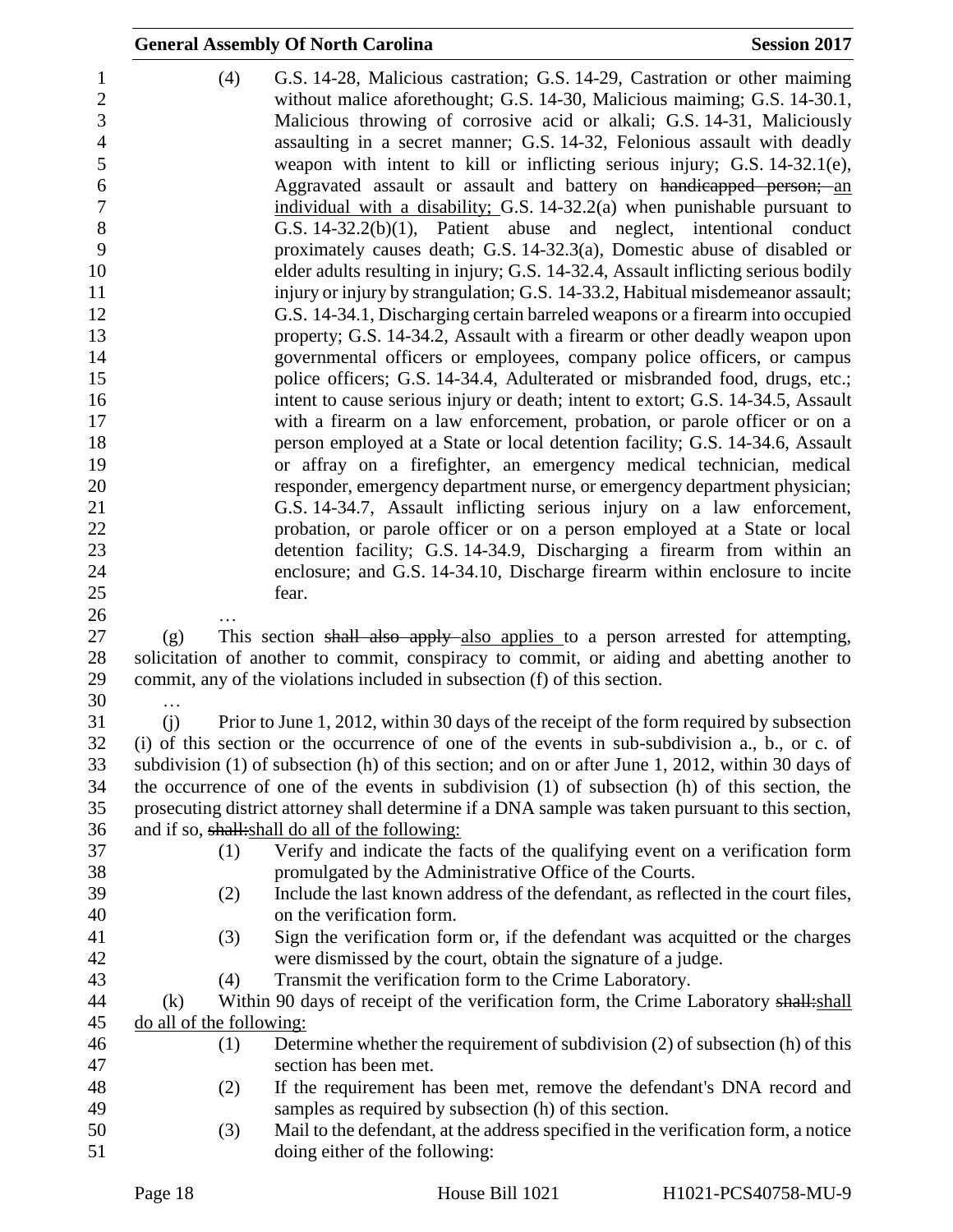|                       |     | <b>General Assembly Of North Carolina</b>                                                                                                                                                            | <b>Session 2017</b> |
|-----------------------|-----|------------------------------------------------------------------------------------------------------------------------------------------------------------------------------------------------------|---------------------|
|                       |     | Documenting expunction of the DNA record and destruction of the<br>a.<br>DNA sample.                                                                                                                 |                     |
|                       |     | Notifying the defendant that the DNA record and sample do not<br>$\mathbf b$ .<br>qualify for expunction pursuant to subsection (h) of this section.                                                 |                     |
| $\ldots$ "            |     |                                                                                                                                                                                                      |                     |
|                       |     | <b>SECTION 4.(0)</b> G.S. 15A-266.4 reads as rewritten:                                                                                                                                              |                     |
|                       |     | "§ 15A-266.4. DNA sample required for DNA analysis upon conviction or finding of not                                                                                                                 |                     |
|                       |     | guilty by reason of insanity.                                                                                                                                                                        |                     |
| $\cdots$<br>(b)       |     | Crimes covered by this Article include all of the following:                                                                                                                                         |                     |
|                       | (1) | All felonies.                                                                                                                                                                                        |                     |
|                       | (2) | G.S. 14-32.1 – Assaults on handicapped persons-individuals with a disability.                                                                                                                        |                     |
|                       | (3) | Former G.S. 14-277.3 - Stalking.                                                                                                                                                                     |                     |
|                       | (4) | Repealed by Session Laws 2010-94, s. 5, effective February 1, 2011.                                                                                                                                  |                     |
|                       | (5) | All offenses described in G.S. 15A-266.3A."                                                                                                                                                          |                     |
|                       |     | <b>SECTION 5.</b> G.S. 15A-2000 reads as rewritten:                                                                                                                                                  |                     |
| $\frac{15A-2000}{5}.$ |     | Sentence of death or life imprisonment for capital felonies; further                                                                                                                                 |                     |
|                       |     | proceedings to determine sentence.                                                                                                                                                                   |                     |
| (a)                   |     | Separate Proceedings on Issue of Penalty. -                                                                                                                                                          |                     |
|                       | (1) | Except as provided in G.S. 15A-2004, upon conviction or adjudication of guilt                                                                                                                        |                     |
|                       |     | of a defendant of a capital felony in which the State has given notice of its<br>intent to seek the death penalty, the court shall conduct a separate sentencing                                     |                     |
|                       |     | proceeding to determine whether the defendant should be sentenced to death                                                                                                                           |                     |
|                       |     | or life imprisonment. A capital felony is one which may be punishable by                                                                                                                             |                     |
|                       |     | death.                                                                                                                                                                                               |                     |
|                       | (2) | The proceeding shall be conducted by the trial judge before the trial jury as                                                                                                                        |                     |
|                       |     | soon as practicable after the guilty verdict is returned. If prior to the time that                                                                                                                  |                     |
|                       |     | the trial jury begins its deliberations on the issue of penalty, any juror dies,                                                                                                                     |                     |
|                       |     | becomes incapacitated or disqualified, or is discharged for any reason, an                                                                                                                           |                     |
|                       |     | alternate juror shall become a part of the jury and serve in all respects as those                                                                                                                   |                     |
|                       |     | selected on the regular trial panel. An alternate juror shall become a part of                                                                                                                       |                     |
|                       |     | the jury in the order in which he the alternate juror was selected. If the trial                                                                                                                     |                     |
|                       |     | jury is unable to reconvene for a hearing on the issue of penalty after having<br>determined the guilt of the accused, the trial judge shall impanel a new jury to                                   |                     |
|                       |     | determine the issue of the punishment. If the defendant pleads guilty, the                                                                                                                           |                     |
|                       |     | sentencing proceeding shall be conducted before a jury impaneled for that                                                                                                                            |                     |
|                       |     | purpose. A jury selected for the purpose of determining punishment in a                                                                                                                              |                     |
|                       |     | capital case shall be selected in the same manner as juries are selected for the                                                                                                                     |                     |
|                       |     | trial of capital cases.                                                                                                                                                                              |                     |
|                       |     |                                                                                                                                                                                                      |                     |
| (b)                   |     | Sentence Recommendation by the Jury. - Instructions determined by the trial judge                                                                                                                    |                     |
|                       |     | to be warranted by the evidence shall be given by the court in its charge to the jury prior to its                                                                                                   |                     |
|                       |     | deliberation in determining sentence. The court shall give appropriate instructions in those cases                                                                                                   |                     |
|                       |     | in which evidence of the defendant's mental retardation-intellectual disability requires the                                                                                                         |                     |
|                       |     | consideration by the jury of the provisions of G.S. 15A-2005. In all cases in which the death<br>penalty may be authorized, the judge shall include in his the judge's instructions to the jury that |                     |
|                       |     | it must consider any aggravating circumstance or circumstances or mitigating circumstance or                                                                                                         |                     |
|                       |     | circumstances from the lists provided in subsections (e) and (f) of this section which may be                                                                                                        |                     |
|                       |     | supported by the evidence, and shall furnish to the jury a written list of issues relating to such                                                                                                   |                     |
|                       |     | aggravating or mitigating circumstance or circumstances.                                                                                                                                             |                     |
|                       |     |                                                                                                                                                                                                      |                     |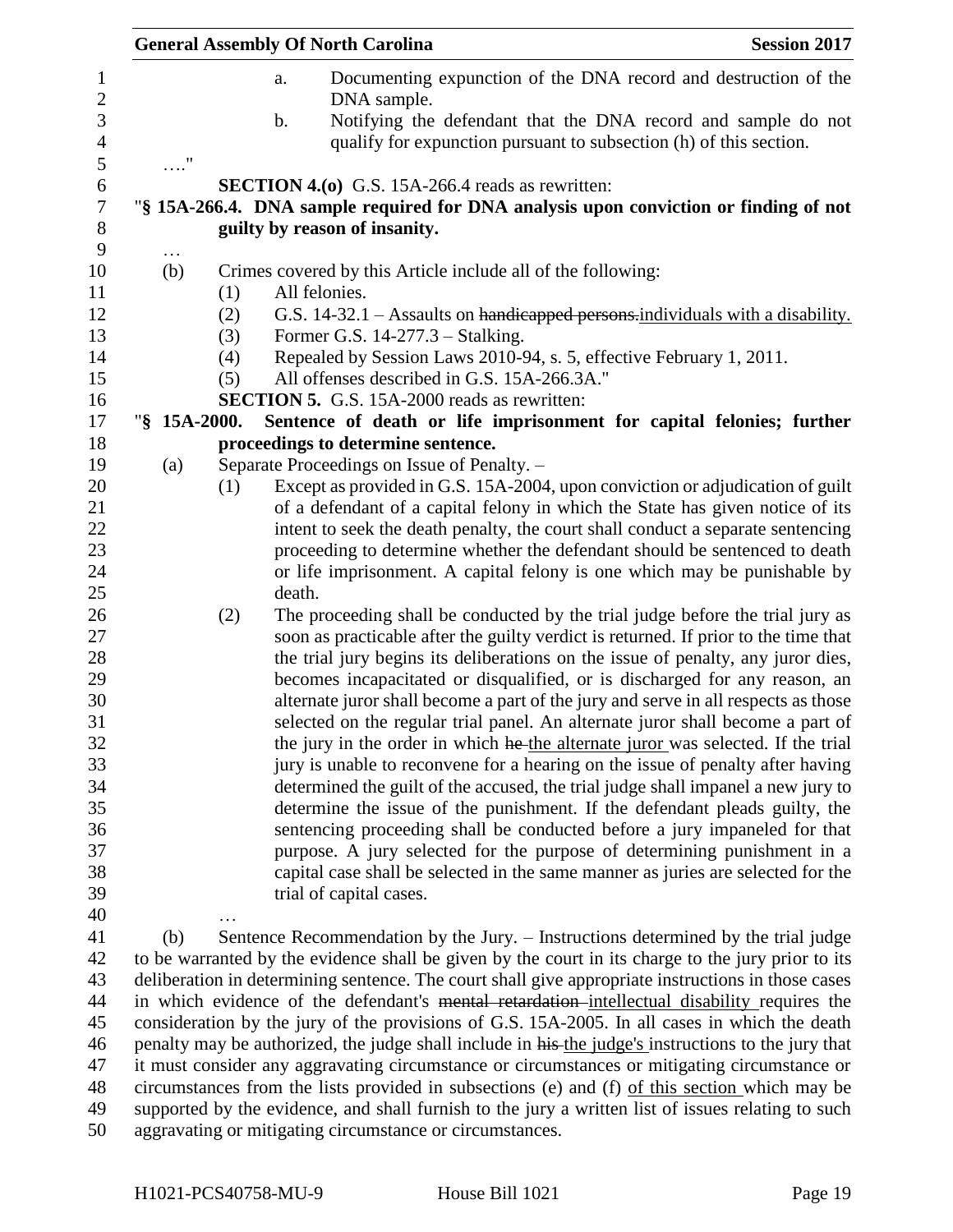|                |          |          | <b>General Assembly Of North Carolina</b>                                                                             | <b>Session 2017</b> |  |
|----------------|----------|----------|-----------------------------------------------------------------------------------------------------------------------|---------------------|--|
| $\mathbf{1}$   |          |          | After hearing the evidence, argument of counsel, and instructions of the court, the jury shall                        |                     |  |
| $\sqrt{2}$     |          |          | deliberate and render a sentence recommendation to the court, based upon all of the following                         |                     |  |
| 3              | matters: |          |                                                                                                                       |                     |  |
| $\overline{4}$ |          | (1)      | Whether any sufficient aggravating circumstance or circumstances as                                                   |                     |  |
| $\mathfrak s$  |          |          | enumerated in subsection (e) exist; of this section exist.                                                            |                     |  |
| 6              |          | (2)      | Whether any sufficient mitigating circumstance or circumstances as                                                    |                     |  |
| $\tau$         |          |          | enumerated in subsection $(f)$ , $(f)$ of this section, which outweigh the                                            |                     |  |
| 8              |          |          | aggravating circumstance or circumstances found, exist; and exist.                                                    |                     |  |
| 9              |          | (3)      | Based on these considerations, whether the defendant should be sentenced to                                           |                     |  |
| 10             |          |          | death or to imprisonment in the State's prison for life.                                                              |                     |  |
| 11             |          |          | The sentence recommendation must be agreed upon by a unanimous vote of the 12 jurors.                                 |                     |  |
| 12             |          |          | Upon delivery of the sentence recommendation by the foreman of the jury, the jury shall be                            |                     |  |
| 13             |          |          | individually polled to establish whether each juror concurs and agrees to the sentence                                |                     |  |
| 14             |          |          | recommendation returned.                                                                                              |                     |  |
| 15             |          |          | If the jury cannot, within a reasonable time, unanimously agree to its sentence                                       |                     |  |
| 16             |          |          | recommendation, the judge shall impose a sentence of life imprisonment; provided, however,                            |                     |  |
| 17             |          |          | that the imprisonment. The judge shall in no instance impose the death penalty when the jury                          |                     |  |
| 18             |          |          | cannot agree unanimously to its sentence recommendation.                                                              |                     |  |
| 19             | (c)      |          | Findings in Support of Sentence of Death. - When the jury recommends a sentence                                       |                     |  |
| 20             |          |          | of death, the foreman of the jury shall sign a writing on behalf of the jury which writing shall                      |                     |  |
| 21             |          |          | show: that shows all of the following:                                                                                |                     |  |
| 22             |          | (1)      | The statutory aggravating circumstance or circumstances which the jury finds<br>beyond a reasonable doubt; and doubt. |                     |  |
| 23             |          |          |                                                                                                                       |                     |  |
| 24             |          | (2)      | That the statutory aggravating circumstance or circumstances found by the                                             |                     |  |
| 25<br>26       |          |          | jury are sufficiently substantial to call for the imposition of the death penalty;                                    |                     |  |
| 27             |          | (3)      | and, penalty.<br>That the mitigating circumstance or circumstances are insufficient to outweigh                       |                     |  |
| 28             |          |          | the aggravating circumstance or circumstances found.                                                                  |                     |  |
| 29             | (d)      |          | Review of Judgment and Sentence. -                                                                                    |                     |  |
| 30             |          |          |                                                                                                                       |                     |  |
| 31             |          | .<br>(2) | The sentence of death shall be overturned and a sentence of life imprisonment                                         |                     |  |
| 32             |          |          | imposed in lieu thereof by the Supreme Court upon a finding that the record                                           |                     |  |
| 33             |          |          | does not support the jury's findings of any aggravating circumstance or                                               |                     |  |
| 34             |          |          | circumstances upon which the sentencing court based its sentence of death, or                                         |                     |  |
| 35             |          |          | upon a finding that the sentence of death was imposed under the influence of                                          |                     |  |
| 36             |          |          | passion, prejudice, or any other arbitrary factor, or upon a finding that the                                         |                     |  |
| 37             |          |          | sentence of death is excessive or disproportionate to the penalty imposed in                                          |                     |  |
| 38             |          |          | similar cases, considering both the crime and the defendant. The Supreme                                              |                     |  |
| 39             |          |          | Court may suspend consideration of death penalty cases until such time as the                                         |                     |  |
| 40             |          |          | court determines it is prepared to make the comparisons required under the                                            |                     |  |
| 41             |          |          | provisions of this section.                                                                                           |                     |  |
| 42             |          |          |                                                                                                                       |                     |  |
| 43             | (e)      |          | Aggravating Circumstances. – Aggravating circumstances which may be considered                                        |                     |  |
| 44             |          |          | shall be are limited to the following:                                                                                |                     |  |
| 45             |          |          |                                                                                                                       |                     |  |
| 46             | (f)      |          | Mitigating Circumstances. - Mitigating circumstances which may be considered shall                                    |                     |  |
| 47             |          |          | include, but not be are not limited to, the following:                                                                |                     |  |
| 48             |          | .        |                                                                                                                       |                     |  |
| 49             |          | (4)      | The defendant was an accomplice in or accessory to the capital felony                                                 |                     |  |
| 50             |          |          | committed by another person and his the defendant's participation was                                                 |                     |  |
| 51             |          |          | relatively minor.                                                                                                     |                     |  |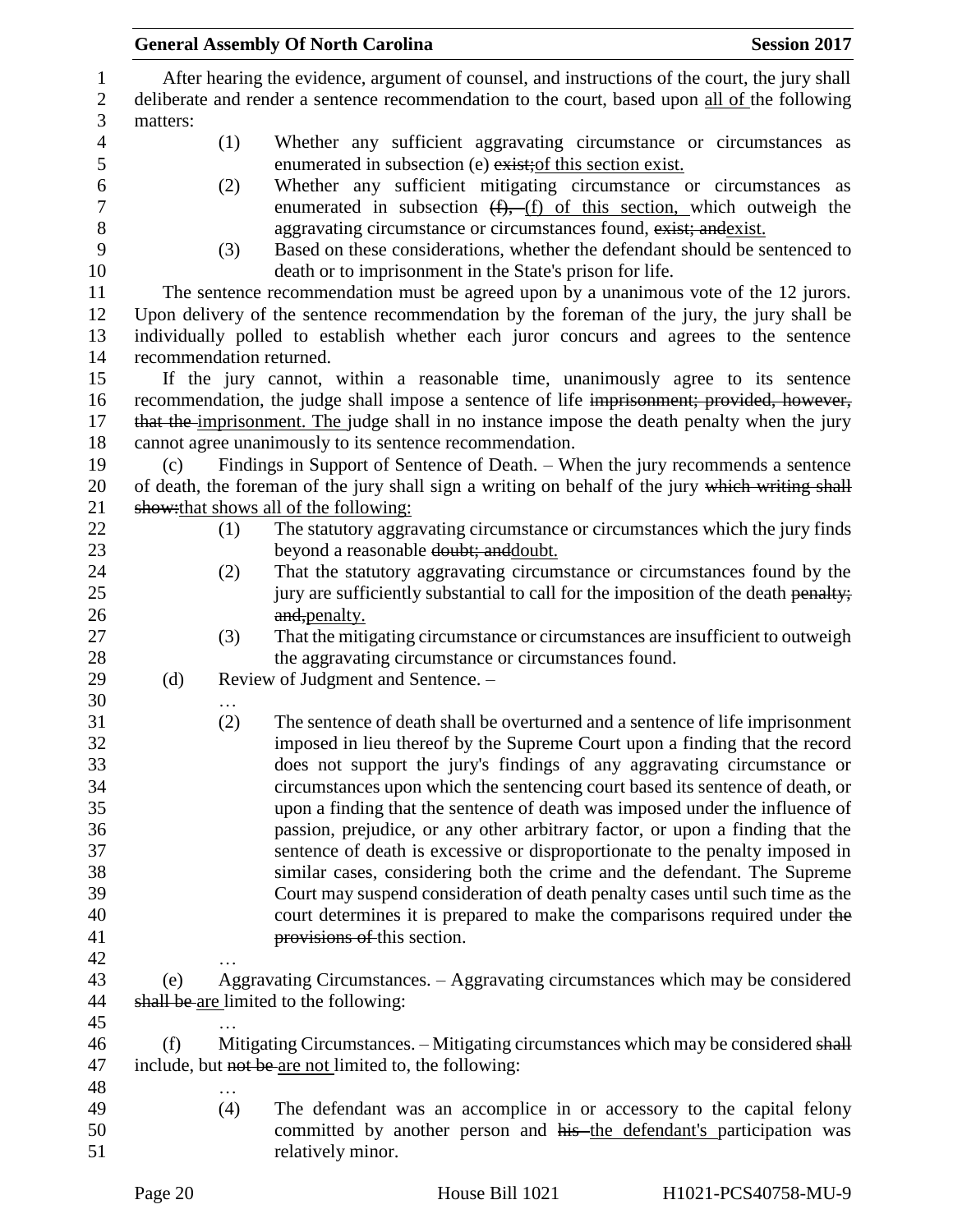| <b>General Assembly Of North Carolina</b>                                                              | <b>Session 2017</b>                                                                                                                                                                                                                                                                                                                                                                                                                                                                                                                                                                                                                                                                                                                                                                                                                                                                                                                                                                                                                                                                                                                                                                                                                                                                                                                                                                                                                                                                                                                                                                                                                                                                                                                                                                                                                                                                                                                                                                                                                                                                                                                                                                                                                                                                                                                                                                                                                                                                                                                                                                                                                                                                                                                                                                                                                                                                                                                                                                                                                                                                                                                                                                                                                                                                                                                                                                                                                                                                                                                                                                                                                                                                                                                                                                                                                                                                                                                                                                                                                                          |
|--------------------------------------------------------------------------------------------------------|--------------------------------------------------------------------------------------------------------------------------------------------------------------------------------------------------------------------------------------------------------------------------------------------------------------------------------------------------------------------------------------------------------------------------------------------------------------------------------------------------------------------------------------------------------------------------------------------------------------------------------------------------------------------------------------------------------------------------------------------------------------------------------------------------------------------------------------------------------------------------------------------------------------------------------------------------------------------------------------------------------------------------------------------------------------------------------------------------------------------------------------------------------------------------------------------------------------------------------------------------------------------------------------------------------------------------------------------------------------------------------------------------------------------------------------------------------------------------------------------------------------------------------------------------------------------------------------------------------------------------------------------------------------------------------------------------------------------------------------------------------------------------------------------------------------------------------------------------------------------------------------------------------------------------------------------------------------------------------------------------------------------------------------------------------------------------------------------------------------------------------------------------------------------------------------------------------------------------------------------------------------------------------------------------------------------------------------------------------------------------------------------------------------------------------------------------------------------------------------------------------------------------------------------------------------------------------------------------------------------------------------------------------------------------------------------------------------------------------------------------------------------------------------------------------------------------------------------------------------------------------------------------------------------------------------------------------------------------------------------------------------------------------------------------------------------------------------------------------------------------------------------------------------------------------------------------------------------------------------------------------------------------------------------------------------------------------------------------------------------------------------------------------------------------------------------------------------------------------------------------------------------------------------------------------------------------------------------------------------------------------------------------------------------------------------------------------------------------------------------------------------------------------------------------------------------------------------------------------------------------------------------------------------------------------------------------------------------------------------------------------------------------------------------------------------|
|                                                                                                        |                                                                                                                                                                                                                                                                                                                                                                                                                                                                                                                                                                                                                                                                                                                                                                                                                                                                                                                                                                                                                                                                                                                                                                                                                                                                                                                                                                                                                                                                                                                                                                                                                                                                                                                                                                                                                                                                                                                                                                                                                                                                                                                                                                                                                                                                                                                                                                                                                                                                                                                                                                                                                                                                                                                                                                                                                                                                                                                                                                                                                                                                                                                                                                                                                                                                                                                                                                                                                                                                                                                                                                                                                                                                                                                                                                                                                                                                                                                                                                                                                                                              |
|                                                                                                        |                                                                                                                                                                                                                                                                                                                                                                                                                                                                                                                                                                                                                                                                                                                                                                                                                                                                                                                                                                                                                                                                                                                                                                                                                                                                                                                                                                                                                                                                                                                                                                                                                                                                                                                                                                                                                                                                                                                                                                                                                                                                                                                                                                                                                                                                                                                                                                                                                                                                                                                                                                                                                                                                                                                                                                                                                                                                                                                                                                                                                                                                                                                                                                                                                                                                                                                                                                                                                                                                                                                                                                                                                                                                                                                                                                                                                                                                                                                                                                                                                                                              |
|                                                                                                        |                                                                                                                                                                                                                                                                                                                                                                                                                                                                                                                                                                                                                                                                                                                                                                                                                                                                                                                                                                                                                                                                                                                                                                                                                                                                                                                                                                                                                                                                                                                                                                                                                                                                                                                                                                                                                                                                                                                                                                                                                                                                                                                                                                                                                                                                                                                                                                                                                                                                                                                                                                                                                                                                                                                                                                                                                                                                                                                                                                                                                                                                                                                                                                                                                                                                                                                                                                                                                                                                                                                                                                                                                                                                                                                                                                                                                                                                                                                                                                                                                                                              |
|                                                                                                        |                                                                                                                                                                                                                                                                                                                                                                                                                                                                                                                                                                                                                                                                                                                                                                                                                                                                                                                                                                                                                                                                                                                                                                                                                                                                                                                                                                                                                                                                                                                                                                                                                                                                                                                                                                                                                                                                                                                                                                                                                                                                                                                                                                                                                                                                                                                                                                                                                                                                                                                                                                                                                                                                                                                                                                                                                                                                                                                                                                                                                                                                                                                                                                                                                                                                                                                                                                                                                                                                                                                                                                                                                                                                                                                                                                                                                                                                                                                                                                                                                                                              |
|                                                                                                        |                                                                                                                                                                                                                                                                                                                                                                                                                                                                                                                                                                                                                                                                                                                                                                                                                                                                                                                                                                                                                                                                                                                                                                                                                                                                                                                                                                                                                                                                                                                                                                                                                                                                                                                                                                                                                                                                                                                                                                                                                                                                                                                                                                                                                                                                                                                                                                                                                                                                                                                                                                                                                                                                                                                                                                                                                                                                                                                                                                                                                                                                                                                                                                                                                                                                                                                                                                                                                                                                                                                                                                                                                                                                                                                                                                                                                                                                                                                                                                                                                                                              |
|                                                                                                        |                                                                                                                                                                                                                                                                                                                                                                                                                                                                                                                                                                                                                                                                                                                                                                                                                                                                                                                                                                                                                                                                                                                                                                                                                                                                                                                                                                                                                                                                                                                                                                                                                                                                                                                                                                                                                                                                                                                                                                                                                                                                                                                                                                                                                                                                                                                                                                                                                                                                                                                                                                                                                                                                                                                                                                                                                                                                                                                                                                                                                                                                                                                                                                                                                                                                                                                                                                                                                                                                                                                                                                                                                                                                                                                                                                                                                                                                                                                                                                                                                                                              |
|                                                                                                        |                                                                                                                                                                                                                                                                                                                                                                                                                                                                                                                                                                                                                                                                                                                                                                                                                                                                                                                                                                                                                                                                                                                                                                                                                                                                                                                                                                                                                                                                                                                                                                                                                                                                                                                                                                                                                                                                                                                                                                                                                                                                                                                                                                                                                                                                                                                                                                                                                                                                                                                                                                                                                                                                                                                                                                                                                                                                                                                                                                                                                                                                                                                                                                                                                                                                                                                                                                                                                                                                                                                                                                                                                                                                                                                                                                                                                                                                                                                                                                                                                                                              |
|                                                                                                        |                                                                                                                                                                                                                                                                                                                                                                                                                                                                                                                                                                                                                                                                                                                                                                                                                                                                                                                                                                                                                                                                                                                                                                                                                                                                                                                                                                                                                                                                                                                                                                                                                                                                                                                                                                                                                                                                                                                                                                                                                                                                                                                                                                                                                                                                                                                                                                                                                                                                                                                                                                                                                                                                                                                                                                                                                                                                                                                                                                                                                                                                                                                                                                                                                                                                                                                                                                                                                                                                                                                                                                                                                                                                                                                                                                                                                                                                                                                                                                                                                                                              |
| have mitigating value."                                                                                |                                                                                                                                                                                                                                                                                                                                                                                                                                                                                                                                                                                                                                                                                                                                                                                                                                                                                                                                                                                                                                                                                                                                                                                                                                                                                                                                                                                                                                                                                                                                                                                                                                                                                                                                                                                                                                                                                                                                                                                                                                                                                                                                                                                                                                                                                                                                                                                                                                                                                                                                                                                                                                                                                                                                                                                                                                                                                                                                                                                                                                                                                                                                                                                                                                                                                                                                                                                                                                                                                                                                                                                                                                                                                                                                                                                                                                                                                                                                                                                                                                                              |
|                                                                                                        |                                                                                                                                                                                                                                                                                                                                                                                                                                                                                                                                                                                                                                                                                                                                                                                                                                                                                                                                                                                                                                                                                                                                                                                                                                                                                                                                                                                                                                                                                                                                                                                                                                                                                                                                                                                                                                                                                                                                                                                                                                                                                                                                                                                                                                                                                                                                                                                                                                                                                                                                                                                                                                                                                                                                                                                                                                                                                                                                                                                                                                                                                                                                                                                                                                                                                                                                                                                                                                                                                                                                                                                                                                                                                                                                                                                                                                                                                                                                                                                                                                                              |
|                                                                                                        |                                                                                                                                                                                                                                                                                                                                                                                                                                                                                                                                                                                                                                                                                                                                                                                                                                                                                                                                                                                                                                                                                                                                                                                                                                                                                                                                                                                                                                                                                                                                                                                                                                                                                                                                                                                                                                                                                                                                                                                                                                                                                                                                                                                                                                                                                                                                                                                                                                                                                                                                                                                                                                                                                                                                                                                                                                                                                                                                                                                                                                                                                                                                                                                                                                                                                                                                                                                                                                                                                                                                                                                                                                                                                                                                                                                                                                                                                                                                                                                                                                                              |
|                                                                                                        |                                                                                                                                                                                                                                                                                                                                                                                                                                                                                                                                                                                                                                                                                                                                                                                                                                                                                                                                                                                                                                                                                                                                                                                                                                                                                                                                                                                                                                                                                                                                                                                                                                                                                                                                                                                                                                                                                                                                                                                                                                                                                                                                                                                                                                                                                                                                                                                                                                                                                                                                                                                                                                                                                                                                                                                                                                                                                                                                                                                                                                                                                                                                                                                                                                                                                                                                                                                                                                                                                                                                                                                                                                                                                                                                                                                                                                                                                                                                                                                                                                                              |
|                                                                                                        |                                                                                                                                                                                                                                                                                                                                                                                                                                                                                                                                                                                                                                                                                                                                                                                                                                                                                                                                                                                                                                                                                                                                                                                                                                                                                                                                                                                                                                                                                                                                                                                                                                                                                                                                                                                                                                                                                                                                                                                                                                                                                                                                                                                                                                                                                                                                                                                                                                                                                                                                                                                                                                                                                                                                                                                                                                                                                                                                                                                                                                                                                                                                                                                                                                                                                                                                                                                                                                                                                                                                                                                                                                                                                                                                                                                                                                                                                                                                                                                                                                                              |
|                                                                                                        |                                                                                                                                                                                                                                                                                                                                                                                                                                                                                                                                                                                                                                                                                                                                                                                                                                                                                                                                                                                                                                                                                                                                                                                                                                                                                                                                                                                                                                                                                                                                                                                                                                                                                                                                                                                                                                                                                                                                                                                                                                                                                                                                                                                                                                                                                                                                                                                                                                                                                                                                                                                                                                                                                                                                                                                                                                                                                                                                                                                                                                                                                                                                                                                                                                                                                                                                                                                                                                                                                                                                                                                                                                                                                                                                                                                                                                                                                                                                                                                                                                                              |
|                                                                                                        |                                                                                                                                                                                                                                                                                                                                                                                                                                                                                                                                                                                                                                                                                                                                                                                                                                                                                                                                                                                                                                                                                                                                                                                                                                                                                                                                                                                                                                                                                                                                                                                                                                                                                                                                                                                                                                                                                                                                                                                                                                                                                                                                                                                                                                                                                                                                                                                                                                                                                                                                                                                                                                                                                                                                                                                                                                                                                                                                                                                                                                                                                                                                                                                                                                                                                                                                                                                                                                                                                                                                                                                                                                                                                                                                                                                                                                                                                                                                                                                                                                                              |
|                                                                                                        |                                                                                                                                                                                                                                                                                                                                                                                                                                                                                                                                                                                                                                                                                                                                                                                                                                                                                                                                                                                                                                                                                                                                                                                                                                                                                                                                                                                                                                                                                                                                                                                                                                                                                                                                                                                                                                                                                                                                                                                                                                                                                                                                                                                                                                                                                                                                                                                                                                                                                                                                                                                                                                                                                                                                                                                                                                                                                                                                                                                                                                                                                                                                                                                                                                                                                                                                                                                                                                                                                                                                                                                                                                                                                                                                                                                                                                                                                                                                                                                                                                                              |
|                                                                                                        |                                                                                                                                                                                                                                                                                                                                                                                                                                                                                                                                                                                                                                                                                                                                                                                                                                                                                                                                                                                                                                                                                                                                                                                                                                                                                                                                                                                                                                                                                                                                                                                                                                                                                                                                                                                                                                                                                                                                                                                                                                                                                                                                                                                                                                                                                                                                                                                                                                                                                                                                                                                                                                                                                                                                                                                                                                                                                                                                                                                                                                                                                                                                                                                                                                                                                                                                                                                                                                                                                                                                                                                                                                                                                                                                                                                                                                                                                                                                                                                                                                                              |
|                                                                                                        |                                                                                                                                                                                                                                                                                                                                                                                                                                                                                                                                                                                                                                                                                                                                                                                                                                                                                                                                                                                                                                                                                                                                                                                                                                                                                                                                                                                                                                                                                                                                                                                                                                                                                                                                                                                                                                                                                                                                                                                                                                                                                                                                                                                                                                                                                                                                                                                                                                                                                                                                                                                                                                                                                                                                                                                                                                                                                                                                                                                                                                                                                                                                                                                                                                                                                                                                                                                                                                                                                                                                                                                                                                                                                                                                                                                                                                                                                                                                                                                                                                                              |
|                                                                                                        |                                                                                                                                                                                                                                                                                                                                                                                                                                                                                                                                                                                                                                                                                                                                                                                                                                                                                                                                                                                                                                                                                                                                                                                                                                                                                                                                                                                                                                                                                                                                                                                                                                                                                                                                                                                                                                                                                                                                                                                                                                                                                                                                                                                                                                                                                                                                                                                                                                                                                                                                                                                                                                                                                                                                                                                                                                                                                                                                                                                                                                                                                                                                                                                                                                                                                                                                                                                                                                                                                                                                                                                                                                                                                                                                                                                                                                                                                                                                                                                                                                                              |
|                                                                                                        |                                                                                                                                                                                                                                                                                                                                                                                                                                                                                                                                                                                                                                                                                                                                                                                                                                                                                                                                                                                                                                                                                                                                                                                                                                                                                                                                                                                                                                                                                                                                                                                                                                                                                                                                                                                                                                                                                                                                                                                                                                                                                                                                                                                                                                                                                                                                                                                                                                                                                                                                                                                                                                                                                                                                                                                                                                                                                                                                                                                                                                                                                                                                                                                                                                                                                                                                                                                                                                                                                                                                                                                                                                                                                                                                                                                                                                                                                                                                                                                                                                                              |
|                                                                                                        |                                                                                                                                                                                                                                                                                                                                                                                                                                                                                                                                                                                                                                                                                                                                                                                                                                                                                                                                                                                                                                                                                                                                                                                                                                                                                                                                                                                                                                                                                                                                                                                                                                                                                                                                                                                                                                                                                                                                                                                                                                                                                                                                                                                                                                                                                                                                                                                                                                                                                                                                                                                                                                                                                                                                                                                                                                                                                                                                                                                                                                                                                                                                                                                                                                                                                                                                                                                                                                                                                                                                                                                                                                                                                                                                                                                                                                                                                                                                                                                                                                                              |
|                                                                                                        |                                                                                                                                                                                                                                                                                                                                                                                                                                                                                                                                                                                                                                                                                                                                                                                                                                                                                                                                                                                                                                                                                                                                                                                                                                                                                                                                                                                                                                                                                                                                                                                                                                                                                                                                                                                                                                                                                                                                                                                                                                                                                                                                                                                                                                                                                                                                                                                                                                                                                                                                                                                                                                                                                                                                                                                                                                                                                                                                                                                                                                                                                                                                                                                                                                                                                                                                                                                                                                                                                                                                                                                                                                                                                                                                                                                                                                                                                                                                                                                                                                                              |
|                                                                                                        |                                                                                                                                                                                                                                                                                                                                                                                                                                                                                                                                                                                                                                                                                                                                                                                                                                                                                                                                                                                                                                                                                                                                                                                                                                                                                                                                                                                                                                                                                                                                                                                                                                                                                                                                                                                                                                                                                                                                                                                                                                                                                                                                                                                                                                                                                                                                                                                                                                                                                                                                                                                                                                                                                                                                                                                                                                                                                                                                                                                                                                                                                                                                                                                                                                                                                                                                                                                                                                                                                                                                                                                                                                                                                                                                                                                                                                                                                                                                                                                                                                                              |
|                                                                                                        |                                                                                                                                                                                                                                                                                                                                                                                                                                                                                                                                                                                                                                                                                                                                                                                                                                                                                                                                                                                                                                                                                                                                                                                                                                                                                                                                                                                                                                                                                                                                                                                                                                                                                                                                                                                                                                                                                                                                                                                                                                                                                                                                                                                                                                                                                                                                                                                                                                                                                                                                                                                                                                                                                                                                                                                                                                                                                                                                                                                                                                                                                                                                                                                                                                                                                                                                                                                                                                                                                                                                                                                                                                                                                                                                                                                                                                                                                                                                                                                                                                                              |
|                                                                                                        |                                                                                                                                                                                                                                                                                                                                                                                                                                                                                                                                                                                                                                                                                                                                                                                                                                                                                                                                                                                                                                                                                                                                                                                                                                                                                                                                                                                                                                                                                                                                                                                                                                                                                                                                                                                                                                                                                                                                                                                                                                                                                                                                                                                                                                                                                                                                                                                                                                                                                                                                                                                                                                                                                                                                                                                                                                                                                                                                                                                                                                                                                                                                                                                                                                                                                                                                                                                                                                                                                                                                                                                                                                                                                                                                                                                                                                                                                                                                                                                                                                                              |
|                                                                                                        |                                                                                                                                                                                                                                                                                                                                                                                                                                                                                                                                                                                                                                                                                                                                                                                                                                                                                                                                                                                                                                                                                                                                                                                                                                                                                                                                                                                                                                                                                                                                                                                                                                                                                                                                                                                                                                                                                                                                                                                                                                                                                                                                                                                                                                                                                                                                                                                                                                                                                                                                                                                                                                                                                                                                                                                                                                                                                                                                                                                                                                                                                                                                                                                                                                                                                                                                                                                                                                                                                                                                                                                                                                                                                                                                                                                                                                                                                                                                                                                                                                                              |
|                                                                                                        |                                                                                                                                                                                                                                                                                                                                                                                                                                                                                                                                                                                                                                                                                                                                                                                                                                                                                                                                                                                                                                                                                                                                                                                                                                                                                                                                                                                                                                                                                                                                                                                                                                                                                                                                                                                                                                                                                                                                                                                                                                                                                                                                                                                                                                                                                                                                                                                                                                                                                                                                                                                                                                                                                                                                                                                                                                                                                                                                                                                                                                                                                                                                                                                                                                                                                                                                                                                                                                                                                                                                                                                                                                                                                                                                                                                                                                                                                                                                                                                                                                                              |
|                                                                                                        |                                                                                                                                                                                                                                                                                                                                                                                                                                                                                                                                                                                                                                                                                                                                                                                                                                                                                                                                                                                                                                                                                                                                                                                                                                                                                                                                                                                                                                                                                                                                                                                                                                                                                                                                                                                                                                                                                                                                                                                                                                                                                                                                                                                                                                                                                                                                                                                                                                                                                                                                                                                                                                                                                                                                                                                                                                                                                                                                                                                                                                                                                                                                                                                                                                                                                                                                                                                                                                                                                                                                                                                                                                                                                                                                                                                                                                                                                                                                                                                                                                                              |
|                                                                                                        |                                                                                                                                                                                                                                                                                                                                                                                                                                                                                                                                                                                                                                                                                                                                                                                                                                                                                                                                                                                                                                                                                                                                                                                                                                                                                                                                                                                                                                                                                                                                                                                                                                                                                                                                                                                                                                                                                                                                                                                                                                                                                                                                                                                                                                                                                                                                                                                                                                                                                                                                                                                                                                                                                                                                                                                                                                                                                                                                                                                                                                                                                                                                                                                                                                                                                                                                                                                                                                                                                                                                                                                                                                                                                                                                                                                                                                                                                                                                                                                                                                                              |
|                                                                                                        |                                                                                                                                                                                                                                                                                                                                                                                                                                                                                                                                                                                                                                                                                                                                                                                                                                                                                                                                                                                                                                                                                                                                                                                                                                                                                                                                                                                                                                                                                                                                                                                                                                                                                                                                                                                                                                                                                                                                                                                                                                                                                                                                                                                                                                                                                                                                                                                                                                                                                                                                                                                                                                                                                                                                                                                                                                                                                                                                                                                                                                                                                                                                                                                                                                                                                                                                                                                                                                                                                                                                                                                                                                                                                                                                                                                                                                                                                                                                                                                                                                                              |
|                                                                                                        |                                                                                                                                                                                                                                                                                                                                                                                                                                                                                                                                                                                                                                                                                                                                                                                                                                                                                                                                                                                                                                                                                                                                                                                                                                                                                                                                                                                                                                                                                                                                                                                                                                                                                                                                                                                                                                                                                                                                                                                                                                                                                                                                                                                                                                                                                                                                                                                                                                                                                                                                                                                                                                                                                                                                                                                                                                                                                                                                                                                                                                                                                                                                                                                                                                                                                                                                                                                                                                                                                                                                                                                                                                                                                                                                                                                                                                                                                                                                                                                                                                                              |
|                                                                                                        |                                                                                                                                                                                                                                                                                                                                                                                                                                                                                                                                                                                                                                                                                                                                                                                                                                                                                                                                                                                                                                                                                                                                                                                                                                                                                                                                                                                                                                                                                                                                                                                                                                                                                                                                                                                                                                                                                                                                                                                                                                                                                                                                                                                                                                                                                                                                                                                                                                                                                                                                                                                                                                                                                                                                                                                                                                                                                                                                                                                                                                                                                                                                                                                                                                                                                                                                                                                                                                                                                                                                                                                                                                                                                                                                                                                                                                                                                                                                                                                                                                                              |
|                                                                                                        |                                                                                                                                                                                                                                                                                                                                                                                                                                                                                                                                                                                                                                                                                                                                                                                                                                                                                                                                                                                                                                                                                                                                                                                                                                                                                                                                                                                                                                                                                                                                                                                                                                                                                                                                                                                                                                                                                                                                                                                                                                                                                                                                                                                                                                                                                                                                                                                                                                                                                                                                                                                                                                                                                                                                                                                                                                                                                                                                                                                                                                                                                                                                                                                                                                                                                                                                                                                                                                                                                                                                                                                                                                                                                                                                                                                                                                                                                                                                                                                                                                                              |
|                                                                                                        |                                                                                                                                                                                                                                                                                                                                                                                                                                                                                                                                                                                                                                                                                                                                                                                                                                                                                                                                                                                                                                                                                                                                                                                                                                                                                                                                                                                                                                                                                                                                                                                                                                                                                                                                                                                                                                                                                                                                                                                                                                                                                                                                                                                                                                                                                                                                                                                                                                                                                                                                                                                                                                                                                                                                                                                                                                                                                                                                                                                                                                                                                                                                                                                                                                                                                                                                                                                                                                                                                                                                                                                                                                                                                                                                                                                                                                                                                                                                                                                                                                                              |
|                                                                                                        |                                                                                                                                                                                                                                                                                                                                                                                                                                                                                                                                                                                                                                                                                                                                                                                                                                                                                                                                                                                                                                                                                                                                                                                                                                                                                                                                                                                                                                                                                                                                                                                                                                                                                                                                                                                                                                                                                                                                                                                                                                                                                                                                                                                                                                                                                                                                                                                                                                                                                                                                                                                                                                                                                                                                                                                                                                                                                                                                                                                                                                                                                                                                                                                                                                                                                                                                                                                                                                                                                                                                                                                                                                                                                                                                                                                                                                                                                                                                                                                                                                                              |
|                                                                                                        |                                                                                                                                                                                                                                                                                                                                                                                                                                                                                                                                                                                                                                                                                                                                                                                                                                                                                                                                                                                                                                                                                                                                                                                                                                                                                                                                                                                                                                                                                                                                                                                                                                                                                                                                                                                                                                                                                                                                                                                                                                                                                                                                                                                                                                                                                                                                                                                                                                                                                                                                                                                                                                                                                                                                                                                                                                                                                                                                                                                                                                                                                                                                                                                                                                                                                                                                                                                                                                                                                                                                                                                                                                                                                                                                                                                                                                                                                                                                                                                                                                                              |
|                                                                                                        |                                                                                                                                                                                                                                                                                                                                                                                                                                                                                                                                                                                                                                                                                                                                                                                                                                                                                                                                                                                                                                                                                                                                                                                                                                                                                                                                                                                                                                                                                                                                                                                                                                                                                                                                                                                                                                                                                                                                                                                                                                                                                                                                                                                                                                                                                                                                                                                                                                                                                                                                                                                                                                                                                                                                                                                                                                                                                                                                                                                                                                                                                                                                                                                                                                                                                                                                                                                                                                                                                                                                                                                                                                                                                                                                                                                                                                                                                                                                                                                                                                                              |
|                                                                                                        |                                                                                                                                                                                                                                                                                                                                                                                                                                                                                                                                                                                                                                                                                                                                                                                                                                                                                                                                                                                                                                                                                                                                                                                                                                                                                                                                                                                                                                                                                                                                                                                                                                                                                                                                                                                                                                                                                                                                                                                                                                                                                                                                                                                                                                                                                                                                                                                                                                                                                                                                                                                                                                                                                                                                                                                                                                                                                                                                                                                                                                                                                                                                                                                                                                                                                                                                                                                                                                                                                                                                                                                                                                                                                                                                                                                                                                                                                                                                                                                                                                                              |
|                                                                                                        |                                                                                                                                                                                                                                                                                                                                                                                                                                                                                                                                                                                                                                                                                                                                                                                                                                                                                                                                                                                                                                                                                                                                                                                                                                                                                                                                                                                                                                                                                                                                                                                                                                                                                                                                                                                                                                                                                                                                                                                                                                                                                                                                                                                                                                                                                                                                                                                                                                                                                                                                                                                                                                                                                                                                                                                                                                                                                                                                                                                                                                                                                                                                                                                                                                                                                                                                                                                                                                                                                                                                                                                                                                                                                                                                                                                                                                                                                                                                                                                                                                                              |
|                                                                                                        |                                                                                                                                                                                                                                                                                                                                                                                                                                                                                                                                                                                                                                                                                                                                                                                                                                                                                                                                                                                                                                                                                                                                                                                                                                                                                                                                                                                                                                                                                                                                                                                                                                                                                                                                                                                                                                                                                                                                                                                                                                                                                                                                                                                                                                                                                                                                                                                                                                                                                                                                                                                                                                                                                                                                                                                                                                                                                                                                                                                                                                                                                                                                                                                                                                                                                                                                                                                                                                                                                                                                                                                                                                                                                                                                                                                                                                                                                                                                                                                                                                                              |
|                                                                                                        |                                                                                                                                                                                                                                                                                                                                                                                                                                                                                                                                                                                                                                                                                                                                                                                                                                                                                                                                                                                                                                                                                                                                                                                                                                                                                                                                                                                                                                                                                                                                                                                                                                                                                                                                                                                                                                                                                                                                                                                                                                                                                                                                                                                                                                                                                                                                                                                                                                                                                                                                                                                                                                                                                                                                                                                                                                                                                                                                                                                                                                                                                                                                                                                                                                                                                                                                                                                                                                                                                                                                                                                                                                                                                                                                                                                                                                                                                                                                                                                                                                                              |
|                                                                                                        |                                                                                                                                                                                                                                                                                                                                                                                                                                                                                                                                                                                                                                                                                                                                                                                                                                                                                                                                                                                                                                                                                                                                                                                                                                                                                                                                                                                                                                                                                                                                                                                                                                                                                                                                                                                                                                                                                                                                                                                                                                                                                                                                                                                                                                                                                                                                                                                                                                                                                                                                                                                                                                                                                                                                                                                                                                                                                                                                                                                                                                                                                                                                                                                                                                                                                                                                                                                                                                                                                                                                                                                                                                                                                                                                                                                                                                                                                                                                                                                                                                                              |
|                                                                                                        |                                                                                                                                                                                                                                                                                                                                                                                                                                                                                                                                                                                                                                                                                                                                                                                                                                                                                                                                                                                                                                                                                                                                                                                                                                                                                                                                                                                                                                                                                                                                                                                                                                                                                                                                                                                                                                                                                                                                                                                                                                                                                                                                                                                                                                                                                                                                                                                                                                                                                                                                                                                                                                                                                                                                                                                                                                                                                                                                                                                                                                                                                                                                                                                                                                                                                                                                                                                                                                                                                                                                                                                                                                                                                                                                                                                                                                                                                                                                                                                                                                                              |
|                                                                                                        |                                                                                                                                                                                                                                                                                                                                                                                                                                                                                                                                                                                                                                                                                                                                                                                                                                                                                                                                                                                                                                                                                                                                                                                                                                                                                                                                                                                                                                                                                                                                                                                                                                                                                                                                                                                                                                                                                                                                                                                                                                                                                                                                                                                                                                                                                                                                                                                                                                                                                                                                                                                                                                                                                                                                                                                                                                                                                                                                                                                                                                                                                                                                                                                                                                                                                                                                                                                                                                                                                                                                                                                                                                                                                                                                                                                                                                                                                                                                                                                                                                                              |
|                                                                                                        |                                                                                                                                                                                                                                                                                                                                                                                                                                                                                                                                                                                                                                                                                                                                                                                                                                                                                                                                                                                                                                                                                                                                                                                                                                                                                                                                                                                                                                                                                                                                                                                                                                                                                                                                                                                                                                                                                                                                                                                                                                                                                                                                                                                                                                                                                                                                                                                                                                                                                                                                                                                                                                                                                                                                                                                                                                                                                                                                                                                                                                                                                                                                                                                                                                                                                                                                                                                                                                                                                                                                                                                                                                                                                                                                                                                                                                                                                                                                                                                                                                                              |
|                                                                                                        |                                                                                                                                                                                                                                                                                                                                                                                                                                                                                                                                                                                                                                                                                                                                                                                                                                                                                                                                                                                                                                                                                                                                                                                                                                                                                                                                                                                                                                                                                                                                                                                                                                                                                                                                                                                                                                                                                                                                                                                                                                                                                                                                                                                                                                                                                                                                                                                                                                                                                                                                                                                                                                                                                                                                                                                                                                                                                                                                                                                                                                                                                                                                                                                                                                                                                                                                                                                                                                                                                                                                                                                                                                                                                                                                                                                                                                                                                                                                                                                                                                                              |
|                                                                                                        | For purposes of this section, the term "political subdivision" includes any county, city, town,                                                                                                                                                                                                                                                                                                                                                                                                                                                                                                                                                                                                                                                                                                                                                                                                                                                                                                                                                                                                                                                                                                                                                                                                                                                                                                                                                                                                                                                                                                                                                                                                                                                                                                                                                                                                                                                                                                                                                                                                                                                                                                                                                                                                                                                                                                                                                                                                                                                                                                                                                                                                                                                                                                                                                                                                                                                                                                                                                                                                                                                                                                                                                                                                                                                                                                                                                                                                                                                                                                                                                                                                                                                                                                                                                                                                                                                                                                                                                              |
|                                                                                                        |                                                                                                                                                                                                                                                                                                                                                                                                                                                                                                                                                                                                                                                                                                                                                                                                                                                                                                                                                                                                                                                                                                                                                                                                                                                                                                                                                                                                                                                                                                                                                                                                                                                                                                                                                                                                                                                                                                                                                                                                                                                                                                                                                                                                                                                                                                                                                                                                                                                                                                                                                                                                                                                                                                                                                                                                                                                                                                                                                                                                                                                                                                                                                                                                                                                                                                                                                                                                                                                                                                                                                                                                                                                                                                                                                                                                                                                                                                                                                                                                                                                              |
| incorporated village, sanitary district, metropolitan water district, county water and sewer district, |                                                                                                                                                                                                                                                                                                                                                                                                                                                                                                                                                                                                                                                                                                                                                                                                                                                                                                                                                                                                                                                                                                                                                                                                                                                                                                                                                                                                                                                                                                                                                                                                                                                                                                                                                                                                                                                                                                                                                                                                                                                                                                                                                                                                                                                                                                                                                                                                                                                                                                                                                                                                                                                                                                                                                                                                                                                                                                                                                                                                                                                                                                                                                                                                                                                                                                                                                                                                                                                                                                                                                                                                                                                                                                                                                                                                                                                                                                                                                                                                                                                              |
|                                                                                                        | The defendant acted under duress or under the domination of another person.<br>The capacity of the defendant to appreciate the criminality of his-the<br>defendant's conduct or to conform his that conduct to the requirements of law<br>was impaired.<br>The age of the defendant at the time of the crime.<br>The defendant aided in the apprehension of another capital felon or testified<br>truthfully on behalf of the prosecution in another prosecution of a felony.<br>Any other circumstance arising from the evidence which the jury deems to<br><b>SECTION 6.(a)</b> G.S. 58-32-10 reads as rewritten:<br>"§ 58-32-10. Powers and duties of Commission.<br>The Commission may acquire from an insurance company or insurance companies a group<br>plan of professional liability insurance covering the law-enforcement officers and/or public<br>officers and employees of any political subdivision of the State. The Commission shall have has<br>full authority to negotiate with insurance companies submitting bids or proposals and shall award<br>its group plan master contract on the basis of the company or companies found by it to offer<br>maximum coverage at the most reasonable premium. The Commission is authorized to may enter<br>into a master policy contract of such any term as that it finds to be in the best interests of the<br>law-enforcement officers and/or public officers and employees of the political subdivisions of<br>the State, not to exceed five years. The Commission, in negotiating for such the contract, is not<br>authorized to pledge or offer the credit of the State of North Carolina. The insurance premiums<br>shall be paid by the political subdivisions whose employees are covered by the professional<br>liability insurance. Any political subdivision may elect coverage for any or all of its employees<br>on a departmental basis; provided all basis. All employees in a department must be covered if<br>coverage is elected for that department. Nothing contained herein shall be construed to require<br>in this section requires any political subdivision to participate in any group plan of professional<br>liability insurance.<br>The Commission may, in its discretion, employ professional and clerical staff whose salaries<br>shall be as established by the State Human Resources Commission.<br>Should If the Commission determine determines that reasonable coverage is not available at<br>a reasonable cost, the Commission may undertake such any studies and inquiries into the situation<br>alternatives, including self insurance self-insurance and State administered<br>State-administered funds, as that the Commission deems appropriate. The Commission shall then<br>bring before the General Assembly such any recommendations as that it deems appropriate.<br>The Commission may acquire information regarding loss ratios, loss factors, loss experience<br>experience, and other such facts and figures from any agency or company issuing professional<br>liability insurance covering public officers, employees employees, or law-enforcement officers<br>in the State of North Carolina. Such this State. This information shall not be deemed is not a<br>public record within the meaning of Chapter 132 of the General Statutes where it names the<br>company divulging such the information, but the Commission may make public such the<br>information to show aggregate statistics in respect to the experience of the State as a whole. The<br>information shall be provided to the Commission upon its written demand and shall be submitted<br>to the Commission by such the company or companies upon sworn affidavit. If any agency or<br>company shall fail fails or refuse refuses to supply such the information to the Commission within<br>a reasonable time following receipt of the demand, the Commission may apply to the Superior<br>Court sitting in Wake County for appropriate orders to enforce the demand. |

 airport district, airport authority, soil and water conservation district created pursuant to 51 G.S. 139-5, fire district, volunteer or paid fire department, rescue squads, squad, city or county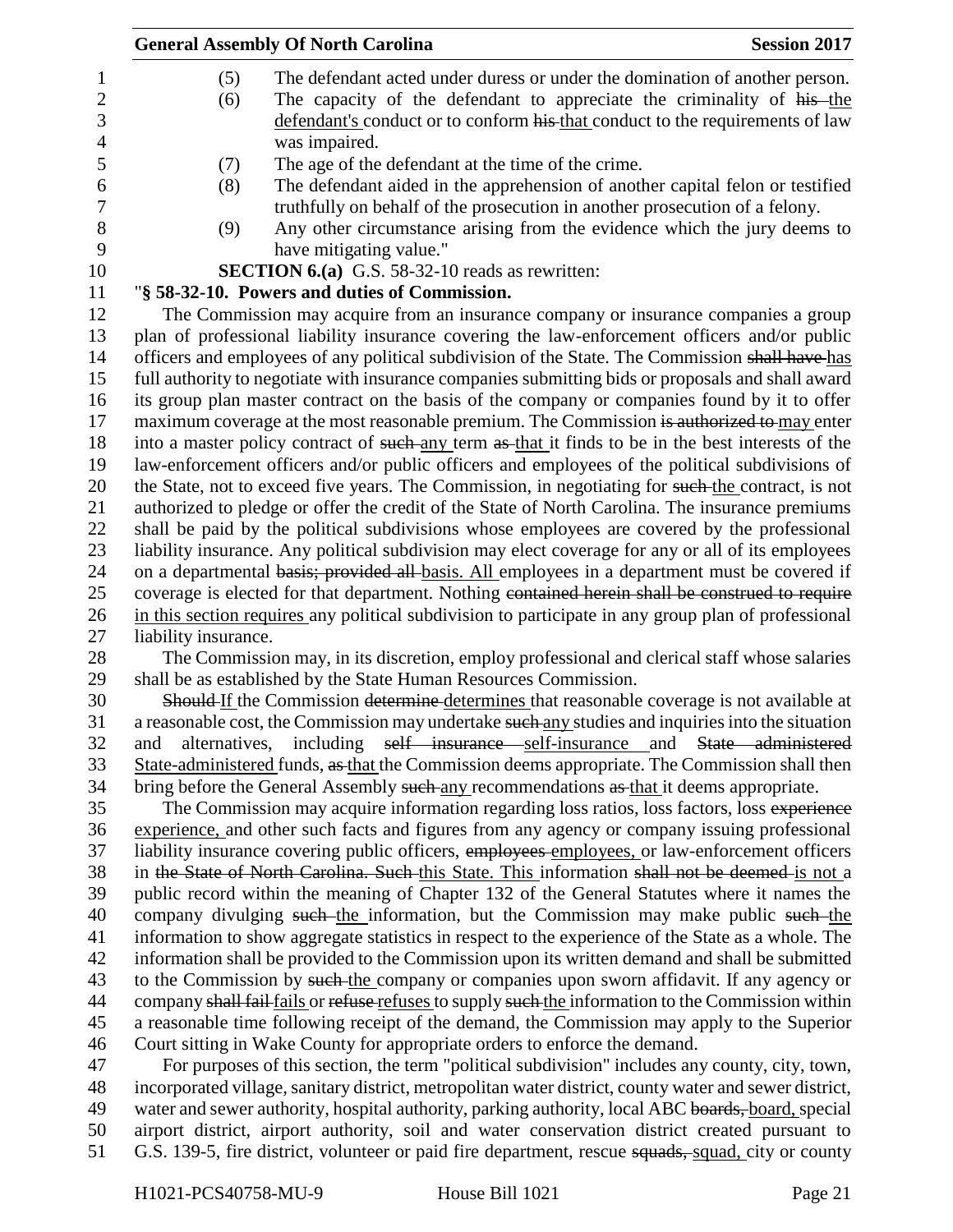| $\mathbf{1}$     | parks and recreation commissions, commission, area mental health boards, board, area mental                                                                                               |  |  |  |
|------------------|-------------------------------------------------------------------------------------------------------------------------------------------------------------------------------------------|--|--|--|
| $\overline{2}$   | health, mental retardation-developmental disabilities, and substance abuse authority as described                                                                                         |  |  |  |
| 3                | in G.S. 122C-117, domiciliary home community advisory committees, committee, county and or                                                                                                |  |  |  |
| $\overline{4}$   | district boards board of health, nursing home advisory committees, committee, county boards                                                                                               |  |  |  |
| 5                | board of social services, local school administrative units, unit, local boards board of education,                                                                                       |  |  |  |
| 6                | community colleges, college, and all other persons, bodies, or agencies authorized or regulated                                                                                           |  |  |  |
| $\boldsymbol{7}$ | by Chapters 108A, 115C, 115D, 118, 122C, 130A, 131A, 131D, 131E, 153A, 160A, and 160B                                                                                                     |  |  |  |
| $8\,$            | of the General Statutes."                                                                                                                                                                 |  |  |  |
| 9                | <b>SECTION 6.(b)</b> G.S. 62-289.3 reads as rewritten:                                                                                                                                    |  |  |  |
| 10               | "§ 62-289.3. Definitions.                                                                                                                                                                 |  |  |  |
| 11               | As used in this Article: The following definitions apply in this Article:                                                                                                                 |  |  |  |
| 12               | "Human service agency" means any Human service agency. - Any charitable<br>(1)                                                                                                            |  |  |  |
| 13               | or governmental agency including, but not limited to: county departments of                                                                                                               |  |  |  |
| 14               | social services, area mental health, mental retardation or developmental                                                                                                                  |  |  |  |
| 15               | disabilities, and substance abuse authorities, local health departments,                                                                                                                  |  |  |  |
| 16               | councils on aging, community action agencies, sheltered workshops, group                                                                                                                  |  |  |  |
| 17               | homes-homes, and State residential institutions.                                                                                                                                          |  |  |  |
| 18               | "Human service transportation" means motor Human service transportation. -<br>(2)                                                                                                         |  |  |  |
| 19               | Motor vehicle transportation provided on a nonprofit basis by a human service                                                                                                             |  |  |  |
| 20               | agency for the purpose of transporting clients or recipients in connection with                                                                                                           |  |  |  |
| 21               | programs sponsored by the agency. "Human service transportation" shall also                                                                                                               |  |  |  |
| 22               | mean-also means motor vehicle transportation provided by for-profit persons                                                                                                               |  |  |  |
| 23               | under exclusive contract with a human service agency for the transportation                                                                                                               |  |  |  |
| 24               | of clients or recipients, and such provider shall also qualify as a human service                                                                                                         |  |  |  |
| 25               | agency for the purpose of motor vehicle registration during the term of the                                                                                                               |  |  |  |
| 26               | contract. The motor vehicle may be owned, leased, borrowed, or contracted                                                                                                                 |  |  |  |
| 27               | for use by or from the human service agency.                                                                                                                                              |  |  |  |
| 28               | "Nonprofit" as Nonprofit. - As applied to human service transportation<br>(3)                                                                                                             |  |  |  |
| 29               | transportation, means motor vehicle transportation provided at cost.                                                                                                                      |  |  |  |
| 30               | "Person" means an Person. - An individual, corporation, company,<br>(4)                                                                                                                   |  |  |  |
| 31               | association, partnership-partnership, or other legal entity.                                                                                                                              |  |  |  |
| 32               | "Volunteer transportation" means motor-Volunteer transportation. - Motor<br>(5)                                                                                                           |  |  |  |
| 33               | vehicle transportation provided by any person under the direction,                                                                                                                        |  |  |  |
| 34               | sponsorship, or supervision of a human service agency. The person may                                                                                                                     |  |  |  |
| 35               | receive an allowance to defray the actual cost of operating the vehicle but shall                                                                                                         |  |  |  |
| 36               | not receive any other compensation."                                                                                                                                                      |  |  |  |
| 37               | <b>SECTION 6.(c)</b> G.S. 143B-152.14 reads as rewritten:                                                                                                                                 |  |  |  |
| 38               | "§ 143B-152.14. Cooperation of State and local agencies.                                                                                                                                  |  |  |  |
| 39               | All agencies of the State and local government, including the Juvenile Justice Section of the                                                                                             |  |  |  |
| 40               | Division of Adult Correction and Juvenile Justice of the Department of Public Safety,                                                                                                     |  |  |  |
| 41               | departments of social services, health departments, local mental health, mental retardation,                                                                                              |  |  |  |
| 42               | developmental disabilities, and substance abuse authorities, court personnel, law enforcement                                                                                             |  |  |  |
| 43               | agencies, The University of North Carolina, the community college system, and cities and                                                                                                  |  |  |  |
| 44<br>45         | counties, shall cooperate with the Department of Health and Human Services, and local nonprofit<br>corporations that receive grants in coordinating the program at the State level and in |  |  |  |
|                  | implementing the program at the local level. The Secretary of Health and Human Services, after                                                                                            |  |  |  |
| 46<br>47         | consultation with the Superintendent of Public Instruction, shall develop a plan for ensuring the                                                                                         |  |  |  |
| 48               |                                                                                                                                                                                           |  |  |  |
| 49               | cooperation of State agencies and local agencies and encouraging the cooperation of private                                                                                               |  |  |  |
| 50               | entities, especially those receiving State funds, in the coordination and implementation of the<br>program."                                                                              |  |  |  |
| 51               | <b>SECTION 6.(d)</b> G.S. 153A-247 reads as rewritten:                                                                                                                                    |  |  |  |
|                  |                                                                                                                                                                                           |  |  |  |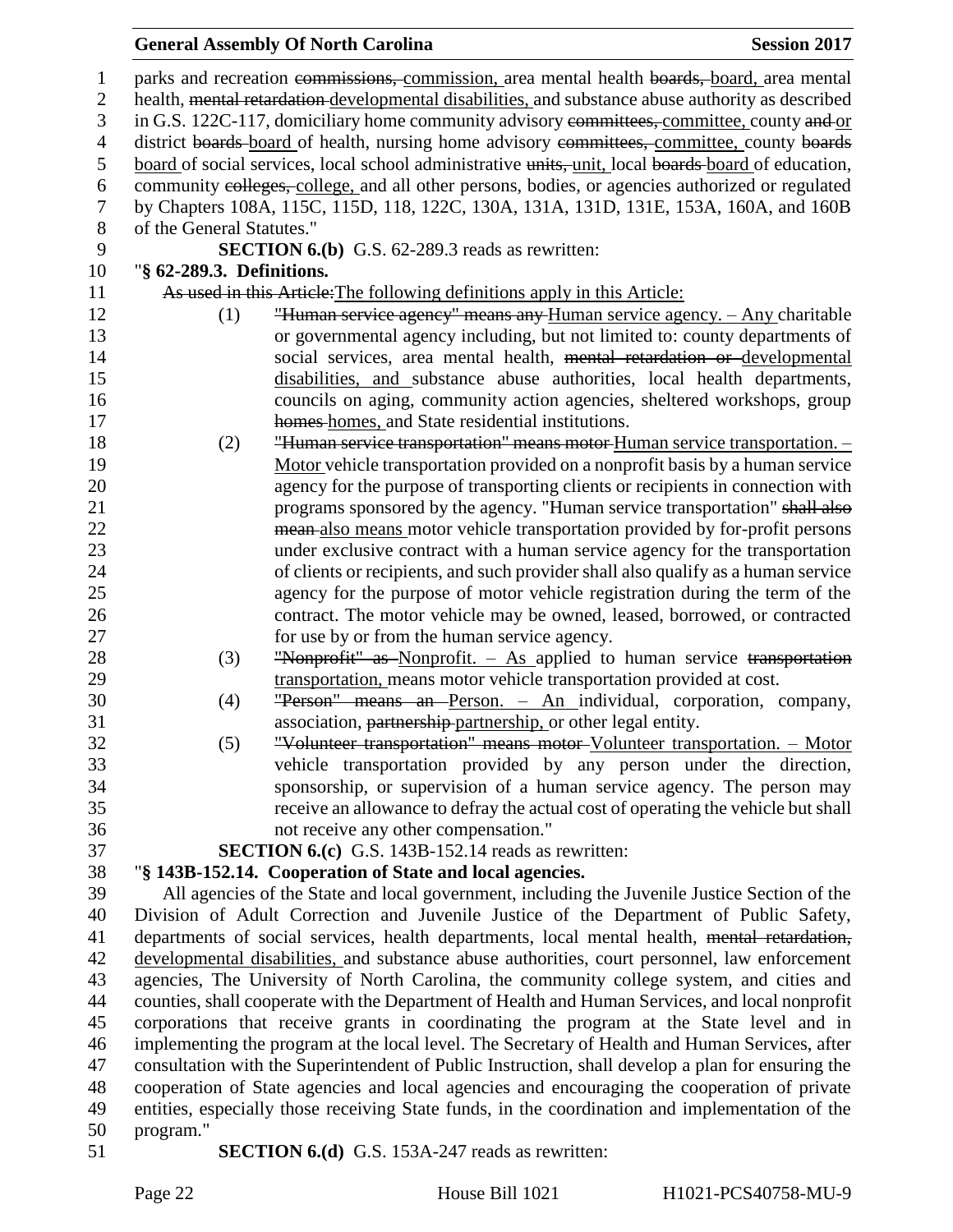#### "**§ 153A-247. Provision for public health and mental health.** A county may provide for and regulate the public health pursuant to Chapter 130A of the General Statutes and any other law authorizing local public health activities and may provide 4 mental health[,] mental retardation, mental health, developmental disabilities, and substance abuse programs pursuant to Chapter 122C of the General Statutes." **SECTION 7.(a)** G.S. 58-51-25 reads as rewritten: "**§ 58-51-25. Policy coverage to continue as to mentally retarded or physically handicapped children; coverage of children with an intellectual or physical disability; or dependent students on medically necessary leave of absence.** (a) An individual or group accident and health insurance policy, hospital service plan policy, or medical service plan policy that provides that coverage of a dependent child shall terminate upon attainment of the limiting age for dependent children specified in the policy or 13 contract, shall also provide in substance that attainment of such the limiting age shall not operate or terminate the coverage of such the child while the child is and continues to be (i) incapable of 15 self-sustaining employment by reason of <del>mental retardation or physical handicap;</del> an intellectual or physical disability; and (ii) chiefly dependent upon the policyholder or subscriber for support 17 and maintenance: Provided, maintenance. The proof of such incapacity and dependency is shall be furnished to the insurer, hospital service plan corporation, or medical service plan corporation by the policyholder or subscriber within 31 days of the child's attainment of the limiting age and subsequently as may be required by the insurer or corporation, but not more frequently than annually after the child's attainment of the limiting age. (b) All health benefit plans, as defined in G.S. 58-3-167, that provide that coverage of a dependent child shall terminate upon a change in enrollment of the child in a postsecondary educational institution shall provide for the continued eligibility of the dependent child during a medically necessary leave of absence from the postsecondary educational institution in accordance with all applicable requirements of Public Law 110-381, known as Michelle's Law." **SECTION 7.(b)** G.S. 58-51-35 reads as rewritten: "**§ 58-51-35. Insurers and others to afford coverage to mentally retarded and physically handicapped children.children with an intellectual or physical disability.** (a) No insurance company licensed in this State pursuant to the provisions of Articles 1 through 64 of this Chapter and no corporation governed by the provisions of Articles 65 and 66 of this Chapter shall refuse to issue or deliver any individual or group accident and health 33 insurance policy of or hospital or medical service plan policy in this State which it is currently issuing for delivery in this State and which affords benefits or coverage for minor children of the 35 applicant, by reason of the physical handicap or mental retardation an intellectual or physical disability of any minor children of the applicant; nor shall any such policy issued and delivered in this State carry a higher premium rate or charge or restrict or exclude coverage or benefits by reason of said mental retardation or physical handicap. Provided, however, such policy the intellectual or physical disability. The policy, however, may exclude benefits, otherwise payable for disability, hospitalization, or medical or other therapeutic expense directly and solely 41 attributable to such mental retardation or such physical handicap.the intellectual or physical disability. … (c) The provisions of this section shall apply to corporations governed by the provisions of Articles 65 and 66 of this Chapter." **SECTION 7.(c)** G.S. 58-51-40 reads as rewritten: "**§ 58-51-40. Insurers and others to afford coverage for active medical treatment in**

**tax-supported institutions.**

 (a) Whenever any policy of insurance governed by Articles 1 through 64 of this Chapter provides for benefits for charges of hospitals or physicians, the policy shall provide for payments of benefits for charges made for medical care rendered in or by duly licensed State tax-supported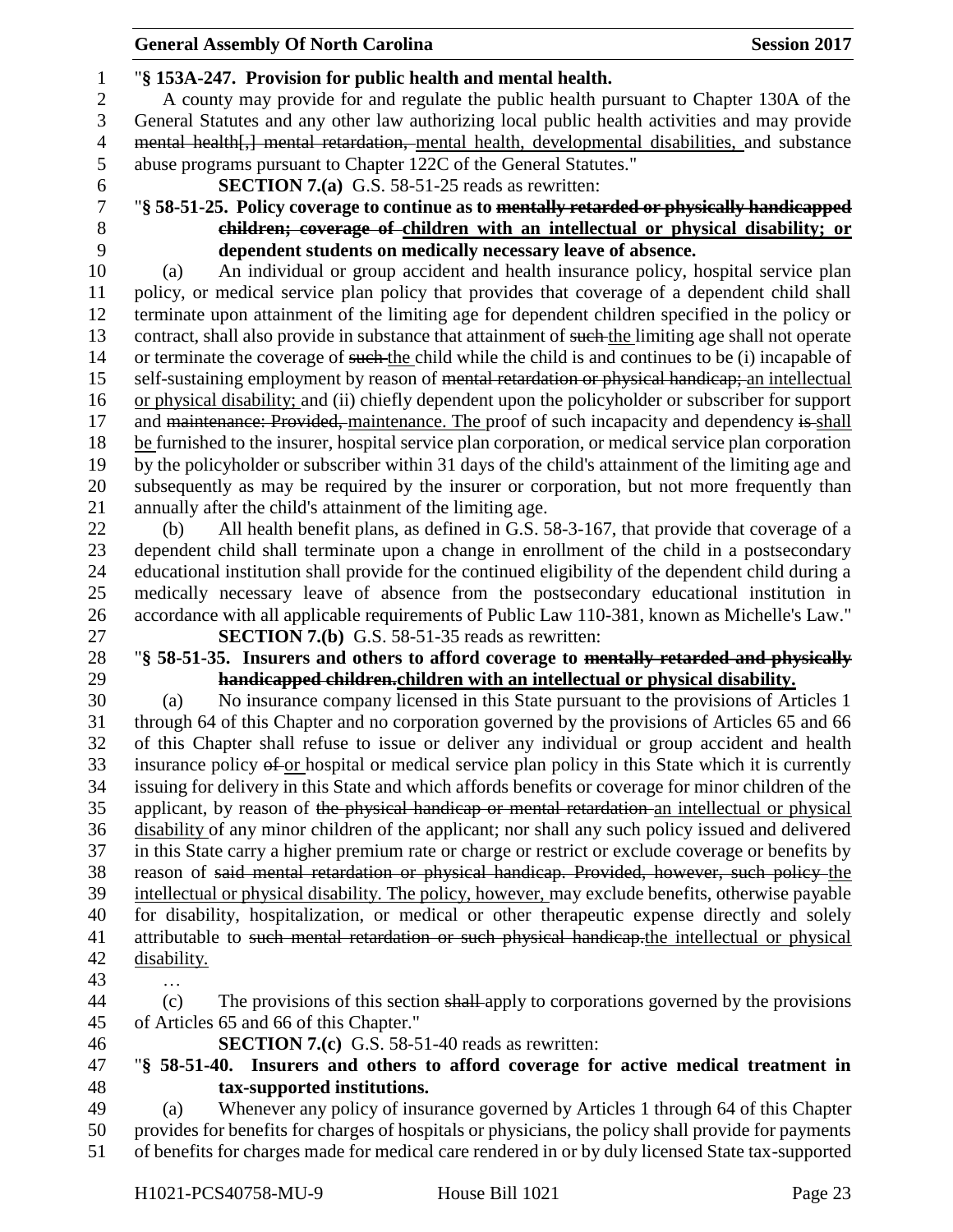|                | <b>General Assembly Of North Carolina</b>                                                            |                                                                                                                                                                                                    | <b>Session 2017</b> |  |
|----------------|------------------------------------------------------------------------------------------------------|----------------------------------------------------------------------------------------------------------------------------------------------------------------------------------------------------|---------------------|--|
| $\mathbf{1}$   |                                                                                                      | institutions, including charges for medical care of cerebral palsy, other orthopedic and crippling                                                                                                 |                     |  |
| $\overline{2}$ | disabilities, mental and nervous diseases or disorders, mental retardation, intellectual disability, |                                                                                                                                                                                                    |                     |  |
| 3              |                                                                                                      | alcoholism and drug or chemical dependency, and respiratory illness, on a basis no less favorable                                                                                                  |                     |  |
| $\overline{4}$ |                                                                                                      | than the basis which would apply had the medical care been rendered in or by any other public                                                                                                      |                     |  |
| 5              |                                                                                                      | or private institution or provider. The term "State tax-supported institutions" shall include                                                                                                      |                     |  |
| 6              |                                                                                                      | includes community mental health centers and other health clinics which are certified as                                                                                                           |                     |  |
| $\tau$         | Medicaid providers.                                                                                  |                                                                                                                                                                                                    |                     |  |
| 8              |                                                                                                      |                                                                                                                                                                                                    |                     |  |
| 9              | (c)                                                                                                  | The restrictions and regulations of this section shall do not apply to any policy which                                                                                                            |                     |  |
| 10             |                                                                                                      | is individually underwritten or provided for a specific individual and the members of his-the                                                                                                      |                     |  |
| 11             |                                                                                                      | individual's family as a nongroup policy but shall apply to any group policy of insurance                                                                                                          |                     |  |
| 12             | governed by Articles 1 through 64 of this Chapter."                                                  |                                                                                                                                                                                                    |                     |  |
| 13             |                                                                                                      | <b>SECTION 7.(d)</b> G.S. 58-65-2 reads as rewritten:                                                                                                                                              |                     |  |
| 14             | "§ 58-65-2. Other laws applicable to service corporations.                                           |                                                                                                                                                                                                    |                     |  |
| 15             |                                                                                                      | The following provisions of this Chapter are applicable to service corporations that are                                                                                                           |                     |  |
| 16             | subject to this Article:                                                                             |                                                                                                                                                                                                    |                     |  |
| 17             |                                                                                                      |                                                                                                                                                                                                    |                     |  |
| 18             | G.S. 58-51-17                                                                                        | Portability for accident and health insurance.                                                                                                                                                     |                     |  |
| 19             | G.S. 58-51-25.                                                                                       | Policy coverage to continue as to mentally retarded or                                                                                                                                             |                     |  |
| 20             |                                                                                                      | physically handicapped children.children with an intellectual                                                                                                                                      |                     |  |
| 21             |                                                                                                      | or physical disability or dependent students on medically                                                                                                                                          |                     |  |
| 22             |                                                                                                      | necessary leave of absence.                                                                                                                                                                        |                     |  |
| 23             | G.S. $58-51-95(h),(i),(j)$ .                                                                         | Approval by Commissioner of forms, classification and rates;<br>hearings; exceptions."                                                                                                             |                     |  |
| 24<br>25       |                                                                                                      | <b>SECTION 7.(e)</b> G.S. 58-65-65 reads as rewritten:                                                                                                                                             |                     |  |
| 26             |                                                                                                      | "§ 58-65-65. Coverage for active medical treatment in tax-supported institutions.                                                                                                                  |                     |  |
| 27             | (a)                                                                                                  | No hospital or medical or dental service plan, contract-contract, or certificate                                                                                                                   |                     |  |
| 28             |                                                                                                      | governed by the provisions of this Article and Article 66 of this Chapter shall be delivered, issued,                                                                                              |                     |  |
| 29             |                                                                                                      | executed executed, or renewed in this State, or approved for issuance or renewal in this State by                                                                                                  |                     |  |
| 30             |                                                                                                      | the Commissioner of Insurance, after May 21, 1975, State, unless such plan, contract or                                                                                                            |                     |  |
| 31             |                                                                                                      | eertificate it provides for the payment of benefits for charges made for medical care rendered in                                                                                                  |                     |  |
| 32             |                                                                                                      | or-by duly licensed state State tax-supported institutions, including charges for medical care of                                                                                                  |                     |  |
| 33             |                                                                                                      | cerebral palsy, other orthopedic and crippling disabilities, mental and nervous diseases and                                                                                                       |                     |  |
| 34             |                                                                                                      | disorders, mental retardation, alcoholism and drug or chemical dependency, and respiratory                                                                                                         |                     |  |
| 35             |                                                                                                      | illness, institutions on a basis no less favorable than the basis which that would apply had the                                                                                                   |                     |  |
| 36             |                                                                                                      | medical care been rendered in or by any other public or private institution or provider. The term                                                                                                  |                     |  |
| 37             |                                                                                                      | "state "State tax-supported institutions" shall include includes community mental health centers                                                                                                   |                     |  |
| 38             |                                                                                                      | and other health clinics which are certified as Medicaid providers.                                                                                                                                |                     |  |
| 39             | (b)                                                                                                  | No plan, contract, or certificate shall exclude payment for charges of a duly licensed                                                                                                             |                     |  |
| 40             |                                                                                                      | state State tax-supported institution because of its being a specialty facility for one particular type                                                                                            |                     |  |
| 41             |                                                                                                      | of illness nor because it does not have an operating room and related equipment for the                                                                                                            |                     |  |
| 42             |                                                                                                      | performance of surgery, but it is not required that benefits be payable for domiciliary or custodial                                                                                               |                     |  |
| 43             | care, rehabilitation, training, schooling, or occupational therapy.                                  |                                                                                                                                                                                                    |                     |  |
| 44             | (c)                                                                                                  | The restrictions and requirements of this This section shall does not apply to any plan,                                                                                                           |                     |  |
| 45             |                                                                                                      | contract, or certificate which that is individually underwritten or provided for a specific                                                                                                        |                     |  |
| 46<br>47       |                                                                                                      | individual and the members of his-the individual's family as a nongroup policy, but shall apply<br>only to those hospital service and medical service subscriber plans, contracts, or certificates |                     |  |
| 48             |                                                                                                      | delivered, issued for delivery, reissued or renewed in this State on and after July 1, 1975-policy."                                                                                               |                     |  |
| 49             |                                                                                                      | <b>SECTION 7.(f)</b> G.S. 58-67-171 reads as rewritten:                                                                                                                                            |                     |  |
| 50             | "§ 58-67-171. Other laws applicable to HMOs.                                                         |                                                                                                                                                                                                    |                     |  |
|                |                                                                                                      |                                                                                                                                                                                                    |                     |  |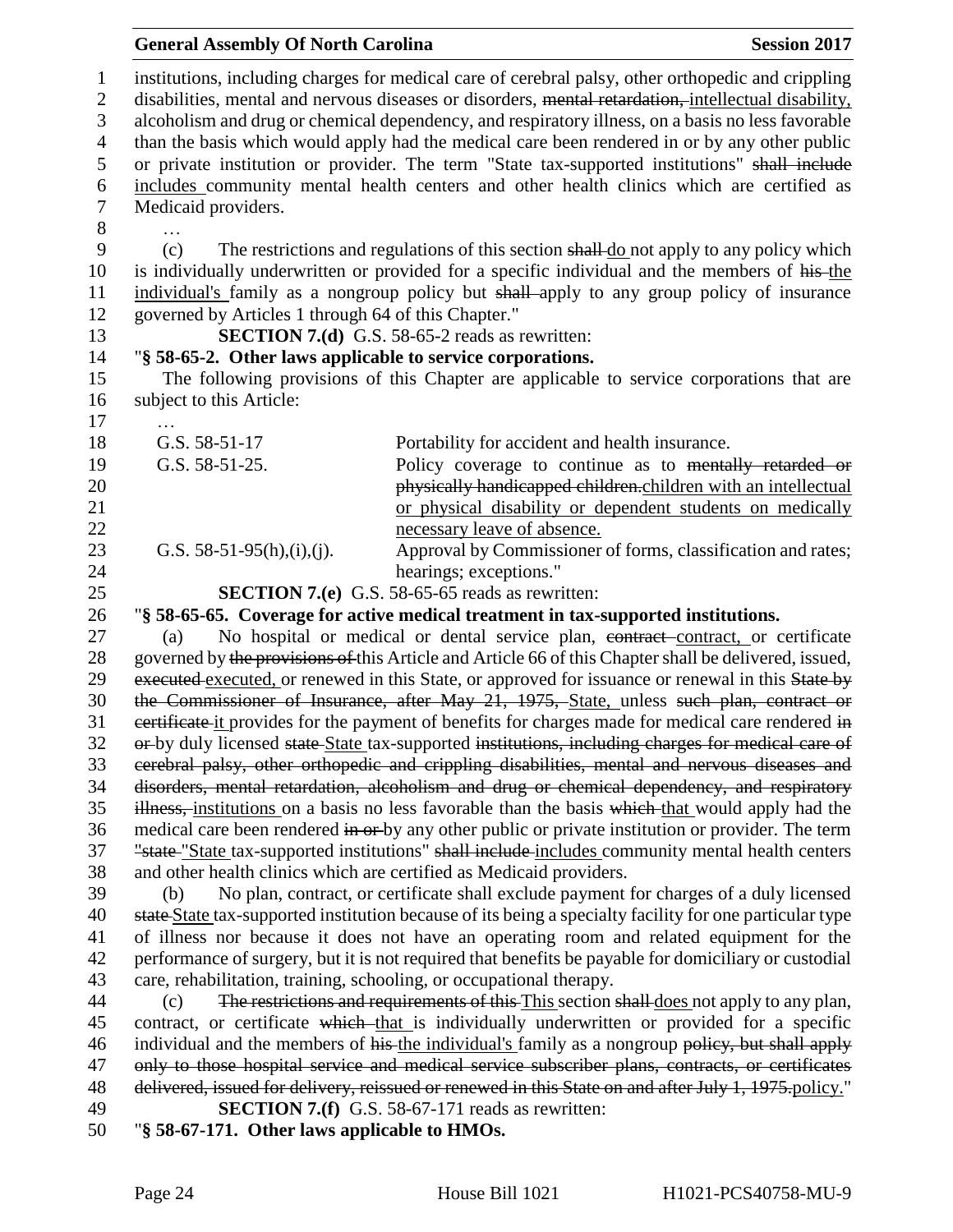| <b>General Assembly Of North Carolina</b> | <b>Session 2017</b>                                                                                                                                                                                                                                                                                             |
|-------------------------------------------|-----------------------------------------------------------------------------------------------------------------------------------------------------------------------------------------------------------------------------------------------------------------------------------------------------------------|
| Article:                                  | The following provisions of this Chapter are applicable to HMOs that are subject to this                                                                                                                                                                                                                        |
|                                           |                                                                                                                                                                                                                                                                                                                 |
| G.S. 58-51-17                             | Portability for accident and health insurance.                                                                                                                                                                                                                                                                  |
| G.S. 58-51-25.                            | Policy coverage to continue as to mentally retarded or<br>physically handicapped children.children with an intellectual<br>or physical disability or dependent students on medically<br>necessary leave of absence.                                                                                             |
| G.S. 58-51-35.                            | Insurers and others to afford coverage to mentally retarded<br>and physically handicapped children.children with an<br>intellectual or physical disability.                                                                                                                                                     |
| G.S. 58-51-45.                            | Policies to be issued to any person possessing the sickle-cell<br>trait or hemoglobin C trait."                                                                                                                                                                                                                 |
|                                           | SECTION 8. G.S. 110-20.1 reads as rewritten:                                                                                                                                                                                                                                                                    |
|                                           | "§ 110-20.1. Exhibition of certain children prohibited.                                                                                                                                                                                                                                                         |
| (a)                                       | Except to the extent otherwise provided in subsection (d) of this section, it is unlawful                                                                                                                                                                                                                       |
|                                           | to exhibit publicly for any purpose, or to exhibit privately for the purpose of entertainment, or<br>solely or primarily for the satisfaction of the curiosity of any observer, any child under the age<br>of 18 years who is mentally ill or mentally retarded-has a mental illness or intellectual disability |
|                                           | or who presents the appearance of having any deformity or unnatural physical formation or<br>development, whether or not the exhibiting of the child is in return for a monetary or other                                                                                                                       |
| consideration.                            |                                                                                                                                                                                                                                                                                                                 |
| (b)                                       | It is unlawful to employ, use, have custody of, or in any way be associated with any                                                                                                                                                                                                                            |
|                                           | child described in subsection (a) of this section for the purpose of an exhibition forbidden therein,                                                                                                                                                                                                           |
|                                           |                                                                                                                                                                                                                                                                                                                 |
|                                           | prohibited by subsection (a) of this section, or for one who has the care, eustody-custody, or<br>control of the child as a parent, relative, guardian, employer employer, or otherwise, to neglect                                                                                                             |
|                                           | or refuse to restrain the child from participating in the exhibition.                                                                                                                                                                                                                                           |
| (c)                                       | It is unlawful to procure or arrange for, or participate in procuring or arranging for,                                                                                                                                                                                                                         |
|                                           | anything made unlawful by subsections (a) and $\left(\frac{b}{c}\right)$ of this section.                                                                                                                                                                                                                       |
| (d)                                       | This section does not apply to the transmission of an image by television by a duly                                                                                                                                                                                                                             |
|                                           | licensed television station, or to any exhibition by a federal, State, eounty-county, or municipal<br>government, or political subdivision or agency thereof, or to any exhibition by any corporation,                                                                                                          |
|                                           | unincorporated association, or other organization organized and operated exclusively for                                                                                                                                                                                                                        |
|                                           | religious, charitable, or educational purposes, no part of the net earnings of which inures to the                                                                                                                                                                                                              |
|                                           | benefit of any private shareholder or individual.                                                                                                                                                                                                                                                               |
| (e)                                       | Any violation of this Article shall be is a Class 3 misdemeanor. Each day during which                                                                                                                                                                                                                          |
|                                           | any violation of this Article continues after notice to the violator, from any county social services                                                                                                                                                                                                           |
|                                           | director, to cease and desist from any violation of this section shall constitute is a separate and                                                                                                                                                                                                             |
|                                           | distinct offense. Any act or omission forbidden prohibited by this Article shall, Article is, with                                                                                                                                                                                                              |
|                                           | respect to each child described therein constitute child, a separate and distinct offense."                                                                                                                                                                                                                     |
|                                           | <b>SECTION 9.</b> G.S. 115C-106.3 reads as rewritten:                                                                                                                                                                                                                                                           |
| "§ 115C-106.3. Definitions.               |                                                                                                                                                                                                                                                                                                                 |
|                                           | The following definitions apply in this Article:                                                                                                                                                                                                                                                                |
| (1)                                       | "Child with a disability" means a Child with a disability. $- A$ child with at                                                                                                                                                                                                                                  |
|                                           | least one disability who because of that disability requires special education                                                                                                                                                                                                                                  |
|                                           | and related services.                                                                                                                                                                                                                                                                                           |
| (2)                                       | "Disability" includes mental retardation; Disability. - Includes intellectual                                                                                                                                                                                                                                   |
|                                           | disability; hearing impairment, including deafness; speech or language                                                                                                                                                                                                                                          |
|                                           | impairment; visual impairment, including blindness; serious emotional                                                                                                                                                                                                                                           |
|                                           | disturbance; orthopedic impairment; autism; traumatic brain injury; other                                                                                                                                                                                                                                       |
|                                           | health impairments, specific learning disability, or other disability as may be                                                                                                                                                                                                                                 |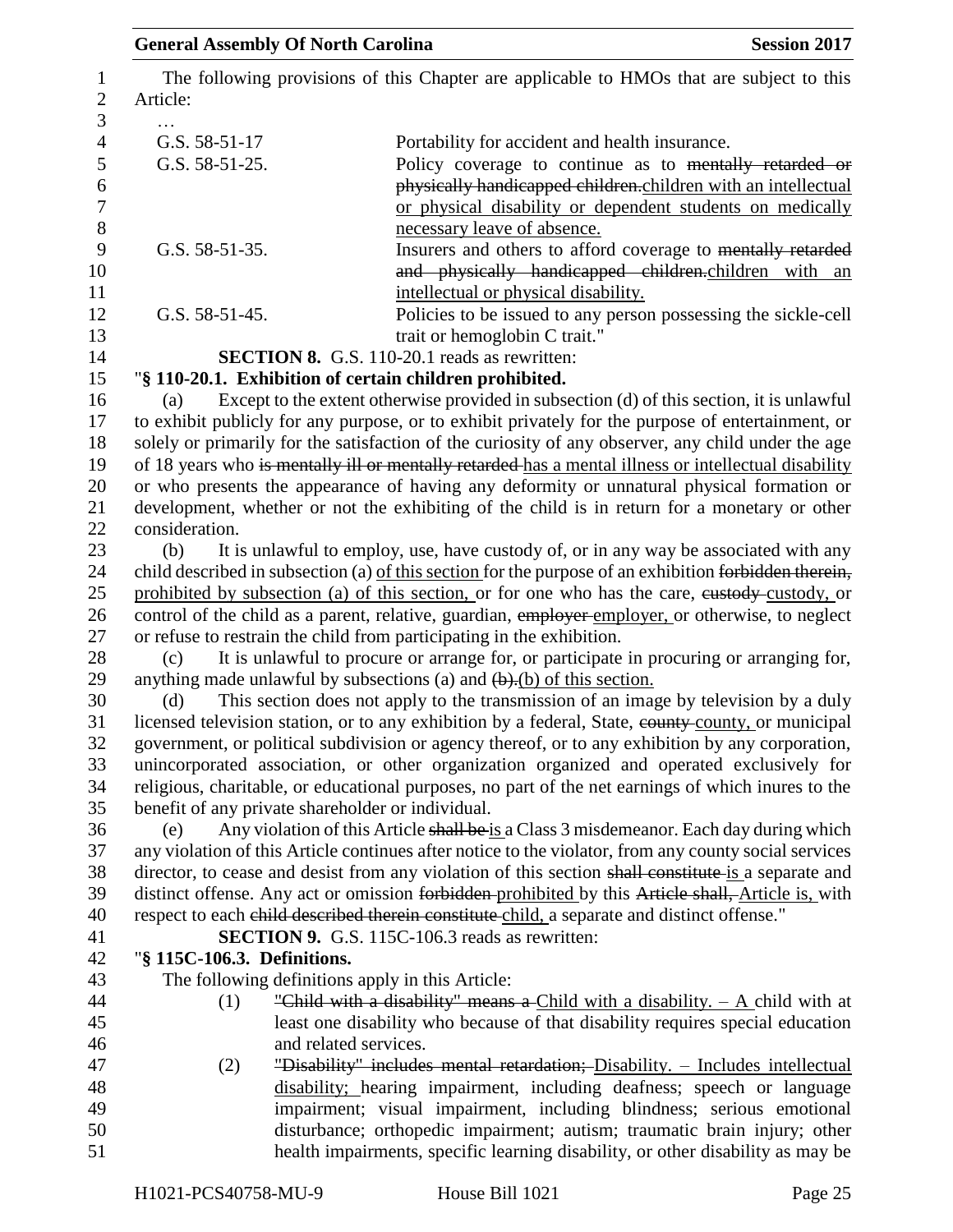|      | <b>Session 2017</b><br><b>General Assembly Of North Carolina</b>                                                   |
|------|--------------------------------------------------------------------------------------------------------------------|
|      | required to be included under IDEA. For a child ages three through seven, this                                     |
|      | term also includes developmental delay.                                                                            |
| (3)  | "Dispute" means a Dispute. $- A$ disagreement between the parties.                                                 |
| (3a) | "Educational services" means all Educational services. - All of the following:                                     |
|      | The necessary instructional hours per week in the form and format as<br>a.                                         |
|      | determined by the child's IEP team and consistent with federal and                                                 |
|      | State law. The instruction shall be delivered by an appropriately                                                  |
|      | qualified teacher to the extent required by federal and State law, which                                           |
|      | requires a free appropriate public education and the opportunity for a                                             |
|      | sound basic education.                                                                                             |
|      | Related services included in the child's IEP.<br>b.                                                                |
|      | Behavior intervention services to the extent required by federal law.<br>c.                                        |
| (4)  | "Free appropriate public education" means special Free appropriate public                                          |
|      | education. – Special education and related services that that satisfy all of the                                   |
|      | following:                                                                                                         |
|      | Are provided at public expense, under public supervision and<br>a.                                                 |
|      | direction, and without charge; charge.                                                                             |
|      | Meet the standards of the State Board; Board.<br>$\mathbf b$ .                                                     |
|      | Include an appropriate preschool, elementary school, or secondary<br>$\mathbf{c}$ .                                |
|      | school education in the State; and State.                                                                          |
|      | Are provided in conformity with an individualized education program.<br>d.                                         |
| (5)  | "Hearing officers" include Hearing officers. - Include administrative law                                          |
|      | judges as defined in G.S. 150B-2(1) and hearing review officers.                                                   |
| (5a) | "Homebound instruction" means educational Homebound instruction. -                                                 |
|      | Educational services provided to a student outside the school setting.                                             |
| (6)  | "IDEA" means IDEA. - The Individuals with Disabilities Education                                                   |
|      | Improvement Act, 20 U.S.C. § 1400, et seq., (2004), as amended, and federal<br>regulations adopted under this act. |
| (7)  | "IEP Team" is as IEP Team. $-$ As defined in IDEA.                                                                 |
| (8)  | "Individualized education program" or "IEP" means a Individualized                                                 |
|      | education program (IEP). $-$ A written statement for each child with a disability                                  |
|      | that is developed, reviewed, implemented, and revised consistent with IDEA                                         |
|      | and State law.                                                                                                     |
| (9)  | "Infant or toddler with a disability" is as Infant or toddler with a disability. -                                 |
|      | As defined in IDEA.                                                                                                |
| (10) | "Least restrictive environment" means to Least restrictive environment. $-$ To                                     |
|      | the maximum extent appropriate, children with disabilities are educated with                                       |
|      | children who are not disabled, do not have disabilities, and special classes,                                      |
|      | separate schooling, or other removal of children with disabilities from the                                        |
|      | regular educational environment occurs only when the nature of the disability                                      |
|      | is such that education in regular classes with the use of supplementary aids                                       |
|      | and services cannot be achieved satisfactorily.                                                                    |
| (11) | "Local educational agency" includes Local educational agency. - Includes any                                       |
|      | of the following that provides special education and related services to                                           |
|      | children with disabilities:                                                                                        |
|      | A local school administrative unit.<br>a.                                                                          |
|      | A charter school.<br>b.                                                                                            |
|      | The Department of Health and Human Services.<br>c.                                                                 |
|      | The Division of Adult Correction and Juvenile Justice of the<br>d.                                                 |
|      | Department of Public Safety.                                                                                       |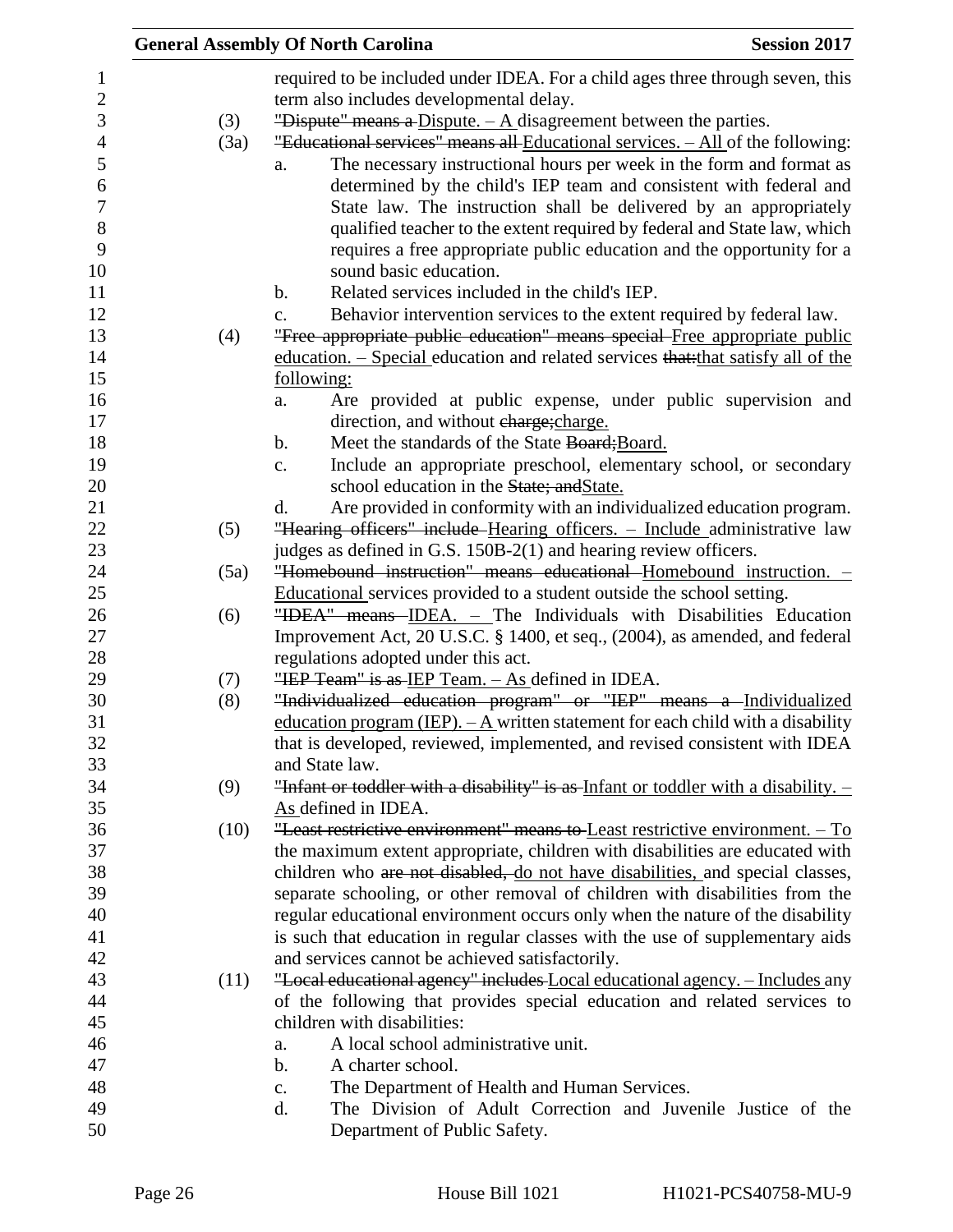|                       |               | <b>General Assembly Of North Carolina</b>                                                                                                         | <b>Session 2017</b> |
|-----------------------|---------------|---------------------------------------------------------------------------------------------------------------------------------------------------|---------------------|
| 1<br>$\boldsymbol{2}$ |               | Repealed by Session Laws 2017-186, s. 2(yyyy), effective December<br>e.<br>1, 2017.                                                               |                     |
| 3                     |               | f.<br>Any other State agency or unit of local government.                                                                                         |                     |
| $\overline{4}$        | (12)          | "Mediation" means an Mediation. - An informal process conducted by a                                                                              |                     |
| 5                     |               | mediator with the objective of helping parties voluntarily settle their dispute.                                                                  |                     |
| 6                     | (13)          | "Mediator" means a Mediator. $-\mathbf{A}$ neutral person who acts to encourage and                                                               |                     |
| $\overline{7}$        |               | facilitate a resolution of a dispute.                                                                                                             |                     |
| $8\,$                 | (14)          | "Parent" means: Parent. - Any of the following:                                                                                                   |                     |
| 9                     |               | A natural, adoptive, or foster parent; parent.<br>a.                                                                                              |                     |
| 10                    |               | A guardian, but not the State if the child is a ward of the State; State.<br>$\mathbf b$ .                                                        |                     |
| 11                    |               | An individual acting in the place of a natural or adoptive parent,<br>$\mathbf{c}$ .                                                              |                     |
| 12                    |               | including a grandparent, stepparent, or other relative, and with whom                                                                             |                     |
| 13                    |               | the child lives; lives.                                                                                                                           |                     |
| 14                    |               | An individual who is legally responsible for the child's welfare;<br>d.                                                                           |                     |
| 15                    |               | orwelfare.                                                                                                                                        |                     |
| 16                    |               | A surrogate if one is appointed under G.S. 115C-109.2.<br>e.                                                                                      |                     |
| 17                    | (15)          | "Party" or "Parties" means the Party or parties. - The local educational agency                                                                   |                     |
| 18                    |               | or the parents, or both.                                                                                                                          |                     |
| 19                    | (16)          | "Petition" means a Petition. $- A$ request for a due process hearing as provided                                                                  |                     |
| 20                    |               | for under IDEA.                                                                                                                                   |                     |
| 21                    | (17)          | "Preschool child with a disability" means a Preschool child with a disability.                                                                    |                     |
| 22                    |               | $-\underline{A}$ child with one or more disabilities who meets all of the following criteria:                                                     |                     |
| 23                    |               | Has reached his or her third birthday and whose parents have requested<br>a.                                                                      |                     |
| 24                    |               | services from the public schools.                                                                                                                 |                     |
| 25                    |               | Is not eligible to enroll in public kindergarten.<br>b.                                                                                           |                     |
| 26                    |               | Because of the disability, needs special education and related services<br>c.                                                                     |                     |
| 27                    |               | in order to prepare the child to benefit from the educational programs                                                                            |                     |
| 28<br>29              |               | provided by the public schools, beginning with kindergarten.                                                                                      |                     |
| 30                    | (18)<br>(18a) | "Related services" is as Related services. $-$ As defined in IDEA.<br>"Residence" or "reside" means the Residence. - The place where a child with |                     |
| 31                    |               | a disability is entitled to be enrolled in a North Carolina public school under                                                                   |                     |
| 32                    |               | G.S. 115C-366 except for the age requirements of that section. This definition                                                                    |                     |
| 33                    |               | shall does not apply to children with disabilities who were (i) enrolled in a                                                                     |                     |
| 34                    |               | particular local school administrative unit on the last day of school for the                                                                     |                     |
| 35                    |               | 2006-2007 school year, or (ii) enrolled in and attending a school in a particular                                                                 |                     |
| 36                    |               | local school administrative unit on August 1, 2007, for the 2007-2008 school                                                                      |                     |
| 37                    |               | year for as long as they live within and are continuously enrolled in that local                                                                  |                     |
| 38                    |               | school administrative unit. "Reside" means to have a residence as defined in                                                                      |                     |
| 39                    |               | this subdivision.                                                                                                                                 |                     |
| 40                    | (19)          | "Rules" includes-Rules. - Includes rules, policies, and procedures. Rules as                                                                      |                     |
| 41                    |               | defined in G.S. 150B-2(8a) shall be adopted in accordance with Article 2A of                                                                      |                     |
| 42                    |               | Chapter 150B of the General Statutes.                                                                                                             |                     |
| 43                    | (20)          | "Special education" means specially Special education. - Specially designed                                                                       |                     |
| 44                    |               | instruction, at no cost to parents, to meet the unique needs of a child with a                                                                    |                     |
| 45                    |               | disability. The term includes instruction in physical education and instruction                                                                   |                     |
| 46                    |               | conducted in a classroom, the home, a hospital or institution, and other                                                                          |                     |
| 47                    |               | settings."                                                                                                                                        |                     |
| 48                    |               | <b>SECTION 10.(a)</b> G.S. 130A-399 reads as rewritten:                                                                                           |                     |
| 49                    |               | "§ 130A-399. Postmortem examination of inmates of certain public institutions.                                                                    |                     |
| 50                    |               | Upon the death of any inmate of an institution maintained by the State, or a city, eounty                                                         |                     |
| 51                    |               | county, or other political subdivision of the State, for the care of the sick, mentally ill or mentally                                           |                     |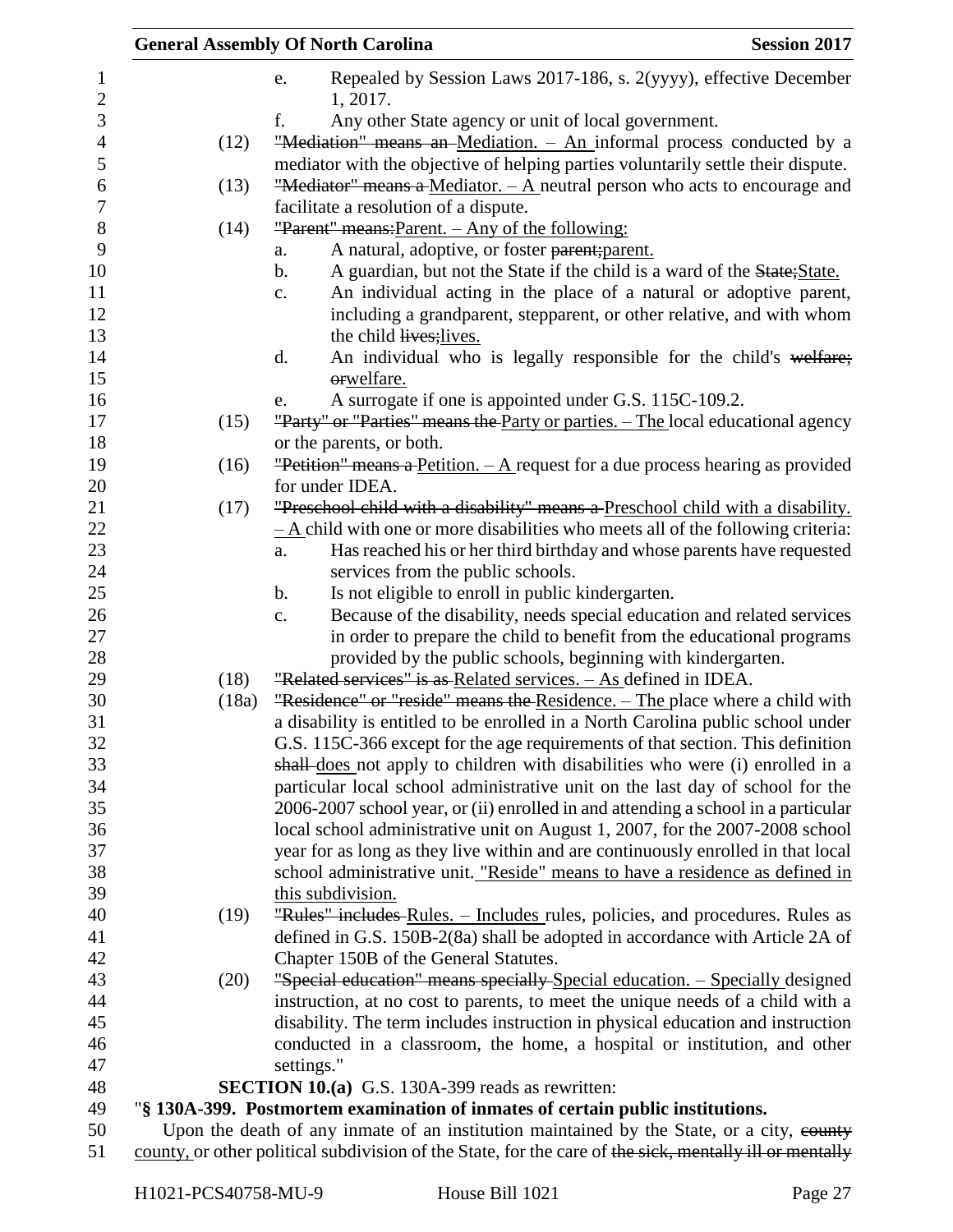retarded, individuals with a sickness, mental illness, or intellectual disability, the administrator 2 of the institution in which the death occurs is empowered to may authorize a postmortem examination of the deceased person. The examination shall be of a scope and nature necessary to promote knowledge of the human organism and its disorders."

- 
- 
- 

#### **SECTION 10.(b)** G.S. 130A-415 reads as rewritten:

 "**§ 130A-415. Unclaimed bodies; bodies claimed by the Lifeguardianship Council of the Association for Retarded Citizens of North Carolina; The Arc of North Carolina,** 

**Inc.; disposition.**<br>9 (a) Any person, inclu- (a) Any person, including officers, employees employees, and agents of the State or of any unit of local government in the State, undertakers doing business within the State, hospitals, nursing homes homes, or other institutions, having physical possession of a dead body shall make reasonable efforts to contact relatives of the deceased or other persons who may wish to claim the body for final disposition. If the body remains unclaimed for final disposition for 10 days, the person having possession shall notify the Commission of Anatomy. Upon request of the Commission of Anatomy, the person having possession shall deliver the dead body to the Commission of Anatomy at a time and place specified by the Commission of Anatomy or shall permit the Commission of Anatomy to take and remove the body.

 (b) All dead bodies not claimed for final disposition within 10 days of the decedent's death may be received and delivered by the Commission of Anatomy pursuant to the authority contained in G.S. 130A-33.30 and this Part and in accordance with the rules of the Commission of Anatomy. Upon receipt of a body by the Commission of Anatomy all interests in and rights to the unclaimed dead body shall vest in the Commission of Anatomy. The recipient to which the Commission of Anatomy delivers the body shall pay all expenses for the embalming and delivery 24 of the body, and for body and the reasonable expenses arising from efforts to notify relatives or others.

- …
- 

(e) Due caution shall be taken to shield the unclaimed body from public view.

28 (f) Notwithstanding anything contained in this section, an unclaimed body shall does not mean a dead body for which the deceased has made a gift pursuant to Part 3A of this Article.

 (g) Nothing in this Part shall require requires the officers, employees employees, or agents of a county to notify the Commission of Anatomy regarding the bodies of minors who were in the custody of the county at the time of death and whose final disposition will be arranged by the county. In the absence of notification, the expenses of the final disposition shall be a charge upon the county having custody.

 (h) The provisions of this Part shall This Part does not apply to bodies within the jurisdiction of the medical examiner under G.S. 130A-383 or G.S. 130A-384.

 (i) In addition to the other duties of the Commission of Anatomy, when the Commission of Anatomy is notified by the Lifeguardianship Council of the Association of Retarded Citizens 39 of North Carolina, Inc., The Arc of North Carolina, Inc., that the Council intends to claim a body, the Commission shall release the body to the Council. The Lifeguardianship Council shall notify the Commission of Anatomy within 24 hours after death of its intent to claim a body for burial or other humane and caring disposition."

**SECTION 11.** G.S. 143-282 reads as rewritten:

# "**§ 143-282. Duties of Commission; recommendations.**

45 This Commission shall study the problems relating to the care of the aged with especial special reference to those failing mentally and shall inquire into the methods of meeting and handling this problem in other states. It shall make a similar study of the problem of the care of 48 the feebleminded, individuals with an intellectual disability, with especial special attention to the 49 those requiring custodial eare of intellectually handicapped persons not teachable or trainable. care. It shall make a study of the problems relating to the care of the physically handicapped 51 individuals with a physical disability with a special reference to those whose physical handicap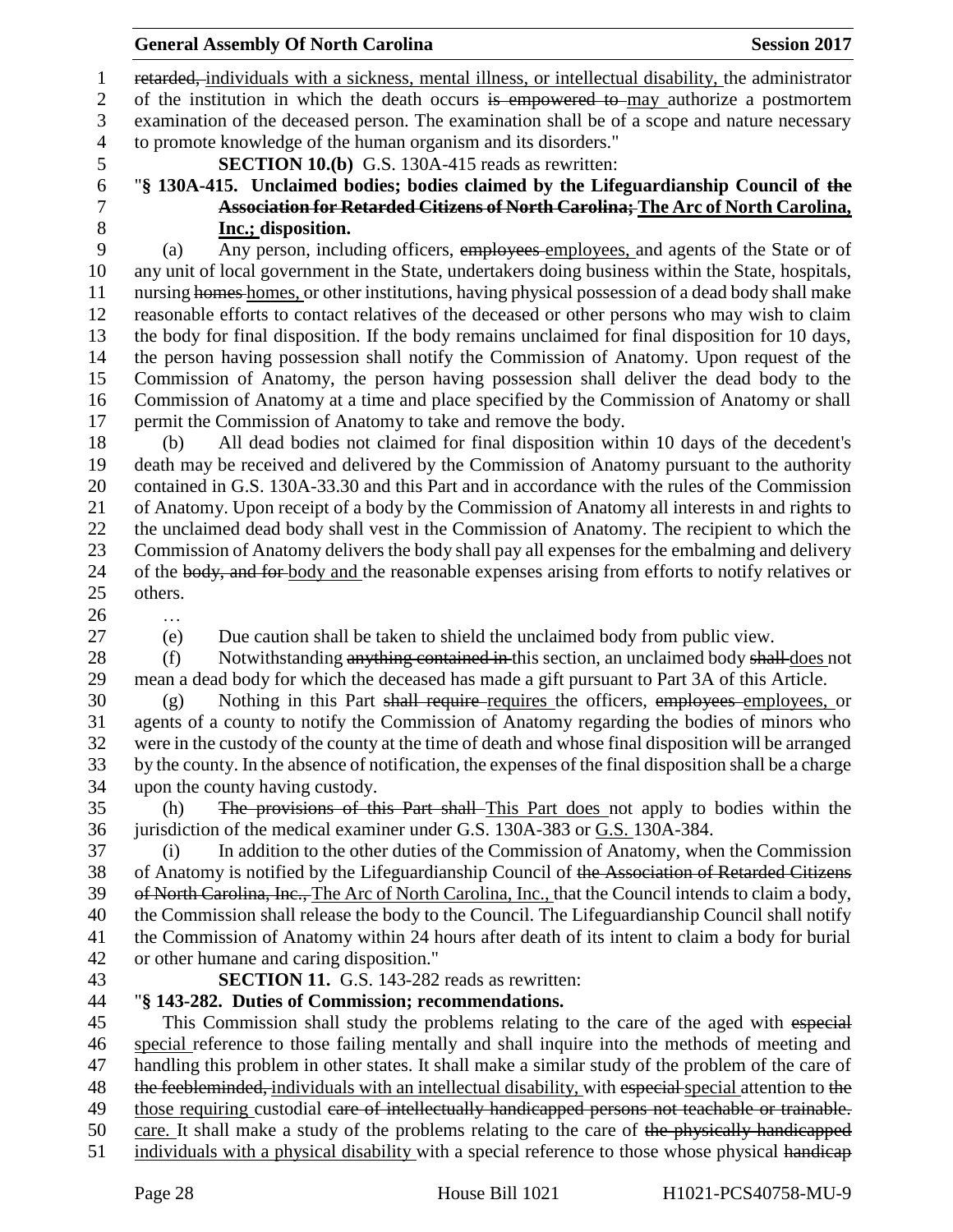|                  |                         | <b>General Assembly Of North Carolina</b><br><b>Session 2017</b>                                     |  |  |  |  |
|------------------|-------------------------|------------------------------------------------------------------------------------------------------|--|--|--|--|
| $\mathbf{1}$     |                         | disability renders them incapable of self-support and shall inquire into the methods of meeting      |  |  |  |  |
| $\mathbf{2}$     |                         | and handling this problem in other states.                                                           |  |  |  |  |
| 3                |                         | It shall make recommendations to the Governor offering plans for dealing with the problem            |  |  |  |  |
| $\overline{4}$   |                         | of the care needed for this group, and means of clarification of the responsibility of the State and |  |  |  |  |
| 5                | respective counties."   |                                                                                                      |  |  |  |  |
| 6                |                         | <b>SECTION 12.</b> G.S. 159-40 reads as rewritten:                                                   |  |  |  |  |
| $\boldsymbol{7}$ |                         | "§ 159-40. Special regulations pertaining to nonprofit corporations receiving public funds.          |  |  |  |  |
| $8\,$            | (a)                     | If a city or county grants or appropriates one thousand dollars (\$1,000) or more in any             |  |  |  |  |
| 9                |                         | fiscal year to a nonprofit corporation or organization, the city or county may require that the      |  |  |  |  |
| 10               |                         | nonprofit corporation or organization have an audit performed for the fiscal year in which the       |  |  |  |  |
| 11               |                         | funds are received and may require that the nonprofit corporation or organization file a copy of     |  |  |  |  |
| 12               |                         | the audit report with the city or county.                                                            |  |  |  |  |
| 13               | (b)                     | Any nonprofit corporation or organization which receives one thousand dollars                        |  |  |  |  |
| 14               |                         | (\$1,000) or more in State funds shall, at the request of the State Auditor, submit to an audit by   |  |  |  |  |
| 15               |                         | the office of the State Auditor for the fiscal year in which such the funds were received.           |  |  |  |  |
| 16               | (c)                     | Every nonprofit corporation or organization which has an audit performed pursuant                    |  |  |  |  |
| 17               |                         | to this section shall file a copy of the audit report with the office of the State Auditor.          |  |  |  |  |
| 18               | (d)                     | The provisions of this section shall-This section does not apply to sheltered workshops              |  |  |  |  |
| 19               |                         | or to Adult Development Activity Programs or to private residential facilities for the mentally      |  |  |  |  |
| 20               |                         | retarded and developmentally disabled or to Developmental Day Care Centers or to any the             |  |  |  |  |
| 21               | following:              |                                                                                                      |  |  |  |  |
| 22               | (1)                     | Sheltered workshops.                                                                                 |  |  |  |  |
| 23               | (2)                     | Adult development activity programs.                                                                 |  |  |  |  |
| 24               | (3)                     | Private residential facilities for individuals with an intellectual<br><b>or</b>                     |  |  |  |  |
| 25               |                         | developmental disability.                                                                            |  |  |  |  |
| 26               | $\underline{(4)}$       | Developmental day care centers.                                                                      |  |  |  |  |
| 27               | (5)                     | Any nonprofit corporation or organization whose sole use of public funds is                          |  |  |  |  |
| 28               |                         | to provide hospital services or operate as a volunteer fire department, rescue                       |  |  |  |  |
| 29               |                         | squad, <u>or</u> ambulance squad, or which operates as a junior college, eollege                     |  |  |  |  |
| 30               |                         | college, or university duly accredited by the southern regional accrediting                          |  |  |  |  |
| 31               |                         | association.                                                                                         |  |  |  |  |
| 32               | (e)                     | Repealed by Session Laws 1979, c. 905."                                                              |  |  |  |  |
| 33               |                         | <b>SECTION 13.</b> G.S. 168-21 reads as rewritten:                                                   |  |  |  |  |
| 34               | "§ 168-21. Definitions. |                                                                                                      |  |  |  |  |
| 35               |                         | As used in this Article: The following definitions apply in this Article:                            |  |  |  |  |
| 36               | (1)                     | "Family care home" means a Family care home. $-$ A home with support and                             |  |  |  |  |
| 37               |                         | supervisory personnel that provides room and board, personal care care, and                          |  |  |  |  |
| 38               |                         | habilitation services in a family environment for not more than six resident                         |  |  |  |  |
| 39               |                         | persons with disabilities.                                                                           |  |  |  |  |
| 40               | (2)                     | <b>"Person with disabilities" means a Person with disabilities.</b> $- A$ person with a              |  |  |  |  |
| 41               |                         | temporary or permanent physical, emotional, or mental disability including                           |  |  |  |  |
| 42               |                         | but not limited to mental retardation, an intellectual disability, cerebral palsy,                   |  |  |  |  |
| 43               |                         | epilepsy, autism, hearing and sight impairments, emotional disturbances and                          |  |  |  |  |
| 44               |                         | orthopedic impairments but not including mentally ill persons who are                                |  |  |  |  |
| 45               |                         | dangerous to others as defined in G.S. 122C-3(11)b."                                                 |  |  |  |  |
| 46               |                         | <b>SECTION 14.</b> G.S. 168A-3 reads as rewritten:                                                   |  |  |  |  |
| 47               | "§ 168A-3. Definitions. |                                                                                                      |  |  |  |  |
| 48               |                         | As used in this Chapter, unless the context otherwise requires: The following definitions apply      |  |  |  |  |
| 49               | in this Chapter:        |                                                                                                      |  |  |  |  |
| 50               | (1)                     | "Covered governmental entity" means any Covered governmental entity. -                               |  |  |  |  |
| 51               |                         | Any State department, institution, agency, or any political subdivision of the                       |  |  |  |  |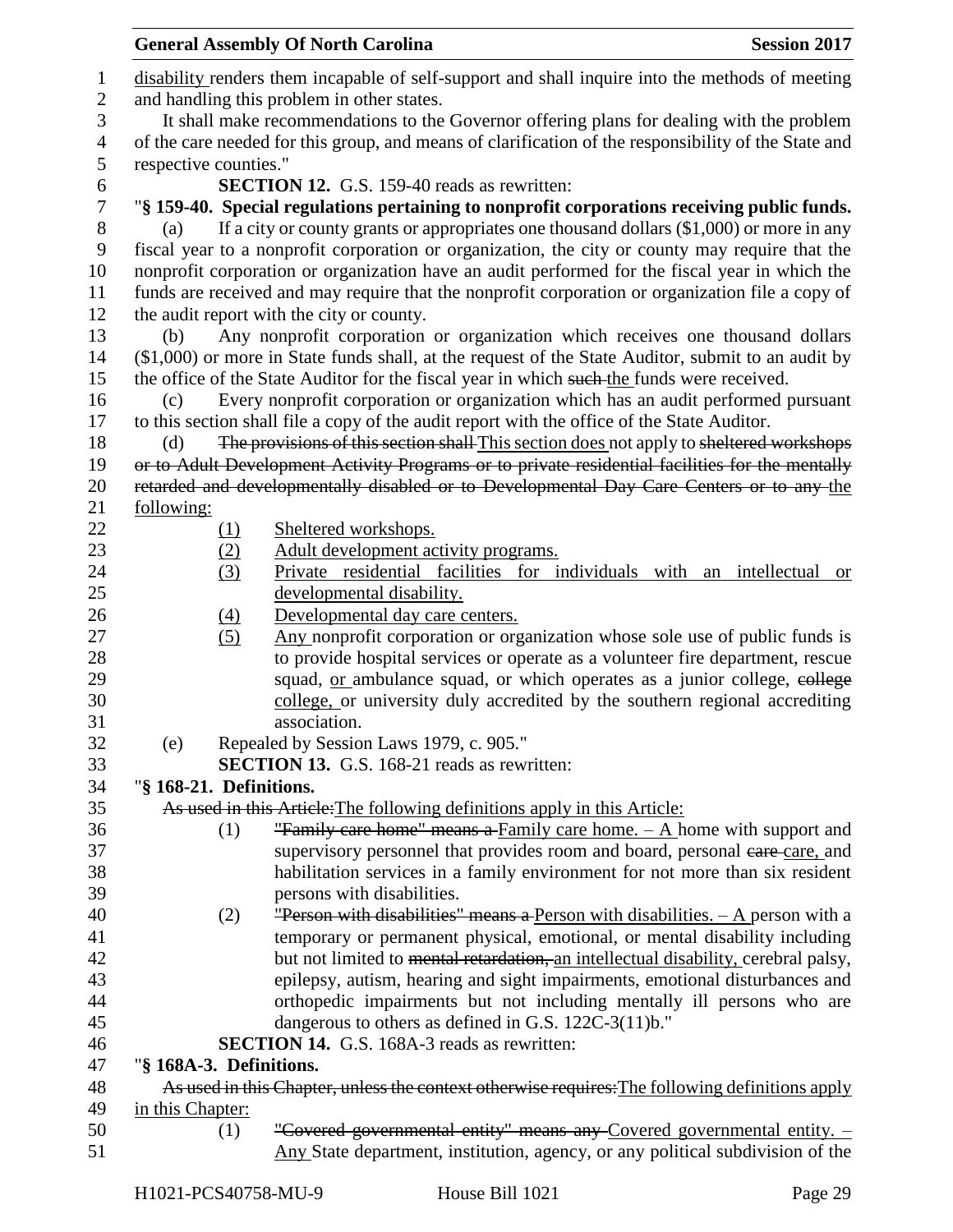|      | <b>General Assembly Of North Carolina</b>                                                                                                                                                                                                            | <b>Session 2017</b> |
|------|------------------------------------------------------------------------------------------------------------------------------------------------------------------------------------------------------------------------------------------------------|---------------------|
|      | State or any person that contracts with a State department, institution, agency,<br>or political subdivision of the State for the delivery of public services,<br>including, but not limited to, education, health, social services, recreation, and |                     |
|      | rehabilitation.                                                                                                                                                                                                                                      |                     |
| (1a) | "Disabling condition" means any Disabling condition. - Any condition or                                                                                                                                                                              |                     |
| (1b) | characteristic that renders a person a person with a disability.<br>"Discriminatory practice" means any Discriminatory practice. - Any practice                                                                                                      |                     |
|      | prohibited by this Chapter.                                                                                                                                                                                                                          |                     |
| (2)  | "Employer" means any Employer. - Any person employing 15 or more                                                                                                                                                                                     |                     |
|      | full-time employees within the State, but excluding a person whose only                                                                                                                                                                              |                     |
|      | employees are hired to work as domestic or farm workers at that person's home                                                                                                                                                                        |                     |
|      | or farm.                                                                                                                                                                                                                                             |                     |
| (3)  | "Employment agency" means a Employment agency. $-$ A person regularly                                                                                                                                                                                |                     |
|      | undertaking with or without compensation to procure for employees                                                                                                                                                                                    |                     |
|      | opportunities to work for an employer and includes an agent of such a person.                                                                                                                                                                        |                     |
| (4)  | Recodified as G.S. 168A-3(7a).                                                                                                                                                                                                                       |                     |
| (4a) | "Information technology" has the same meaning as Information technology. -                                                                                                                                                                           |                     |
|      | As defined in G.S. 143B-1320. The term also specifically includes<br>information transaction machines.                                                                                                                                               |                     |
| (5)  | Recodified as G.S. 168A-3(1).                                                                                                                                                                                                                        |                     |
| (6)  | "Labor organization" means an Labor organization. - An organization of any                                                                                                                                                                           |                     |
|      | kind, an agency or employee representation committee, a group association,                                                                                                                                                                           |                     |
|      | or a plan, in which employees participate and which exists for the purpose, in                                                                                                                                                                       |                     |
|      | whole or in part, of dealing with employers concerning grievances, labor                                                                                                                                                                             |                     |
|      | disputes, wages, rates of pay, hours, or other terms or conditions of                                                                                                                                                                                |                     |
|      | employment.                                                                                                                                                                                                                                          |                     |
| (7)  | "Person" includes any Person. - Any individual, partnership, association,                                                                                                                                                                            |                     |
|      | corporation, labor organization, legal representative, trustee, receiver, and the                                                                                                                                                                    |                     |
|      | State and its departments, agencies, and political subdivisions.                                                                                                                                                                                     |                     |
| (7a) | "Person with a disability" means any Person with a disability. $-$ Any person                                                                                                                                                                        |                     |
|      | who (i) has a physical or mental impairment which substantially limits one or                                                                                                                                                                        |                     |
|      | more major life activities; (ii) has a record of such an impairment; or (iii) is<br>regarded as having such an impairment. As used in this subdivision, the                                                                                          |                     |
|      | term: The following definitions apply in this subdivision:                                                                                                                                                                                           |                     |
|      | "Physical or mental impairment" means (i) any Physical or mental<br>a.                                                                                                                                                                               |                     |
|      | <u>impairment. – Any of the following:</u>                                                                                                                                                                                                           |                     |
|      | Any physiological disorder or abnormal condition, cosmetic<br><u>1.</u>                                                                                                                                                                              |                     |
|      | disfigurement, or anatomical loss, caused by bodily injury,                                                                                                                                                                                          |                     |
|      | birth <del>defect defect</del> , or illness, affecting a body system,                                                                                                                                                                                |                     |
|      | including, but not limited to, neurological; musculoskeletal;                                                                                                                                                                                        |                     |
|      | special sense organs; respiratory, including speech organs;                                                                                                                                                                                          |                     |
|      | cardiovascular; reproductive; digestive; genitourinary; hemic                                                                                                                                                                                        |                     |
|      | and lymphatic; skin; and endocrine; or (ii) any mental disorder,                                                                                                                                                                                     |                     |
|      | such as mental retardation, organic brain syndrome, mental                                                                                                                                                                                           |                     |
|      | illness, specific learning disabilities, and other developmental                                                                                                                                                                                     |                     |
|      | disabilities, but (iii) endocrine.                                                                                                                                                                                                                   |                     |
|      | Any mental or psychological disorder such as intellectual<br>$2_{\cdot}$                                                                                                                                                                             |                     |
|      | disability, organic brain syndrome, emotional or mental illness,<br>and specific learning disability.                                                                                                                                                |                     |
|      | "Physical or mental impairment" excludes (A)-(i) sexual preferences;                                                                                                                                                                                 |                     |
|      | $\overline{(B)}$ (ii) active alcoholism or drug addiction or abuse; and $\overline{(C)}$ (iii) any                                                                                                                                                   |                     |
|      |                                                                                                                                                                                                                                                      |                     |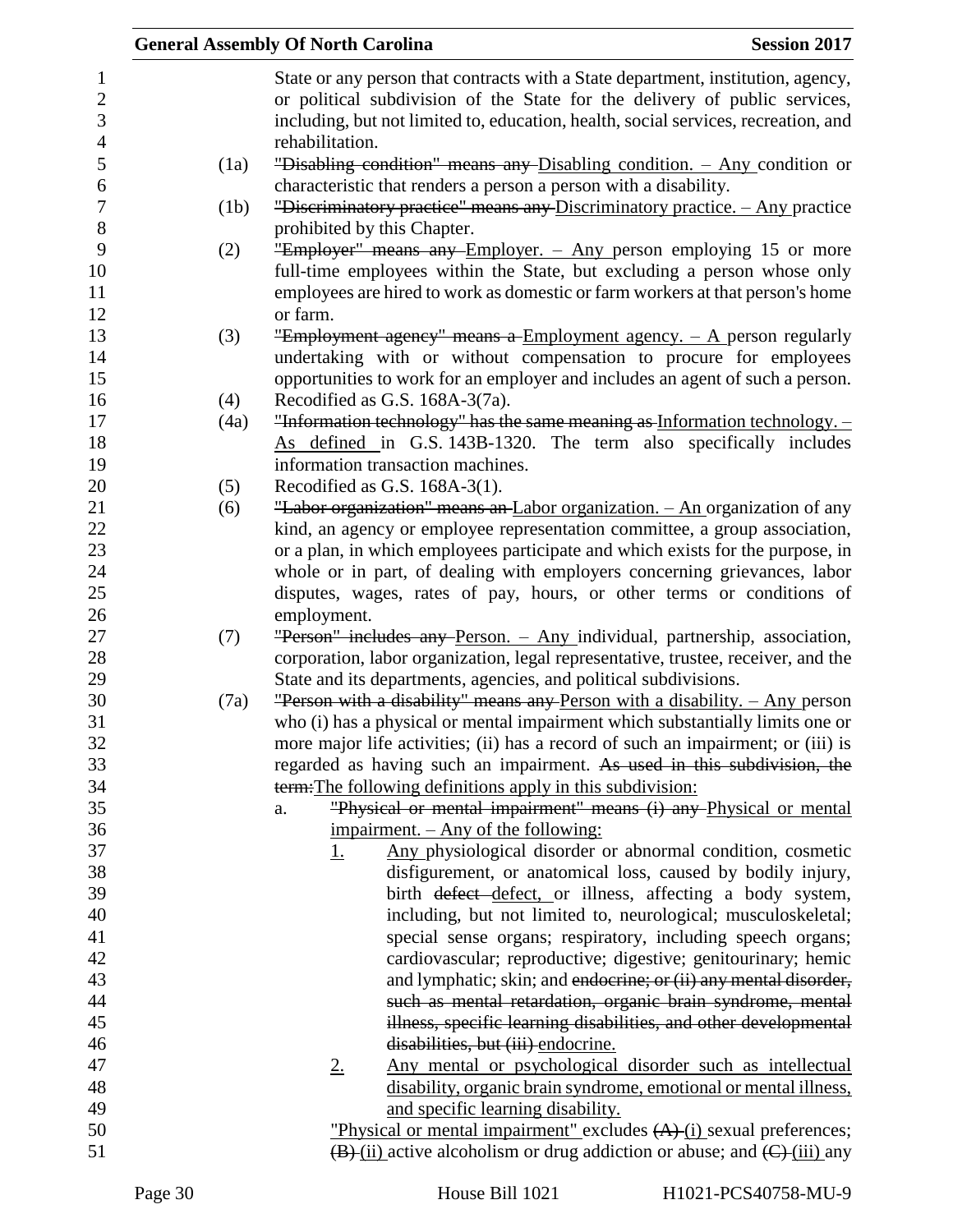|                                                                                                                                                                         |     | <b>General Assembly Of North Carolina</b>                                                                                                                                                                                                                                                                                                                                                                                                                                                                                                                                                                                                                                                                                                                                                                                                                                                                                                                                                                                                                                                                                                                                                                                                                                                                                                                                                                                                                                                                                                                                   | <b>Session 2017</b> |
|-------------------------------------------------------------------------------------------------------------------------------------------------------------------------|-----|-----------------------------------------------------------------------------------------------------------------------------------------------------------------------------------------------------------------------------------------------------------------------------------------------------------------------------------------------------------------------------------------------------------------------------------------------------------------------------------------------------------------------------------------------------------------------------------------------------------------------------------------------------------------------------------------------------------------------------------------------------------------------------------------------------------------------------------------------------------------------------------------------------------------------------------------------------------------------------------------------------------------------------------------------------------------------------------------------------------------------------------------------------------------------------------------------------------------------------------------------------------------------------------------------------------------------------------------------------------------------------------------------------------------------------------------------------------------------------------------------------------------------------------------------------------------------------|---------------------|
| $\mathbf{1}$<br>$\overline{c}$<br>3<br>$\overline{4}$<br>5<br>6<br>$\tau$<br>8<br>9<br>10<br>11<br>12<br>13<br>14<br>15<br>16<br>17<br>18<br>19<br>20<br>21<br>22<br>23 |     | disorder, condition condition, or disfigurement which is temporary in<br>nature, lasting six months or fewer, and leaving no residual<br>impairment. A disorder, condition, or disfigurement that is episodic or<br>in remission is a physical or mental impairment if it would<br>substantially limit a major life activity when active.<br>b.<br>"Major life activities" means functions, Major life activities. -<br>Functions, including, but not limited to, caring for one's self,<br>performing manual tasks, walking, seeing, hearing, speaking, eating,<br>sleeping, lifting, bending, standing, breathing, learning, reading,<br>concentrating, thinking, communicating, and working. A major life<br>activity also includes the operation of a major bodily function,<br>including, but not limited to, functions of the immune system, normal<br>cell growth, and digestive, bowel, bladder, neurological, brain,<br>respiratory, circulatory, endocrine, and reproductive functions.<br>"Has a record of such an impairment" means has Has a record of such<br>c.<br>an impairment. - Has a history of, or has been misclassified as having,<br>a mental or physical impairment that substantially limits major life<br>activities.<br>"Is regarded as having an impairment" means (i) has Is regarded as<br>d.<br>having an impairment. - Any of the following:<br>Has a physical or mental impairment that does not substantially<br><u>1.</u><br>limit major life activities but that is treated as constituting such<br>a limitation; (ii) has limitation. |                     |
| 24                                                                                                                                                                      |     | Has a physical or mental impairment that substantially limits<br>2.                                                                                                                                                                                                                                                                                                                                                                                                                                                                                                                                                                                                                                                                                                                                                                                                                                                                                                                                                                                                                                                                                                                                                                                                                                                                                                                                                                                                                                                                                                         |                     |
| $25\,$                                                                                                                                                                  |     | major life activities because of the attitudes of others; or (iii)                                                                                                                                                                                                                                                                                                                                                                                                                                                                                                                                                                                                                                                                                                                                                                                                                                                                                                                                                                                                                                                                                                                                                                                                                                                                                                                                                                                                                                                                                                          |                     |
| 26<br>27                                                                                                                                                                |     | has others.<br>Has none of the impairments defined in paragraph<br><u>3.</u>                                                                                                                                                                                                                                                                                                                                                                                                                                                                                                                                                                                                                                                                                                                                                                                                                                                                                                                                                                                                                                                                                                                                                                                                                                                                                                                                                                                                                                                                                                |                     |
| 28                                                                                                                                                                      |     | sub-subdivision a. of this subdivision but is treated as having                                                                                                                                                                                                                                                                                                                                                                                                                                                                                                                                                                                                                                                                                                                                                                                                                                                                                                                                                                                                                                                                                                                                                                                                                                                                                                                                                                                                                                                                                                             |                     |
| 29                                                                                                                                                                      |     | such an impairment.                                                                                                                                                                                                                                                                                                                                                                                                                                                                                                                                                                                                                                                                                                                                                                                                                                                                                                                                                                                                                                                                                                                                                                                                                                                                                                                                                                                                                                                                                                                                                         |                     |
| 30                                                                                                                                                                      |     | The determination of whether an impairment substantially limits a major life                                                                                                                                                                                                                                                                                                                                                                                                                                                                                                                                                                                                                                                                                                                                                                                                                                                                                                                                                                                                                                                                                                                                                                                                                                                                                                                                                                                                                                                                                                |                     |
| 31                                                                                                                                                                      |     | activity shall be made without regard to the ameliorative effects of mitigating                                                                                                                                                                                                                                                                                                                                                                                                                                                                                                                                                                                                                                                                                                                                                                                                                                                                                                                                                                                                                                                                                                                                                                                                                                                                                                                                                                                                                                                                                             |                     |
| 32<br>33                                                                                                                                                                |     | measures, such as (i) medication, medical supplies, equipment, or appliances,<br>low-vision devices, which do not include ordinary eyeglasses or contact                                                                                                                                                                                                                                                                                                                                                                                                                                                                                                                                                                                                                                                                                                                                                                                                                                                                                                                                                                                                                                                                                                                                                                                                                                                                                                                                                                                                                    |                     |
| 34                                                                                                                                                                      |     | lenses, prosthetics, including limbs and devices, hearing aids and cochlear                                                                                                                                                                                                                                                                                                                                                                                                                                                                                                                                                                                                                                                                                                                                                                                                                                                                                                                                                                                                                                                                                                                                                                                                                                                                                                                                                                                                                                                                                                 |                     |
| 35                                                                                                                                                                      |     | implants or other implantable hearing devices, mobility devices, or oxygen                                                                                                                                                                                                                                                                                                                                                                                                                                                                                                                                                                                                                                                                                                                                                                                                                                                                                                                                                                                                                                                                                                                                                                                                                                                                                                                                                                                                                                                                                                  |                     |
| 36                                                                                                                                                                      |     | therapy equipment and supplies; (ii) use of assistive technology; (iii)                                                                                                                                                                                                                                                                                                                                                                                                                                                                                                                                                                                                                                                                                                                                                                                                                                                                                                                                                                                                                                                                                                                                                                                                                                                                                                                                                                                                                                                                                                     |                     |
| 37                                                                                                                                                                      |     | reasonable accommodations or auxiliary aids or services; or (iv) learned                                                                                                                                                                                                                                                                                                                                                                                                                                                                                                                                                                                                                                                                                                                                                                                                                                                                                                                                                                                                                                                                                                                                                                                                                                                                                                                                                                                                                                                                                                    |                     |
| 38                                                                                                                                                                      |     | behavioral or adaptive neurological modifications.                                                                                                                                                                                                                                                                                                                                                                                                                                                                                                                                                                                                                                                                                                                                                                                                                                                                                                                                                                                                                                                                                                                                                                                                                                                                                                                                                                                                                                                                                                                          |                     |
| 39                                                                                                                                                                      | (8) | "Place of public accommodations" includes, Place of public accommodations.                                                                                                                                                                                                                                                                                                                                                                                                                                                                                                                                                                                                                                                                                                                                                                                                                                                                                                                                                                                                                                                                                                                                                                                                                                                                                                                                                                                                                                                                                                  |                     |
| 40                                                                                                                                                                      |     | - Includes, but is not limited to, any place, facility, store, other establishment,                                                                                                                                                                                                                                                                                                                                                                                                                                                                                                                                                                                                                                                                                                                                                                                                                                                                                                                                                                                                                                                                                                                                                                                                                                                                                                                                                                                                                                                                                         |                     |
| 41                                                                                                                                                                      |     | hotel, or motel, which supplies goods or services on the premises to the public                                                                                                                                                                                                                                                                                                                                                                                                                                                                                                                                                                                                                                                                                                                                                                                                                                                                                                                                                                                                                                                                                                                                                                                                                                                                                                                                                                                                                                                                                             |                     |
| 42                                                                                                                                                                      |     | or which solicits or accepts the patronage or trade of any person.                                                                                                                                                                                                                                                                                                                                                                                                                                                                                                                                                                                                                                                                                                                                                                                                                                                                                                                                                                                                                                                                                                                                                                                                                                                                                                                                                                                                                                                                                                          |                     |
| 43                                                                                                                                                                      | (9) | "Qualified person with a disability" means: Qualified person with a disability.                                                                                                                                                                                                                                                                                                                                                                                                                                                                                                                                                                                                                                                                                                                                                                                                                                                                                                                                                                                                                                                                                                                                                                                                                                                                                                                                                                                                                                                                                             |                     |
| 44                                                                                                                                                                      |     | $-$ All of the following:                                                                                                                                                                                                                                                                                                                                                                                                                                                                                                                                                                                                                                                                                                                                                                                                                                                                                                                                                                                                                                                                                                                                                                                                                                                                                                                                                                                                                                                                                                                                                   |                     |
| 45                                                                                                                                                                      |     | With regard to employment, a person with a disability who can<br>a.                                                                                                                                                                                                                                                                                                                                                                                                                                                                                                                                                                                                                                                                                                                                                                                                                                                                                                                                                                                                                                                                                                                                                                                                                                                                                                                                                                                                                                                                                                         |                     |
| 46                                                                                                                                                                      |     | satisfactorily perform the duties of the job in question, with or without                                                                                                                                                                                                                                                                                                                                                                                                                                                                                                                                                                                                                                                                                                                                                                                                                                                                                                                                                                                                                                                                                                                                                                                                                                                                                                                                                                                                                                                                                                   |                     |
| 47                                                                                                                                                                      |     | reasonable accommodation, (i) provided that the person with a                                                                                                                                                                                                                                                                                                                                                                                                                                                                                                                                                                                                                                                                                                                                                                                                                                                                                                                                                                                                                                                                                                                                                                                                                                                                                                                                                                                                                                                                                                               |                     |
| 48                                                                                                                                                                      |     | disability shall not be held to standards of performance different from                                                                                                                                                                                                                                                                                                                                                                                                                                                                                                                                                                                                                                                                                                                                                                                                                                                                                                                                                                                                                                                                                                                                                                                                                                                                                                                                                                                                                                                                                                     |                     |
| 49<br>50                                                                                                                                                                |     | other employees similarly employed, and (ii) further provided that the<br>disabling condition does not create an unreasonable risk to the safety                                                                                                                                                                                                                                                                                                                                                                                                                                                                                                                                                                                                                                                                                                                                                                                                                                                                                                                                                                                                                                                                                                                                                                                                                                                                                                                                                                                                                            |                     |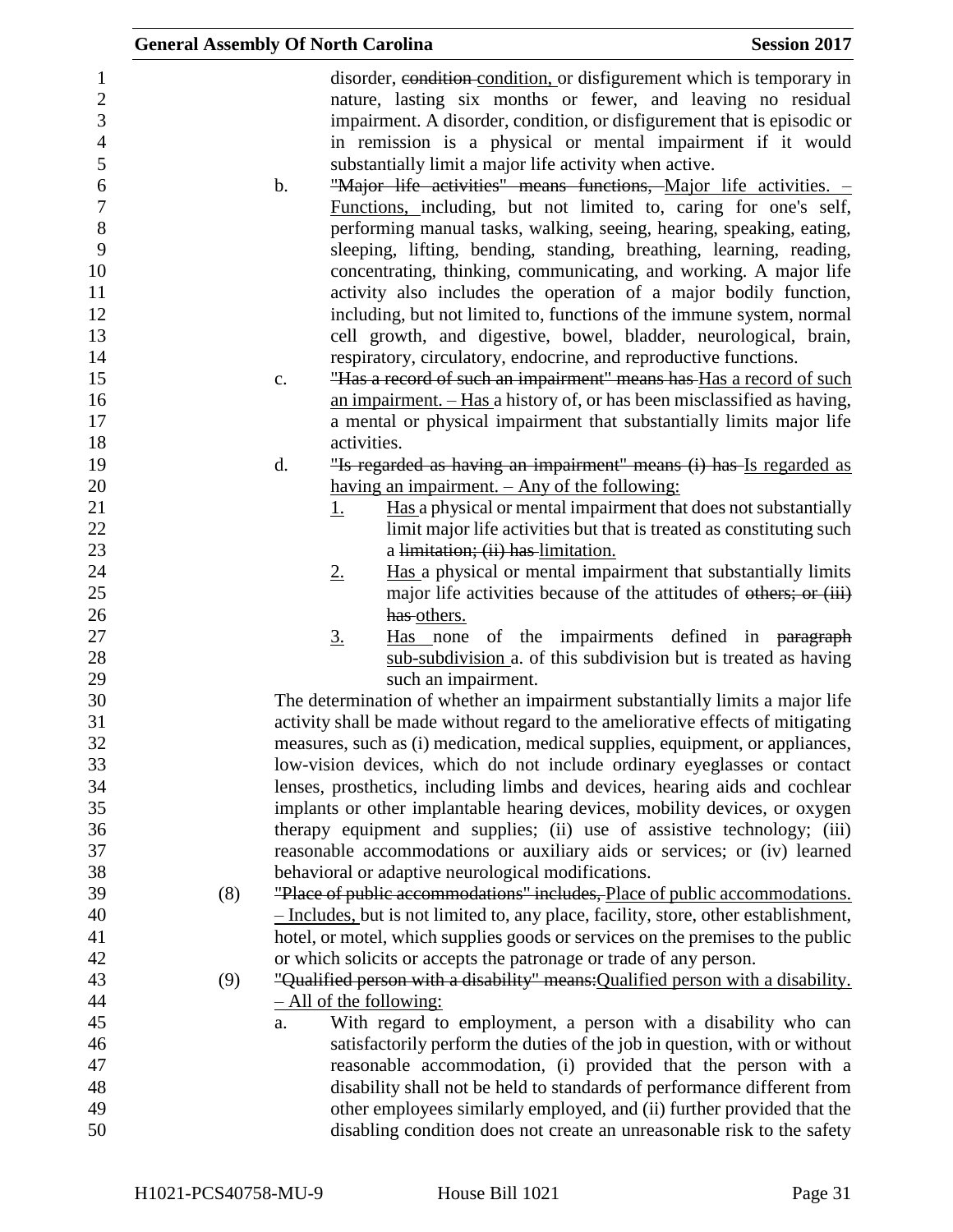| <b>General Assembly Of North Carolina</b> |               |                |                                                                         | <b>Session 2017</b> |
|-------------------------------------------|---------------|----------------|-------------------------------------------------------------------------|---------------------|
|                                           |               |                | or health of the person with a disability, other employees, the         |                     |
|                                           |               |                | employer's customers, or the public; public.                            |                     |
|                                           | $\mathbf b$ . |                | With regard to places of public accommodation a person with a           |                     |
|                                           |               |                | disability who can benefit from the goods or services provided by the   |                     |
|                                           |               |                | place of public accommodation; and accommodation.                       |                     |
|                                           | c.            |                | With regard to public services and public transportation a person with  |                     |
|                                           |               |                | a disability who meets prerequisites for participation that are         |                     |
|                                           |               |                | uniformly applied to all participants, such as income or residence, and |                     |
|                                           |               |                | that do not have the effect of discriminating against persons with a    |                     |
|                                           |               | disability.    |                                                                         |                     |
| (10)                                      |               |                | "Reasonable accommodations" means: Reasonable accommodations. - All of  |                     |
|                                           |               | the following: |                                                                         |                     |
|                                           | a.            |                | With regard to employment, making reasonable physical changes in        |                     |
|                                           |               |                | the workplace, including, but not limited to, making facilities         |                     |
|                                           |               |                | accessible, modifying equipment and providing mechanical aids to        |                     |
|                                           |               |                | assist in operating equipment, or making reasonable changes in the      |                     |
|                                           |               |                | duties of the job in question that would accommodate the known          |                     |
|                                           |               |                | disabling conditions of the person with a disability seeking the job in |                     |
|                                           |               |                | question by enabling him or her to satisfactorily perform the duties of |                     |
|                                           |               |                | that job; provided that "reasonable job. "Reasonable accommodation"     |                     |
|                                           |               |                | does not require that an employer: employer do any of the following:    |                     |
|                                           |               | 1.             | Hire one or more employees, other than the person with a                |                     |
|                                           |               |                | disability, for the purpose, in whole or in part, of enabling the       |                     |
|                                           |               |                | person with a disability to be employed; oremployed.                    |                     |
|                                           |               | 2.             | Reassign duties of the job in question to other employees               |                     |
|                                           |               |                | without assigning to the employee with a disability duties that         |                     |
|                                           |               |                | would compensate for those reassigned; orreassigned.                    |                     |
|                                           |               | 3.             | Reassign duties of the job in question to one or more other             |                     |
|                                           |               |                | employees where such-the reassignment would increase the                |                     |
|                                           |               |                | skill, effort effort, or responsibility required of such-the other      |                     |
|                                           |               |                | employee or employees from that required prior to the change            |                     |
|                                           |               |                | in duties; orduties.                                                    |                     |
|                                           |               | 4.             | Alter, modify, change-change, or deviate from bona fide                 |                     |
|                                           |               |                | seniority policies or practices; or practices.                          |                     |
|                                           |               | 5.             | Provide accommodations of a personal nature, including, but             |                     |
|                                           |               |                | not limited to, eyeglasses, hearing aids, or prostheses, except         |                     |
|                                           |               |                | under the same terms and conditions as such items are provided          |                     |
|                                           |               |                | to the employer's employees generally; orgenerally.                     |                     |
|                                           |               | 6.             | Repealed by Session Laws 2002-163, s. 2, effective January 1,           |                     |
|                                           |               |                | 2003.                                                                   |                     |
|                                           |               | 7.             | Make any changes that would impose on the employer an                   |                     |
|                                           |               |                | undue hardship.                                                         |                     |
|                                           | $\mathbf b$ . |                | With regard to a place of public accommodations and a covered           |                     |
|                                           |               |                | governmental entity, making reasonable efforts to accommodate the       |                     |
|                                           |               |                | disabling conditions of a person with a disability, including, but not  |                     |
|                                           |               |                | limited to, making facilities accessible to and usable by persons with  |                     |
|                                           |               |                | a disability, redesigning equipment, providing auxiliary aids and       |                     |
|                                           |               |                | services needed to make aurally and visually delivered materials        |                     |
|                                           |               |                | available, as needed, to individuals with hearing or sight impairments, |                     |
|                                           |               |                | providing mechanical aids or other assistance, or using alternative     |                     |
|                                           |               |                | accessible locations, provided that reasonable locations. Reasonable    |                     |